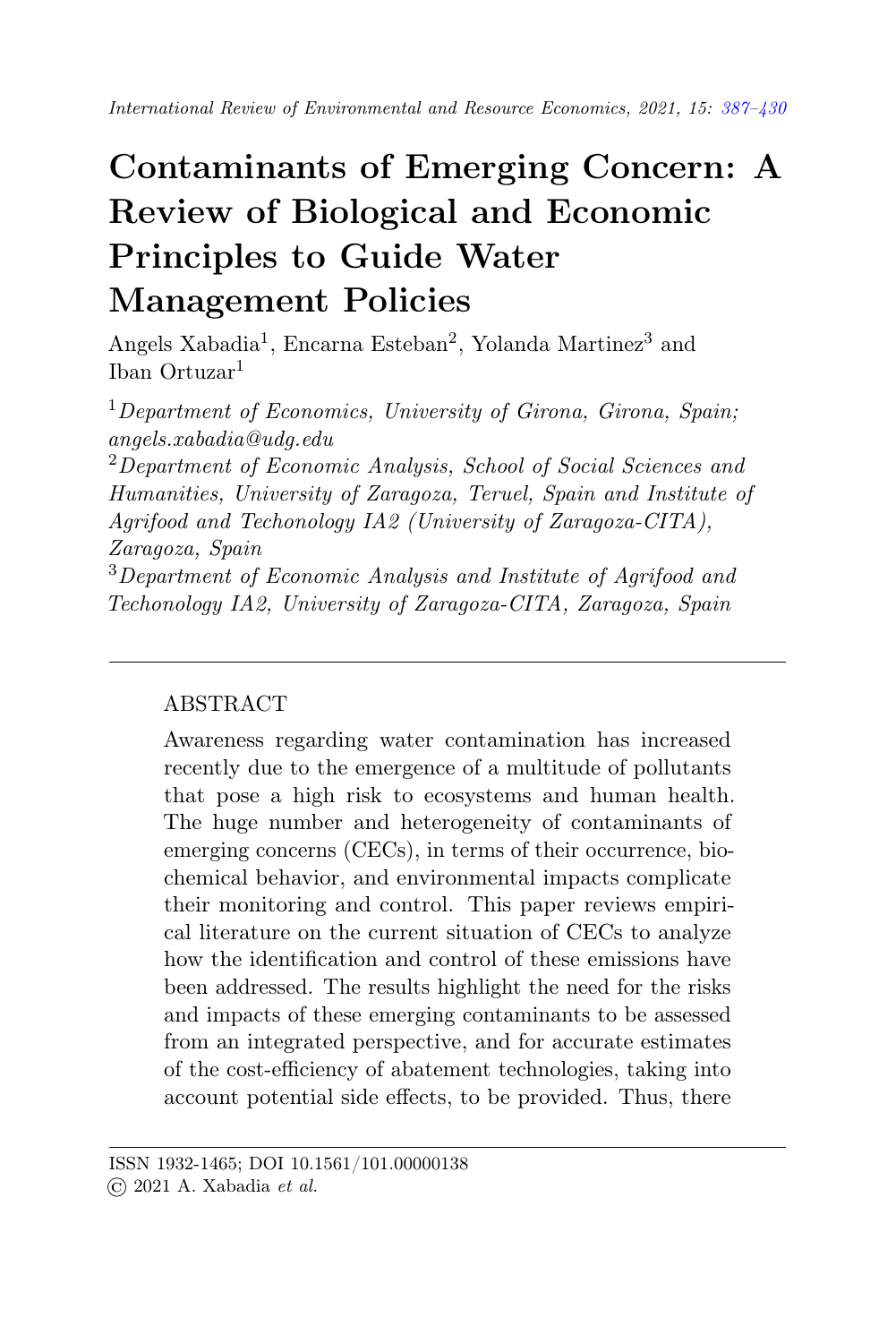is an urgent need for economic research that provides guidance for regulating these substances. Furthermore, issues such as developing protocols for measuring their presence and eco-toxicity, the way in which they are introduced into the environment, and their potential impact on aquatic ecosystems have yet to be covered.

Keywords: Emerging pollutants (contaminants of emerging concern); biological processes; water quality; ecosystems and human health; water management

JEL Codes: Q25, Q53

## 1 Introduction

Over the last century, intense population growth coupled with strong economic development has triggered an ever-increasing demand for freshwater which has resulted in a serious deterioration of water bodies. Most hydrological water systems, including river basins, aquifers, lagoons, and other aquatic resources, present serious problems of depletion and/or water quality impairment (Koundouri et al., 2017). Thus, protecting and restoring hydrological systems is currently one of the primary environmental challenges worldwide.

Water pollution, identified as one of the main problems of water bodies, reduces economic growth and poses a high risk for human and ecosystem health. The economic literature provides greater insights into the need and relevance of controlling water contamination (Shortle and Horan, 2017). Economic instruments have been proposed as water pollution management mechanisms, especially in the case of pollution caused by high nutrient and pesticide loads from agricultural practices (Goetz and Xabadia, 2015; Iho et al., 2015; Lankoski et al., 2008; Sexton et al., 2007; Shortle, 2017). That said, economic growth has triggered a change in production and consumption patterns towards commodities that are high in chemical substances, for instance, pharmaceuticals, personal-care products (PCPs), chemical products, and plastics, among others. In recent years, emerging pollutants from both point and diffuse pollution sources have been identified in the environment and are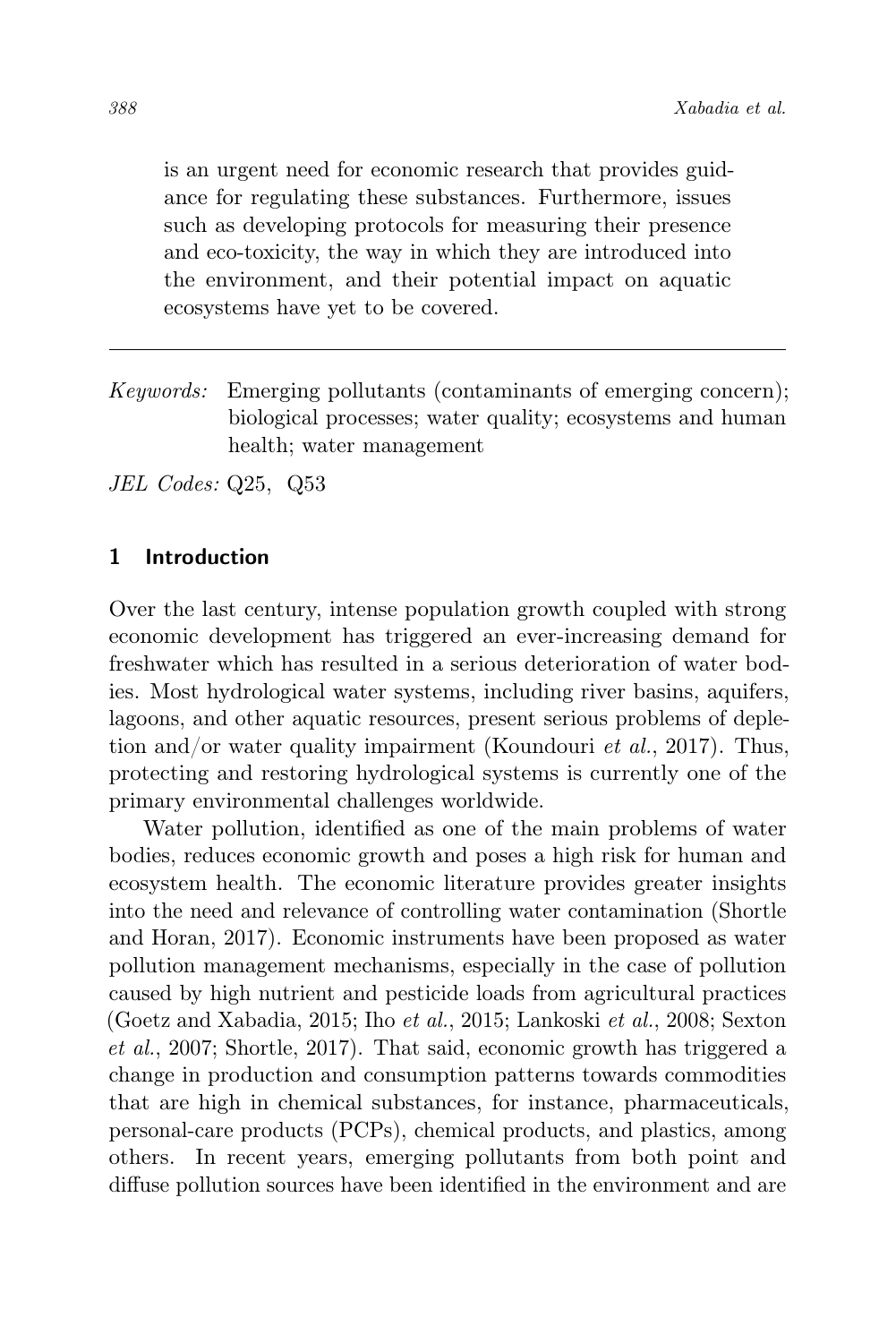presenting new challenges for water authorities and economic regulations. The presence of these pollutants in the environment has become a widespread problem in both developed and developing countries around the world (Noguera-Oviedo and Aga, 2016).

While the impacts of many emerging substances are still not completely understood, several studies have already reported the association between these compounds and human health and well-being issues (Bunke et al., 2019; Francisco et al., 2019; Gwenzi et al., 2018; Lei  $et \ al., 2015$ ; Schwarzenbach  $et \ al., 2006$ ; Snow  $et \ al., 2019$ ). Furthermore, environmental damage to habitats and ecosystems has also been described in the literature (Caliman and Gavrilescu, 2009; de Souza Machado et al., 2018; Gwenzi et al., 2018; Kroon et al., 2020; Vasilachi et al., 2021). Moreover, pollution from most of these substances is expected to increase not only due to economic development but also because of climate change (Kattwinkel et al., 2011). However, most of these contaminants are yet to be included in monitoring programs or considered in environmental legislation. Although it is now a matter of record that the type of contamination of water bodies has changed over the past few decades, control mechanisms and regulations have not been updated to address the new challenges.

In addition to the above, yet another problem is the lack of economic literature related to these emerging contaminants. As noted by Remoundou and Koundouri (2009), "There is increasing recognition that linked environment and health impacts require economic assessment in order to receive adequate consideration in policy". Although some studies have been carried out that measure the removal benefits for particular substances (Bellver-Domingo et al., 2018; Molinos-Senante et al., 2013), there is a shortage of studies estimating the monetary values associated with the environmental risks of most of the emerging pollutants. Furthermore, there are very few studies taking into account the economic impact and possible "trade-offs" of improving remediation technologies to mitigate and/or remove these substances from the environment. Therefore, improving our scientific understanding about these substances is paramount to better inform local, regional, and national authorities in the design and correct implementation of policies aimed at controlling pollution levels.

This review aims to examine and summarize developments and the progress made to date in the research of emerging contaminants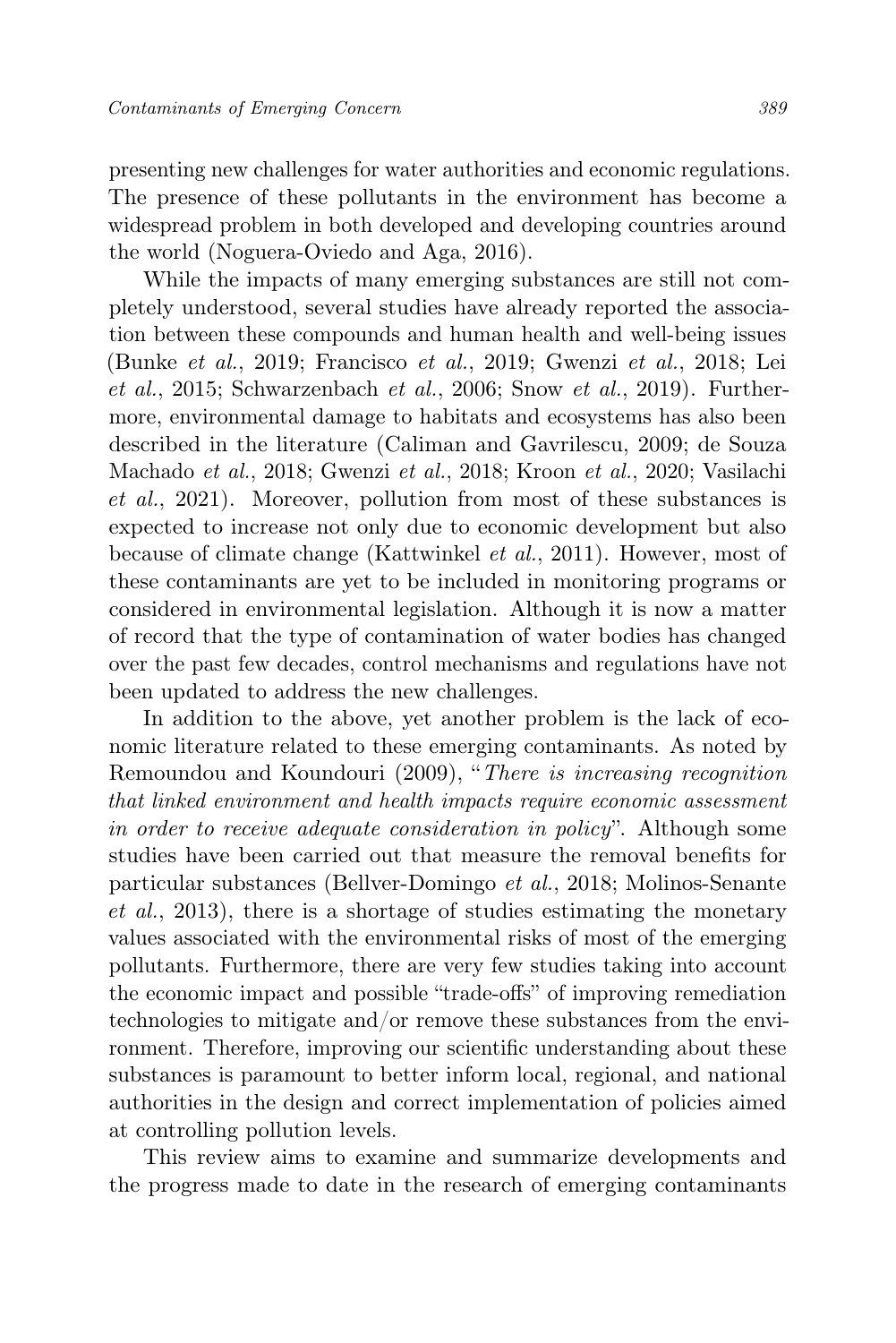in order to identify the areas where further economic analyses are needed. Based on this purpose, we performed a search in the Web of Science and Scopus of papers on emerging contaminants, contaminants of emerging concerns (CECs), and new pollutants; especially in the areas of water resources and business economics. Articles retrieved from the searches were screened by title and abstract to establish those that might be suitable for an in-depth analysis. Because of the lack of economic studies, to increase the number of articles suitable for analysis we also used some "snowballing" techniques such as following up reference lists of selected articles and direct searches in the relevant economic journals. Finally, in order to include information regarding the legal and regulatory framework for these contaminants, we also analyzed national and international law and reports that regulate the use, incidence, and/or control of these emissions.

The rest of the paper is organized as follows. The following section outlines the main aspects of biological processes that determine pollution concentrations in water bodies (transportation, pathways, fate, degradation, etc.), and highlights the differences between these substances and already well-known contaminants. Section [3](#page-8-0) then reviews the main environmental consequences and risks the emerging contaminants pose to both humans and ecosystems. Section [4](#page-11-0) synthesizes the existing legislation to lay the groundwork for the economic analysis, while Section [5](#page-15-0) presents and discusses the main challenges for water management and policy, along with the areas where further economic research is needed. The final section closes the paper with some conclusions.

## <span id="page-3-0"></span>2 Occurrence and Biological Processes of Emerging **Contaminants**

More than 140,000 new chemicals and pesticides have been synthesized since 1950 (Landrigan et al., 2018), 100 million chemical compounds have already been recorded in the Chemical Abstracts Service (CAS), and around 4,000 new substances are reported every day (Dulio et al., 2018). Additionally, world chemical production was valued at more than 3.6 billion  $\epsilon$  (in 2019) and this is expected to almost double by 2030 according to the European Chemical Industry Council (CEFIC, 2021). The majority of these substances end up in the environment; notably, in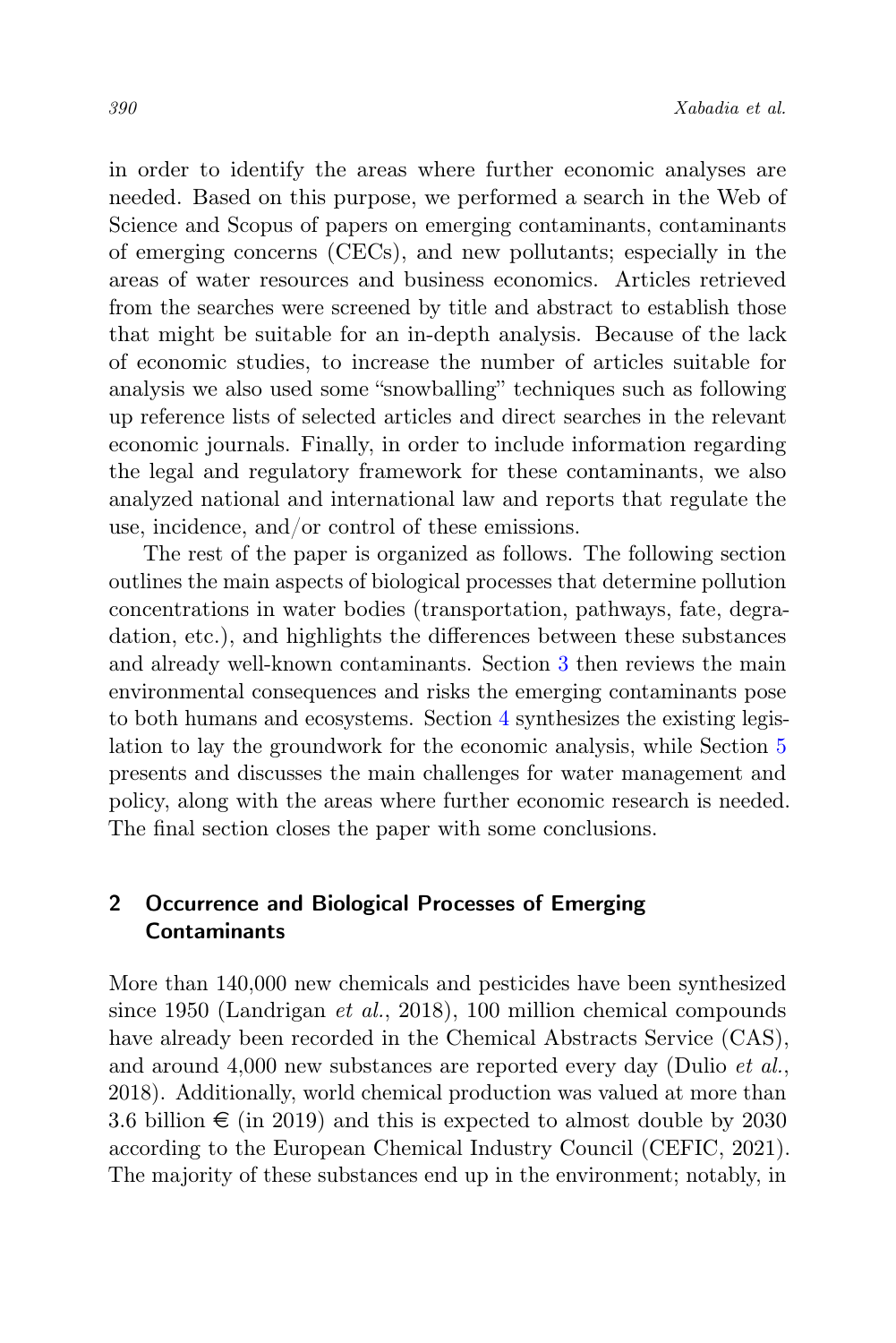water bodies. A recent study from the European Union (EU) detected 2.8 million sites within the EU potentially contaminated by hazardous chemicals (Payá Pérez and Eugenio, 2018). While most of these elements are not harmful, or at least not at low concentration rates, there is growing concern about the potential damage resulting from the combination of some of these substances and the increase in their concentration levels (Aristi et al., 2016; European Commission (EC), 2012).

Emerging pollutants are defined as synthetic or naturally occurring chemicals that enter the environment and can potentially cause harmful health effects in both ecosystems and humans (Geissen *et al.*, 2015). They correspond to more than a thousand substances, categorized into about 20 classes, including pharmaceuticals, PCPs, pesticides, urban, or industrial chemical products (disinfection, cleaning, etc.). Even though some of these substances have been observed in the environment for quite some time, even decades, existing monitoring programs and legislation are still fragmented and messy and related biological processes, as well as their toxicity, are poorly understood. For this reason, institutions such as the United States Environmental Protection Agency (US EPA), consider it more appropriate to use the term CECs to denote these substances. According to Sauvé and Desrosiers (2014), CECs include different types of substances, not only pollutants that have very recently appeared in the environment because of the manufacturing of new products or the incorporation of new chemicals into the production processes, but also contaminants that were already known to exist in the environment and for which interest is currently increasing. An example of such new contaminants are flame-retardants, introduced not long ago to substitute polychlorinated biphenyls and polybrominated diphenyl ethers (PBDEs) when these were restricted or banned (Ward *et al.*, 2008). Another example are neonicotinoids, which have been incorporated into farming activities as a new class of pesticides (Perry and Moschini, 2020). On the other hand, the emergence of new and better monitoring technologies (Anumol et al., 2013) with greater capacity to detect and identify contaminants has brought to light alarming concentrations of some substances in water bodies (e.g., various pharmaceuticals). Furthermore, concerns have also arisen due to increasing scientific evidence warning of the potential risks associated with some of these pollutants.

Most of the relevant substances, in terms of occurrence, identification, and potential impact, are mainly related to three categories: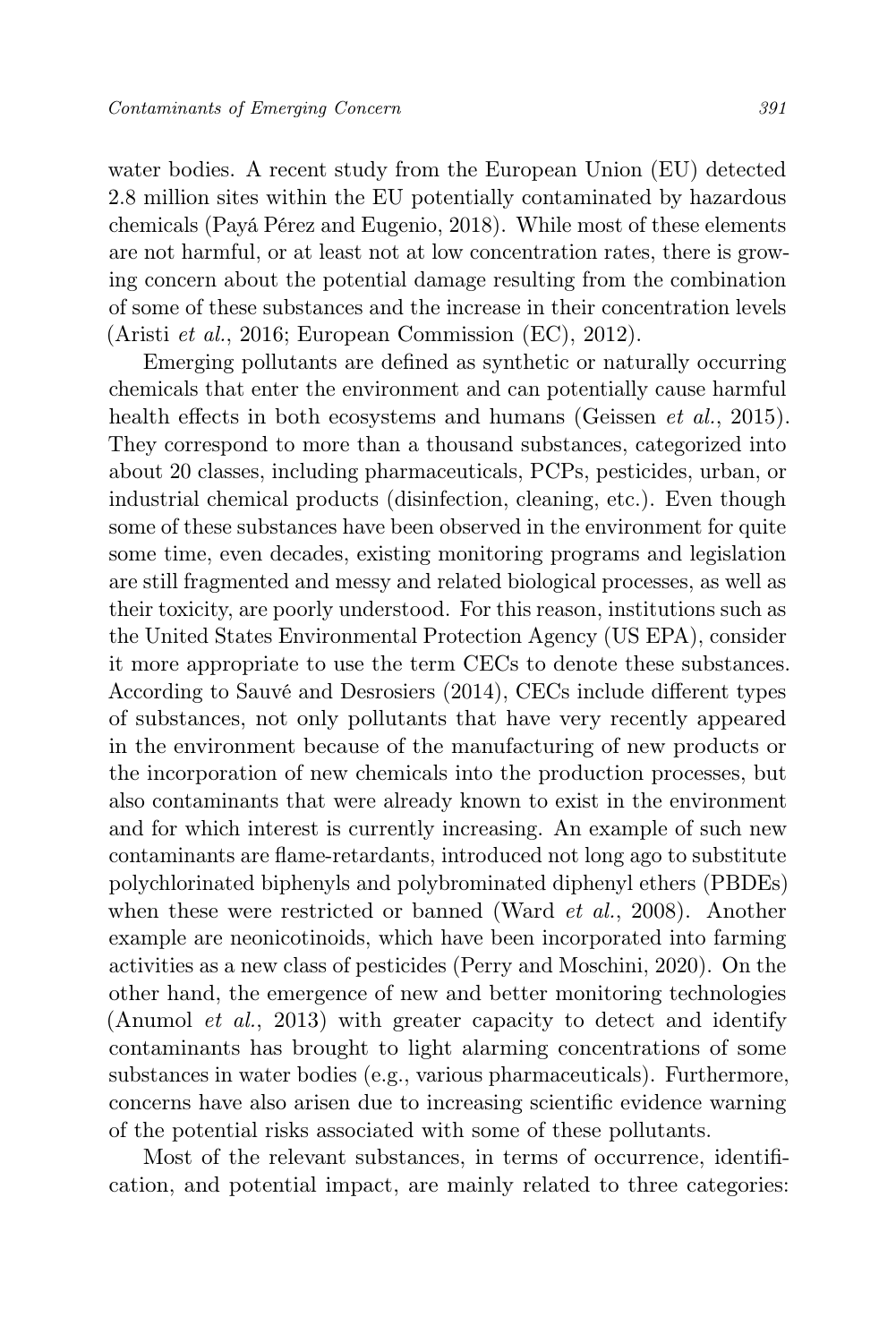pharmaceutical, personal-care, and endocrine-disrupting compounds (Gogoi et al., 2018). However, recent studies have identified a large number of other potentially harmful compounds (Kroon *et al.*, 2020; Stefanakis and Becker, 2015). Table [1](#page-6-0) presents a general classification of CECs together with their main source of emissions.<sup>[1](#page-5-0)</sup>

The increasing awareness of the accumulation of CECs in water bodies and their potential impact calls for a broad analysis of the dynamics of these substances. However, some properties of the CECs, such as their volatility, large adsorption, or persistence, which determine their transport and fate from the pollution source to water bodies (Farré et al., 2010; Geissen et al., 2010) complicate the understanding of their processes and dynamics. Thus, a major obstacle lies in identifying and assessing the occurrence of these contaminants. In general, most CECs originate from industrial and household wastewater (e.g., human medicines, PCPs, or industrial additives), because of limitations in abatement technologies. Yet, even though in general agricultural and farming activities are a less relevant source of emerging contaminants (Topp *et al.*, 2008), they are an important emission source of pesticides, hormones, natural toxins, and veterinary medicines (Boxall, 2012). Figure [1](#page-7-0) shows the main sources and pathways of CECs.

Besides pesticides and antibiotics used in the livestock sector, most CECs derive from urban and industrial uses (Figure [1\)](#page-7-0) and enter the environment through wastewater treatment plants (WWTPs) responsible for household and industrial sewage treatment (Campo *et al.*, 2016; Ccanccapa et al., 2016). WWTP removal efficiency is very heterogeneous (Deblonde et al., 2011; Luo et al., 2014) with substances like Ibuprofen, salicylic acid, or estradiol being efficiently removed (removal rate above 90%), while others such as antibiotics like trimethoprim or diuretics (e.g., amidotrizoic acid, diatrizoate) presenting removal rates below 10% (Bellver-Domingo et al., 2017; Göbel et al., 2007; Torres-Padrón et al., 2020). In some cases, pollutants such as diclofenac, carbamazepine, erythromycin, and sulfamethoxazole have even been found in larger concentrations in effluent compared to influent water (Pal et al., 2010). The different transformation processes that take place in WWTPs have proven

<span id="page-5-0"></span><sup>&</sup>lt;sup>1</sup>A complete classification of emerging pollutants is provided by the NORMAN Network, an international institution in charge of emerging environmental substances [\(www.norman-network.net\)](https://www.norman-network.net).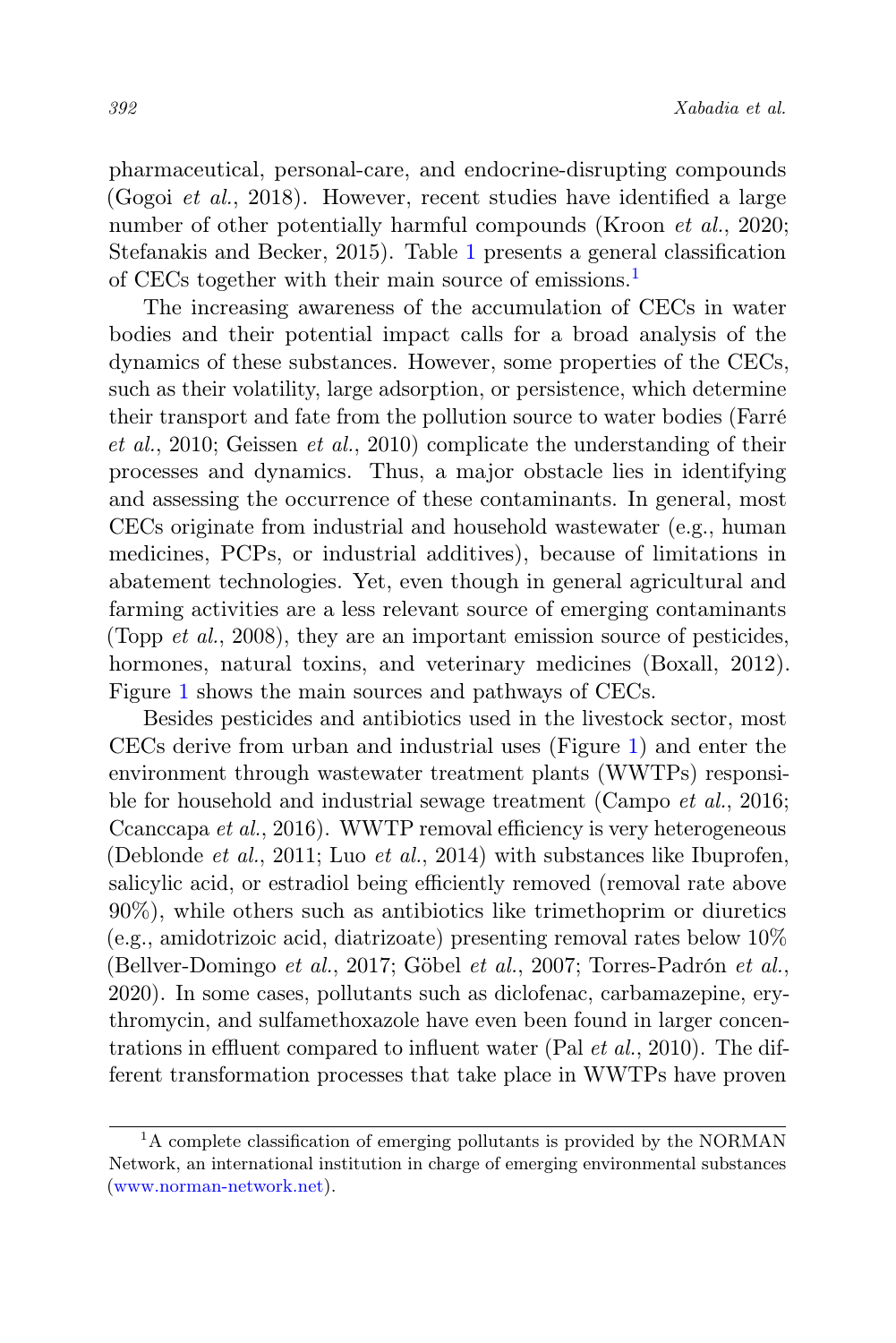<span id="page-6-0"></span>

| Contaminant                                                       | Type of emissions                                                                                                                                                                                                                                                                | $\overline{\text{Source}}$                                                         |
|-------------------------------------------------------------------|----------------------------------------------------------------------------------------------------------------------------------------------------------------------------------------------------------------------------------------------------------------------------------|------------------------------------------------------------------------------------|
| Pharmaceutical<br>residues                                        | Biological active compounds (e.g.,<br>antibiotics or anti-inflammatory<br>drugs) from human and<br>veterinary sources                                                                                                                                                            | Urban (wastewater<br>discharge) and<br>agricultural                                |
| Personal-care<br>products<br>(PCPs) and<br>lifestyle<br>compounds | Substances from personal-care<br>purposes (e.g., shampoos,<br>sunscreens, detergents, cosmetics,<br>$etc.$ )<br>Pharmaceutics for human and<br>veterinary purposes<br>Sunscreens and ultraviolet filters<br>Steroids and hormones<br>Substances such as caffeine and<br>nicotine | Urban (wastewater<br>discharge)                                                    |
| Endocrine<br>disruption<br>chemicals<br>(EDCs)                    | Natural or synthetic chemicals<br>found in human and animal food                                                                                                                                                                                                                 | Urban and agricultural<br>(Natural chemicals<br>found in human and<br>animal food) |
| Heavy metals                                                      | Industrial compounds                                                                                                                                                                                                                                                             | Industrial                                                                         |
| Pesticides                                                        | Agricultural substances to control<br>plagues and unwanted vegetation                                                                                                                                                                                                            | Agricultural                                                                       |
| Petroleum<br>hydrocar-<br>bons and<br>gasoline<br>additives       | Gasoline additives comprise more<br>than 500 substances to, for<br>example, improve petrol burning<br>efficiency (octane)                                                                                                                                                        | Industrial                                                                         |
| Industrial<br>additives<br>and solvents                           | Some examples are mercury, lead,<br>cadmium, thallium, or silver                                                                                                                                                                                                                 | Industrial (wastewater<br>discharge)                                               |
| Microplastics                                                     | Plastic particles $(<5 \,\mathrm{mm})$                                                                                                                                                                                                                                           | Industrial and urban<br><i>(wastewater)</i><br>discharge)                          |
| Nanomaterials                                                     | Substances used in sunscreen<br>products, transport, healthcare,<br>materials, energy, and<br>information technologies                                                                                                                                                           | Industrial                                                                         |

Table 1: Classification of CECs.

Source: Own elaboration based on Lapworth et al. (2012), Lei et al. (2015), and Petrie et al. (2015).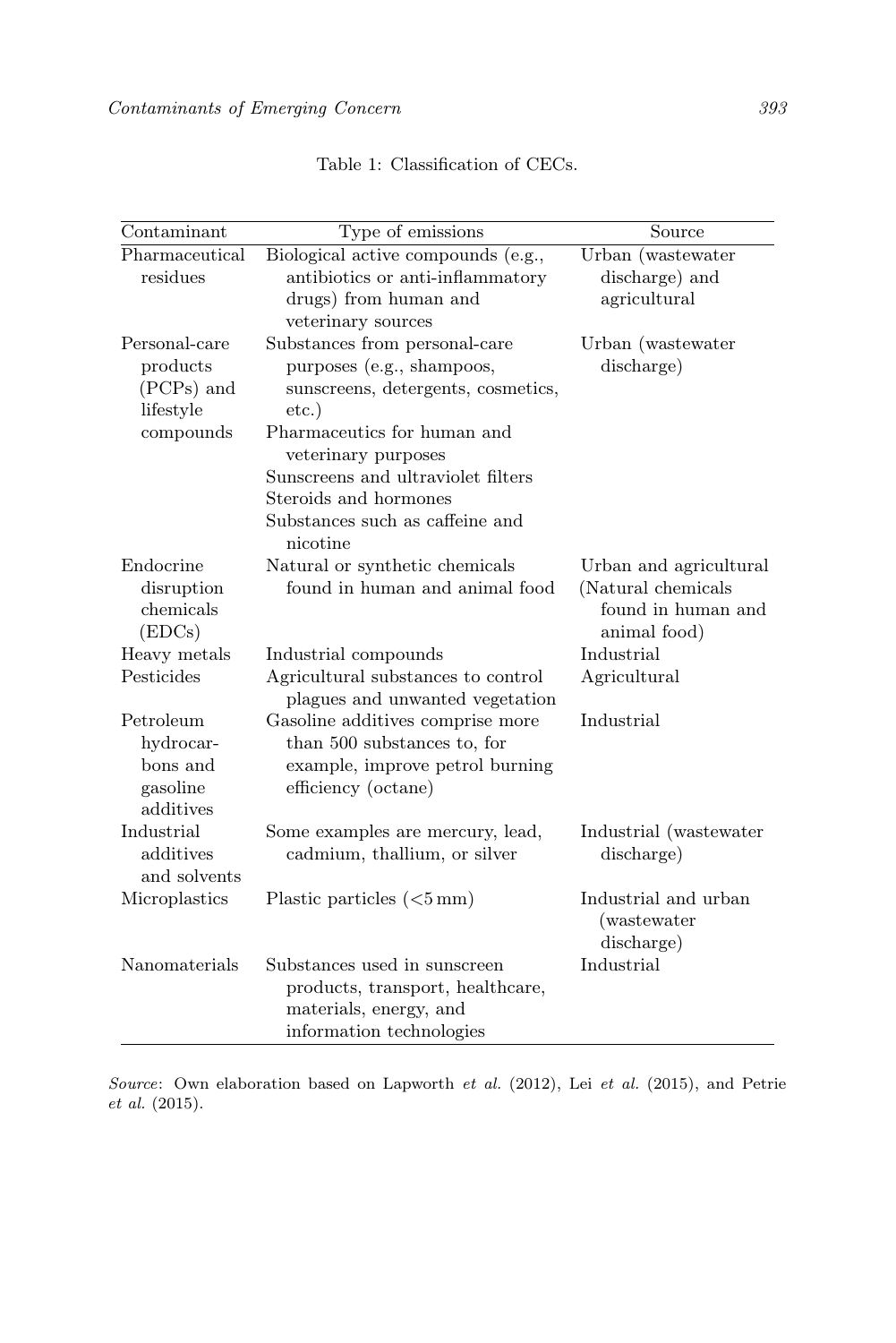<span id="page-7-0"></span>

Figure 1: Diagram of the main sources of water pollution by CECs. Source: Own elaboration based on Lapworth *et al.* (2012) and Stefanakis and Becker (2015).

to be insufficient to remove most of the CECs from wastewater. So, a high occurrence of CECs, both in terms of concentration and diversity of substances, has been identified in wastewater (Drewes et al., 2003).

To reduce the incidence of CECs, improvements in monitoring, detection, and removal technologies must be accompanied by an appropriate knowledge on the severity of the impact of the CECs which largely depends on their accumulation in the catchments. Biological buildup and degradation notably vary between the different pollutants. While nitrates have a degradation half-life time of 1–2 years, other substances like carbamazepine or primidone can persist in the environment for more than 8 years (Sinclair and Boxall, 2003). Furthermore, once released into the environment and degraded, some metabolites may be more toxic than the primary compounds (Bradley et al., 2008; Geissen et al., 2015). Hence, it is crucial to evaluate the impacts that these substances have on the environment and the possible risks for human and animal health.

Another relevant challenge related to CECs is the insufficient, or even nonexistent research, on some emerging contaminants. While some substances have been intensively analyzed (e.g., antibiotics, pharmaceutical, veterinary medicines), others remain poorly studied (Bunke et al., 2019). The selective interest in some substances is not only motivated from the residual number of technical and research studies but also because of a lack of regulation and/or political concern (Peña-Guzmán et al., 2019).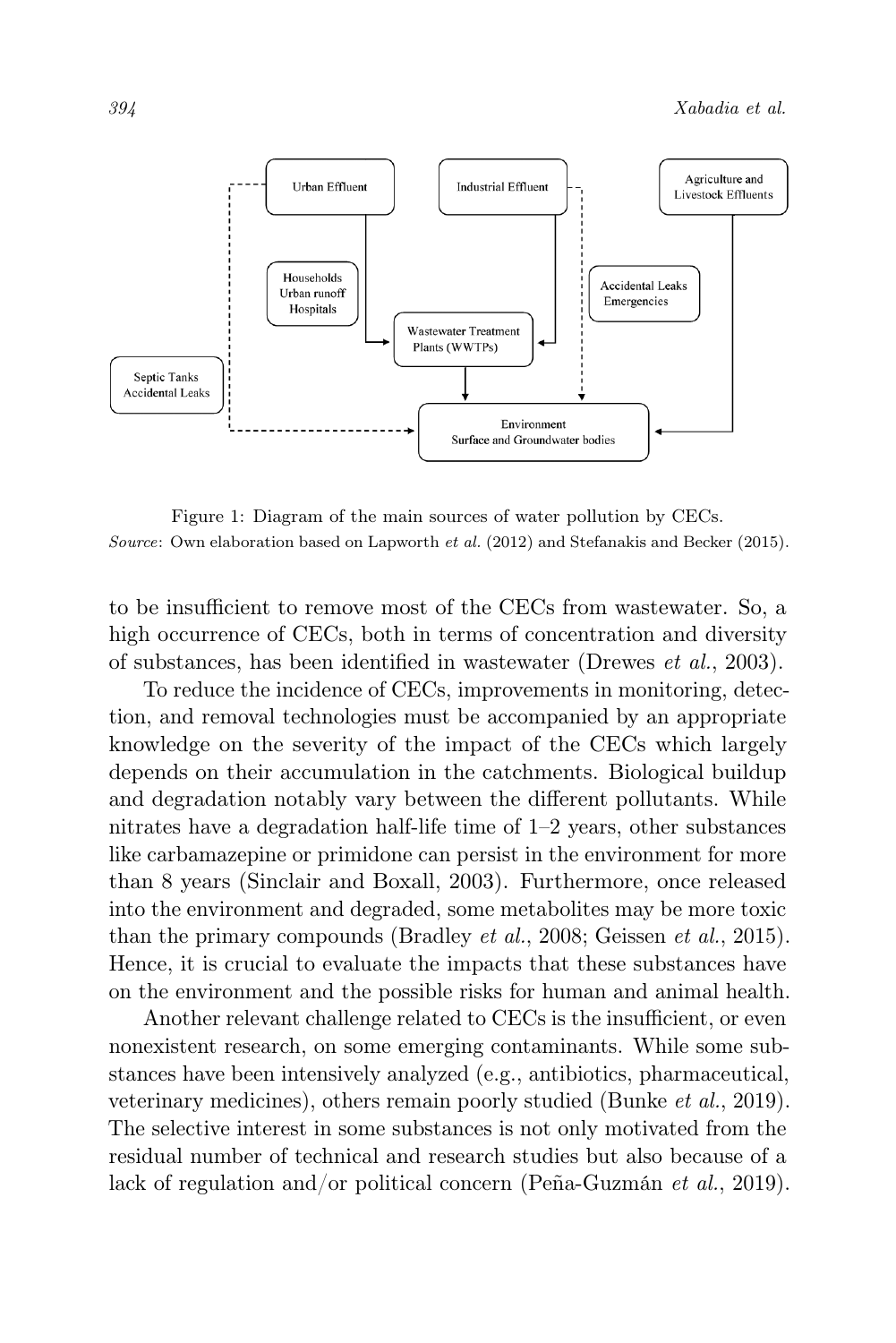On top of this, the technical analyses performed are concentrated in a few regions and in selected water bodies. For example, the analysis of CECs in groundwater resources lags far behind the research carried out on surface water bodies, and it is practically nonexistent in the case of certain water bodies such as lagoons and wetlands. Thus, more basic research needs to be conducted to identify key aspects in the biological processes and to shed light on the behavior of CECs. In this sense, promoting basic research into new substances encounters the problem of scarcity of time and resources, so it is necessary to establish criteria and protocols to efficiently allocate the limited resources available.

## <span id="page-8-0"></span>3 Impacts of CECs on Ecosystems and Human Health

The presence, incidence, and impact of new pollutants have on the aquatic environment is a growing concern (Bunke et al., 2019). In general, such impacts depend on the source, physicochemical characteristics, mobility, and behavior of the pollutants in the soil and/or in the aquatic environment (Stuart et al., 2012).

While there is strong evidence that exposure to some chemical contaminants from pesticides and herbicides has been responsible for developmental dysfunctions in children's brains (Grandjean and Landrigan, 2006, 2014), information on the toxicity and ability to harm human health (especially that of children) of other commonly used chemicals is rarely available. In fact, evaluations of the safety of new chemicals before they come to market is publicly available for only about half of the synthetic chemicals in current use, and information on their toxicity or capacity to harm infants and children is available for fewer than  $20\%$  of the most widely used synthetic chemicals (Braun *et al.*, 2009; Landrigan *et al.*, 2018). Apart from the harmful effects on humans, pesticides are also found to cause severe biodiversity losses. For instance, Beketov et al. (2013) found decreases in both species and family richness in stream invertebrates by up to 42% of recorded taxonomic pools due to the pesticides currently used in Europe and Australia.

Among the emerging pollutants, microplastics (<5 mm) and nanoplastics (<10 nm) have received increasing attention in recent years (Bläsing and Amelung, 2018; Wu et al., 2020). Generally, these plastic microfibers reach the water courses through leaching from soils and have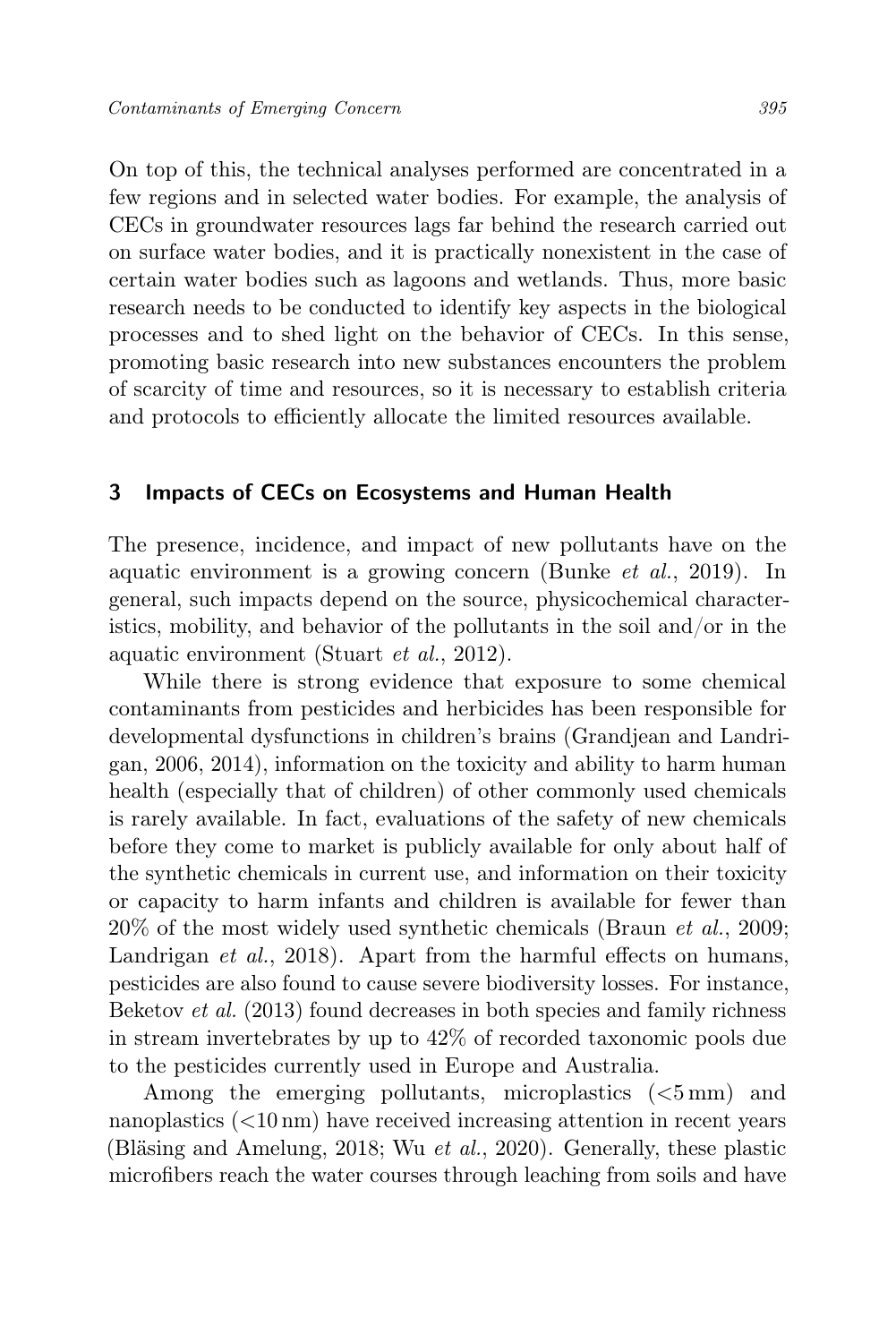their origin not only in nonpoint sources such as agriculture but also in point sources such as municipal and industrial wastewaters. The use of plastic mulching materials for horticultural production, for example, is very common in many countries because it saves water, eliminates, or reduces the use of herbicides and increases soil temperature. The studies that evaluate the effects of these particles emphasize that no standardized methods are available for plastic quantification in soil (Bläsing and Amelung, 2018), but it is highly likely that soils are significant, possibly dominant, environmental reservoirs of microplastics and nanoplastics (Hurley and Nizzetto, 2018). In particular, da Costa et al. (2016) and Alimi et al. (2018) emphasize that nanoplastics have a greater affinity for adsorption of contaminants and can act as carriers of pollutants, which exhibit a more dangerous effect on humans and ecosystems (e.g., metals and persistent organic pollutants), to facilitate their transport. Despite the lack of conclusive data, it has been reported that microplastics and nanoplastics can be accumulated in food chains and are biotoxic to organisms (de Souza Machado et al., 2018). For instance, plastic microfibers like asbestos can be carcinogenic (Re, 2019). From a management perspective, the analyses should focus on the dynamics of these plastics in order to detect vulnerable soils in which the use of plastics should be decreased or banned, as many of the so-called "biodegradable" materials do not degrade completely in soils (Miles et al., 2017).

With regard to pharmaceutical products such as anti-inflammatory and antibiotic drugs, they come from the WWTPs (Fonseca et al., 2020; Johnson et al., 2017; Rodriguez-Mozaz et al., 2020) and intensive livestock activities (Gonzalez Ronquillo and Angeles Hernandez, 2017; Lekagul et al., 2019; Mund et al., 2017). Despite having been found at relatively low concentrations in the environment (Ebele *et al.*, 2017), there is evidence that they have toxic interactions with aquatic organisms and also with the organic (Ebele et al., 2017) matter of soils (see Sathishkumar et al. (2020) for a complete review of studies). The presence of antibiotics from veterinary and medical uses, even in low concentrations, is known to stimulate the emergence of resistant bacteria and may be toxic to aquatic organisms, plants, and even mammals  $(\text{Álvarez-Esmorís et al., 2020; Frade et al., 2014}).$  An important concern related to antibiotics is the potential creation of antibiotic-resistant bacteria that can hinder effective treatment options against animals'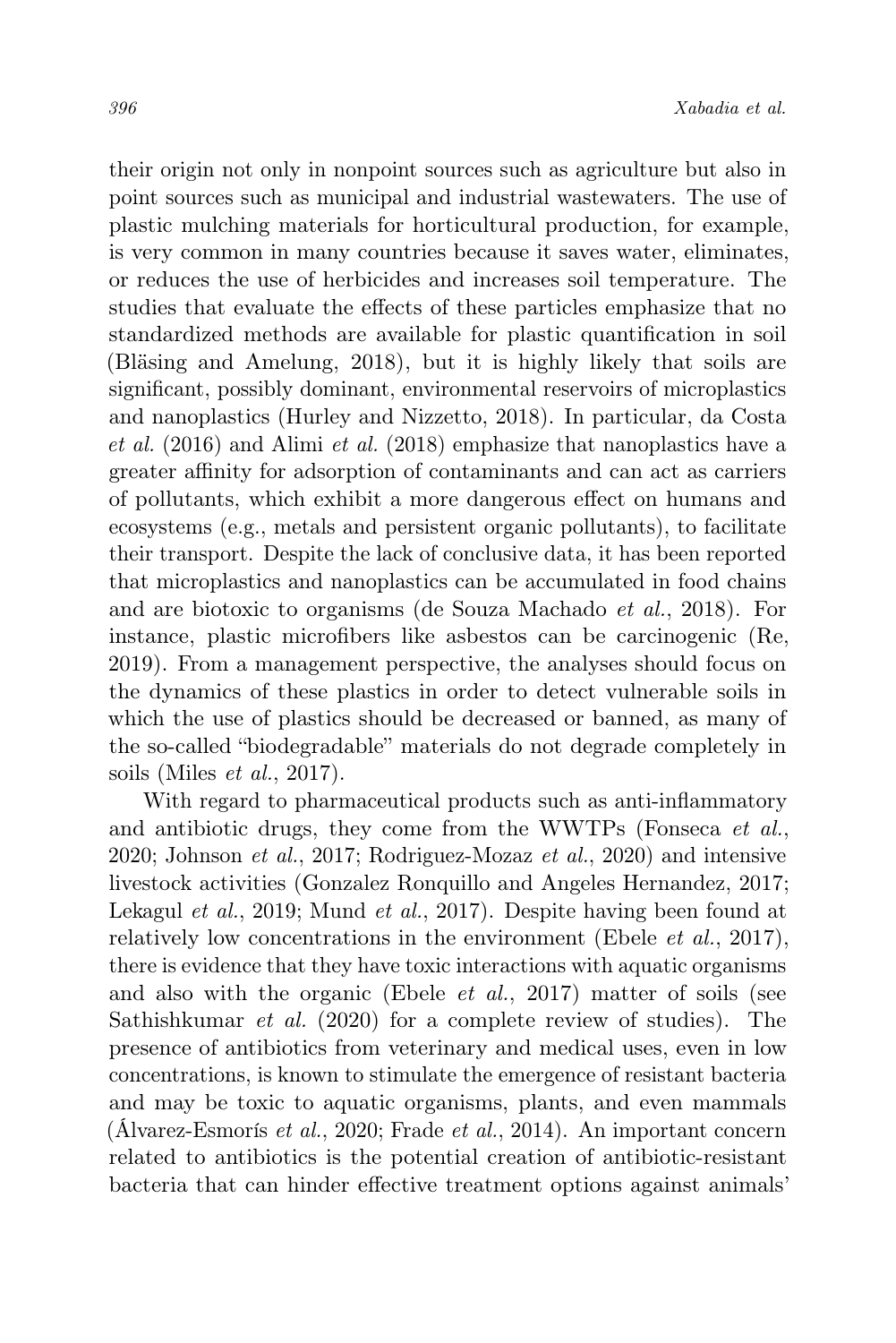infectious diseases (Ebele et al., 2020). Antibiotics impair natural biofilms as they can kill native bacteria and cause antibiotic-resistant bacterial families to remain. The accumulation of these substances in plants (including edible fruits and vegetables) could also have toxic effects on mammals and affect human health when they enter into the food chain (Bartrons and Peñuelas, 2017; González García et al., 2018). In particular, it has been found that co-infection of patients in Intensive Care Units is an important factor resulting in lower survival rates due to antimicrobial resistance (Liu et al., 2018; Zhou et al., 2020). In addition, the effects of the unintentional consumption of antibiotics through the food chain is frequently aggravated by an abuse in antimicrobial therapy. For instance, Rawson et al. (2020) found that 72% of COVID-19 patients received antibiotics during hospital admission, while less than 10% experienced bacterial/fungal coinfections. Thus, some studies warn that a marked increase in antibiotic-resistant bacteria should be expected (Miranda et al., 2020) and this will cause millions of human deaths annually by 2050 (Kost, 2021).

Similarly, it has been reported that PCPs such as UV filters/sunscreens affect phytoplankton and tend to accumulate in the food chain, disturbing the equilibrium of aquatic ecosystems (Castaño-Sánchez et al., 2020). They can also interfere with endogenous hormone systems and hinder the reproductive capacity of some aquatic species (Gavrilescu *et al.*, 2015), thus posing a serious threat to the exploitation of species used for human consumption.

Some chemicals in common PCPs, such as soaps, creams, perfumes, and shampoos act as endocrine disruptors in aquatic organisms. These include phthalates, bisphenol A, perchlorate, certain pesticides, brominated flame retardants, certain metals, and dioxins that can interfere with endocrine (or hormonal) systems. It is proven that exposure to endocrine disruptors during sensitive periods in early human embryonic development can lead to permanent impairments in organ function and to increased risk of disease (Landrigan et al., 2018). However, the specific contribution of these substances to the overall disease burden has not yet been quantified. Endocrine disruptors can also decrease reproductive levels in aquatic fauna such as fish species. Although they may have low acute toxicity, a decrease in reproductive rates even at very low levels of exposure leads to a reduction in fish stocks and increases the risk of overfishing and species extinction. Moreover, the effects of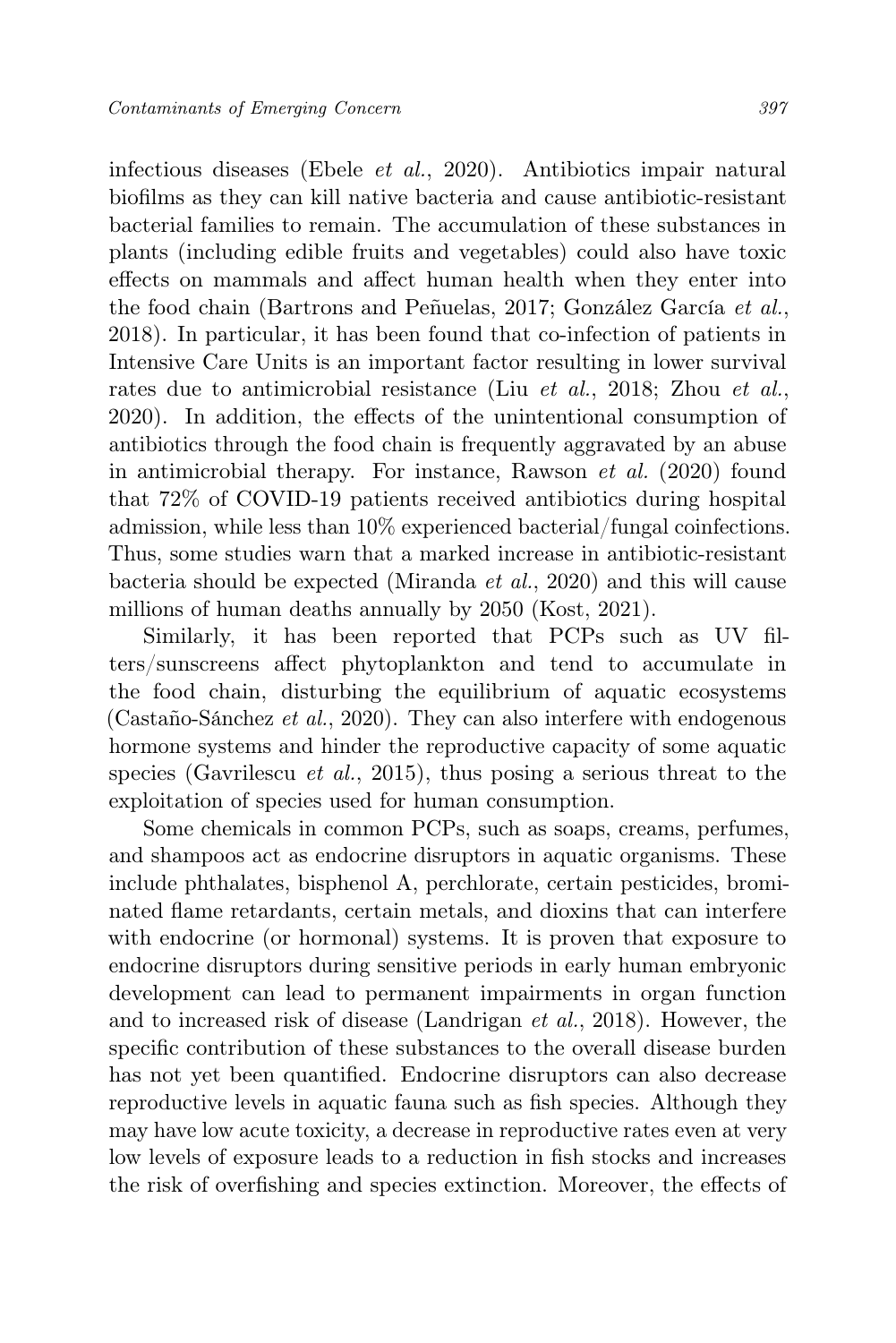exposure during early life may not be observed until adulthood, so it is very important to conduct long-term eco-toxicity studies (Gavrilescu et al., 2015).

In the specific case of aquifers, in parallel with the over-extraction of water, subterranean ecosystems are threatened by anthropogenic pollutants, including metals, pesticides, fertilizers, emerging contaminants, and volatile organic compounds (Castaño-Sánchez et al., 2020). Groundwater organisms are known to play a critical role in functions that provide ecosystem services, including the maintenance of water quality and supporting groundwater-dependent ecosystems such as springs and rivers (Griebler et al., 2014). These ecosystems can be seriously affected by all these isolated substances, but also by a mixture of all of them even in small concentrations. So, it is necessary to establish the toxicological effects of these substances and to implement protection thresholds.

In the case of other components present in medicines, such as antiinflammatory drugs, the long-term consequences for aquatic ecosystems and human health are still unknown. Furthermore, the fact that terrestrial subterranean ecosystems are intimately linked with the groundwater cycle is also neglected, and thus scientific information concerning the effect of pollution in these ecosystems is needed for their effective protection.

## <span id="page-11-0"></span>4 Existing Legislation

Currently, policy-makers agree that there is an urgent need to address CECs in a systematic and coherent manner (Dulio et al., 2018). To this end, various programs, and legislation have been developed.

In Europe, the Water Framework Directive (WFD) (Directive 2000/60/EC) laid down the basis for determining which pollutants may pose a significant risk to or via the aquatic environment, and thus should be subject to monitoring. The first list, created under Decision No 2455/2001/EC, which would become annex X to the WFD, included 33 CECs. Of these substances, 11 were classified as priority hazardous substances, that is, substances for which Member States should implement the necessary measures in order to interrupt or phase out emissions, discharges, and losses within a maximum period of 20 years.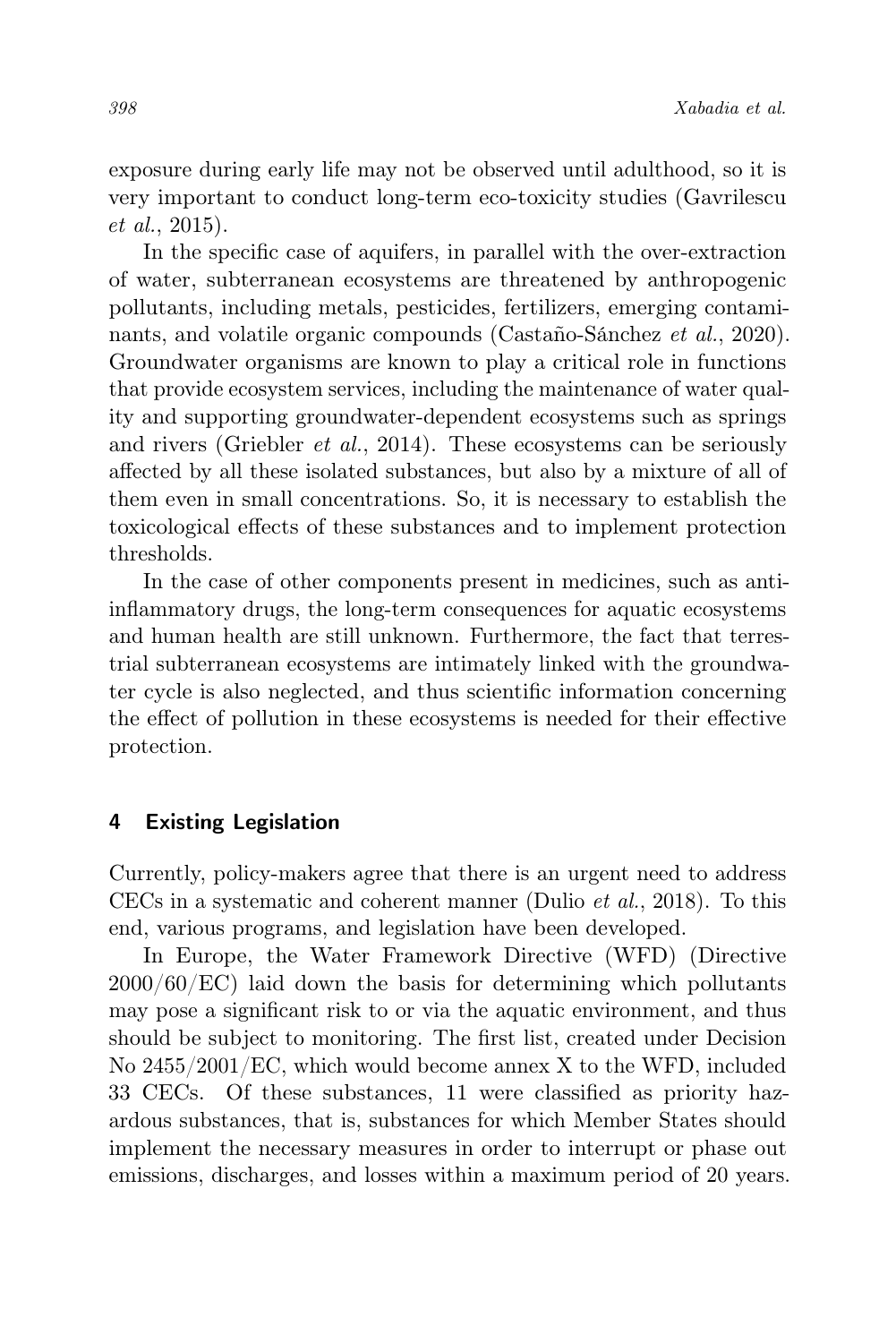The other 14 substances were subject to a subsequent review. Later, the Environmental Quality Standards Directive (Directive 2008/105/EC), also known as the Priority Substances Directive, modified the list and specified maximum allowable concentrations of selected substances in surface waters. This second list was replaced again in 2013 (Annex I to Directive 2013/39/EU), with the incorporation of 12 additional substances of major concern, adding up to a total of 45 pollutants, out of which 21 were classified as priority hazardous substances. Directive 2013/39/EU established stricter environmental quality standards (EQS) for some of these substances, as well as additional provisions on persistent pollutants and pharmaceuticals. Moreover, a Watch List of substances has been created to guide future prioritization. These directives have been complemented with the Sustainable Use Directive for pesticides (Directive 2009/128/EC) and the Industrial Emissions Directive (Directive 2010/75/EU).

The former pieces of legislation required Member States to set up an inventory of emissions, discharges, and losses of these substances, and fostered the creation of the Registration, Evaluation, Authorisation and Restriction of Chemicals (REACH) register for chemical substances in 2007 (Regulation (EC) No 1907/2006). In the REACH, the burden of proof falls upon companies who need to demonstrate how the chemical substances they manufacture and market in the EU can be safely used. Further, they must also identify associated hazards and communicate risk management measures to the users. That same year, the European Pollutant Release and Transfer Register (Regulation (EC) No 166/2006) was created. The register required more than 30,000 industrial facilities to provide information about their emissions from a list of 91 pollutants, covering various heavy metals, pesticides, greenhouse gases, and dioxins.

Although progress has been made in the regulation of these pollutants (e.g., all river management plans for the timeframe 2015–2021 already need to take into account the EQS set by the European legislation), there is still much to be done in the case of groundwater, where regulation is scarce and very heterogeneous. In this respect, the Groundwater Directive (GWD, Directive 2006/118/EC) only established unified EQS for nitrates and pesticides. Moreover, even though this Directive called for the establishment of national/local quality standards, the specified thresholds differ widely among the Member States, both in terms of the number of compounds subject to regulation and in the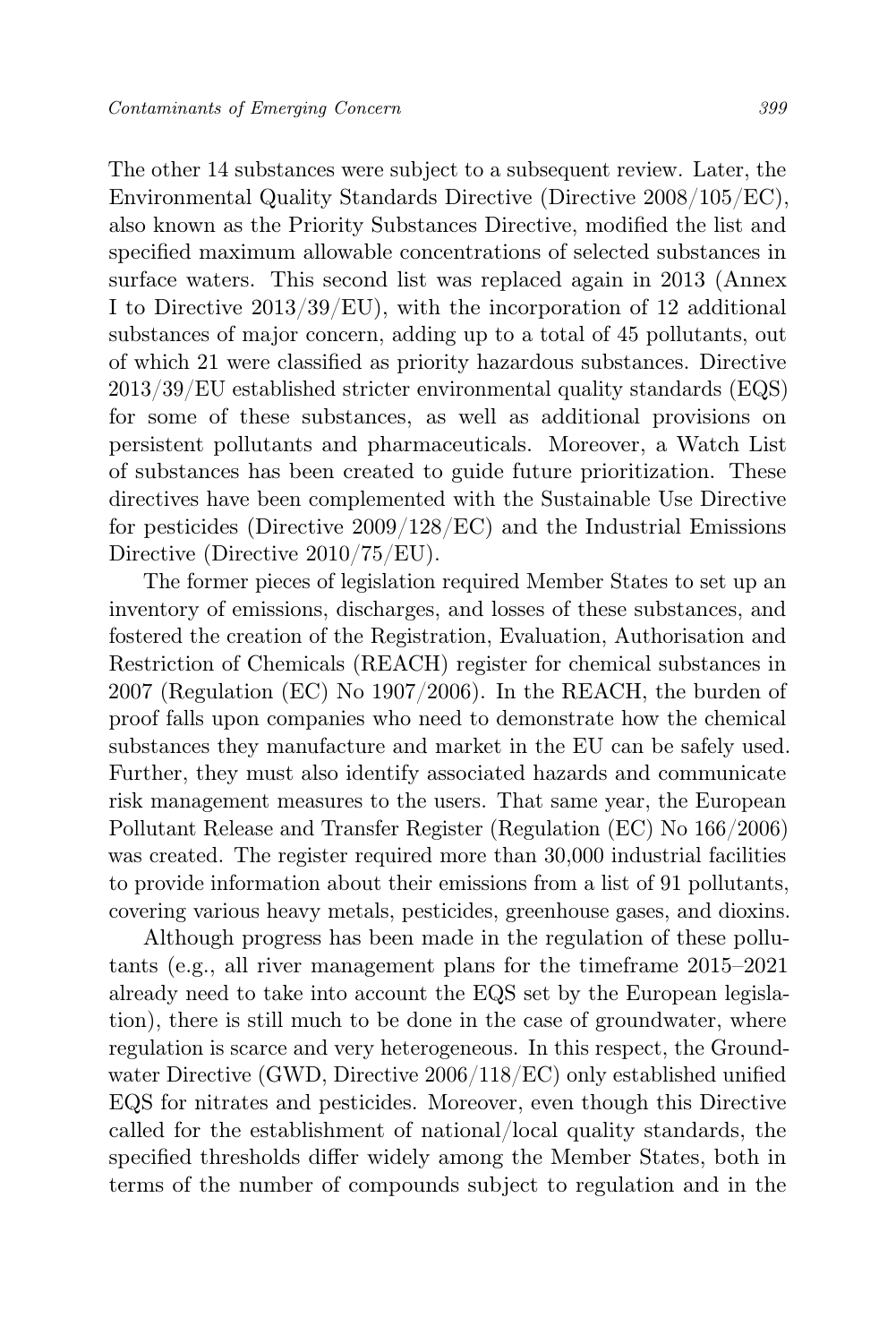specific threshold values, which in some cases differ by two or even three orders of magnitude (Scheidleder, 2012).

Recently, the EU has promoted the European Green Deal, which aims at making Europe the first climate-neutral continent by 2050. As part of the Green Deal strategy, the European Commission published a chemicals strategy for sustainability in 2020 with the aim to simplify and consolidate the implementation of EU rules concerning chemicals. It has some relevant features, such as a long-term vision for EU chemical policy, a zero-tolerance approach to noncompliance, a gradual move from assessing and regulating single chemicals to handling them by groups, and a promotion of harmonized human and environmental health-based limit values, including the establishment of coordination mechanisms.

In the context of the Green Deal program, the European Commission (EC) also unveiled its Farm to Fork and Biodiversity Strategies, which will impose restrictions on EU agriculture through targeted reductions in the use of land  $(10\%)$ , fertilizers  $(50\%)$ , antimicrobials in livestock production<sup>[2](#page-13-0)</sup> (including aquaculture) (50%), and pesticides (50%) by 2030. In parallel, the Green Deal aims to promote organic production since it generates relevant benefits such as higher biodiversity levels and lower use of antibiotics in livestock care. It also pursues the incorporation of precision farming techniques to improve efficiency in the use of agricultural inputs and to compensate for expected production losses. Furthermore, the Green Deal intends to modify current consumption patterns toward sustainable produced foods. However, proposed agreements are not complemented by economic studies evaluating the expected environmental costs and benefits and/or the final level of pollutant emissions.

In this regard, it is essential to conduct robust impact assessments of policy options to determine the potential trade-offs between different climate and environmental objectives. Specifically, the land issue requires special attention, since the de-intensification of practices and the increases in organic systems implicitly included in the Green Deal could require more agricultural land, with possible adverse ecological consequences. On the other hand, lower yields induced by less intensive

<span id="page-13-0"></span><sup>&</sup>lt;sup>2</sup>To decrease veterinary medical product use and harmonize EU countries' policies, the EU recently adopted Regulation (EU) 2019/6 on Veterinary Medicinal Products and Regulation (EU) 2019/4 on Medicated Feed, which will come into effect as of 2022.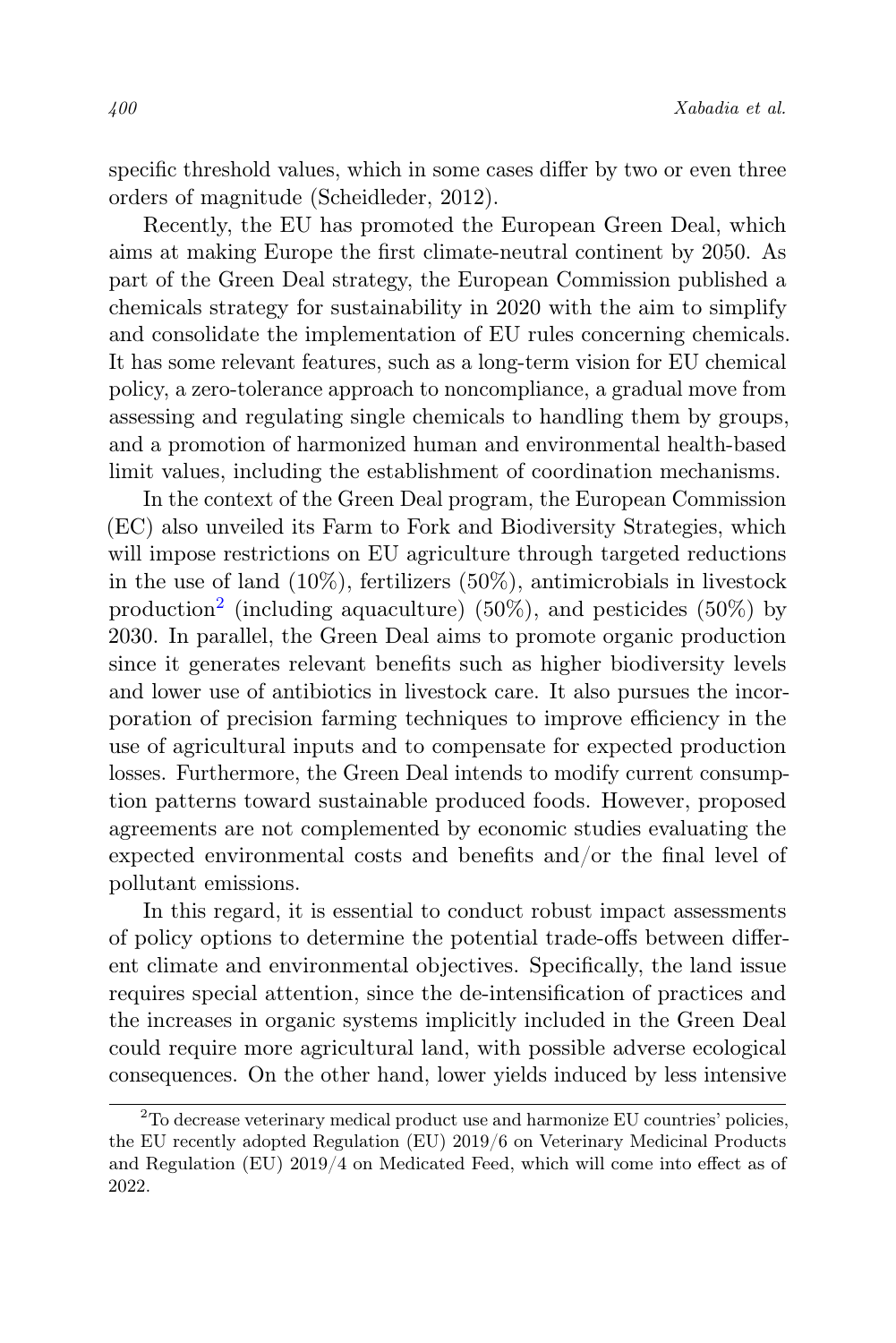production will increase the unit cost of production and thus increase food prices, consequently altering the competitiveness of the agricultural sector. In a global world, both effects may have an impact on the flow of imports from third countries that may result in pollution shifts instead of an overall reduction.

In the United States, the US EPA is also working on the analysis of pollutants of emerging concern to advance in the necessary knowledge for their regulation. However, the Guidelines for Deriving Numerical National Water Quality Criteria for the Protection of Aquatic Life and Their Uses date from 1985, and may, therefore, not be adequate to determine the potential risks of new pollutants. Thus, in order to address pollution of CECs and lay down a water quality protection strategy, the Workgroup OW/ORD Emerging Contaminants (2008) developed a white paper entitled: aquatic life criteria for contaminants of emerging concern, Part I: general challenges and recommendations, to modify the old guidelines. Following the Safe Drinking Water Act (SDWA), the US EPA has established quality standards in drinking waters for more than 90 pollutants to ensure adequate protection of drinking water and its sources. However, the SDWA does not provide regulation for private wells with less than 25 users, despite being estimated that more than 13 million households (43 million people) rely on private wells for their drinking water. This is especially relevant since it implies that about 15% of the US population remains outside the regulatory framework and, therefore, subject to CECs repercussions and risks (US Census American Housing Survey, 2017).<sup>[3](#page-14-0)</sup>

To conclude, most of the current policies are based on defining maximum contaminant levels, either limiting or directly banning the use of products, or in the form of maximum concentrations in water that need to be met. Furthermore, only few of these regulations propose economic incentives to be used. $4$  Moreover, in most countries, the externalities resulting from the use of CECs are dealt with in different ministries (e.g., health, agriculture, environment, economic development), and thus the full magnitude of the impacts of water pollution is often not recognized (Landrigan et al., 2018). As a consequence, the regulations

<span id="page-14-0"></span><sup>&</sup>lt;sup>3</sup>Available at [https://www.census.gov/programs-surveys/ahs/data/interactive/](https://www.census.gov/programs-surveys/ahs/data/interactive/ahstablecreator.html) [ahstablecreator.html](https://www.census.gov/programs-surveys/ahs/data/interactive/ahstablecreator.html)

<span id="page-14-1"></span><sup>4</sup>For example, in EU farmers can obtain partial market price subsidies by using a biodegradable mulch in their horticultural production (Marí et al., 2019).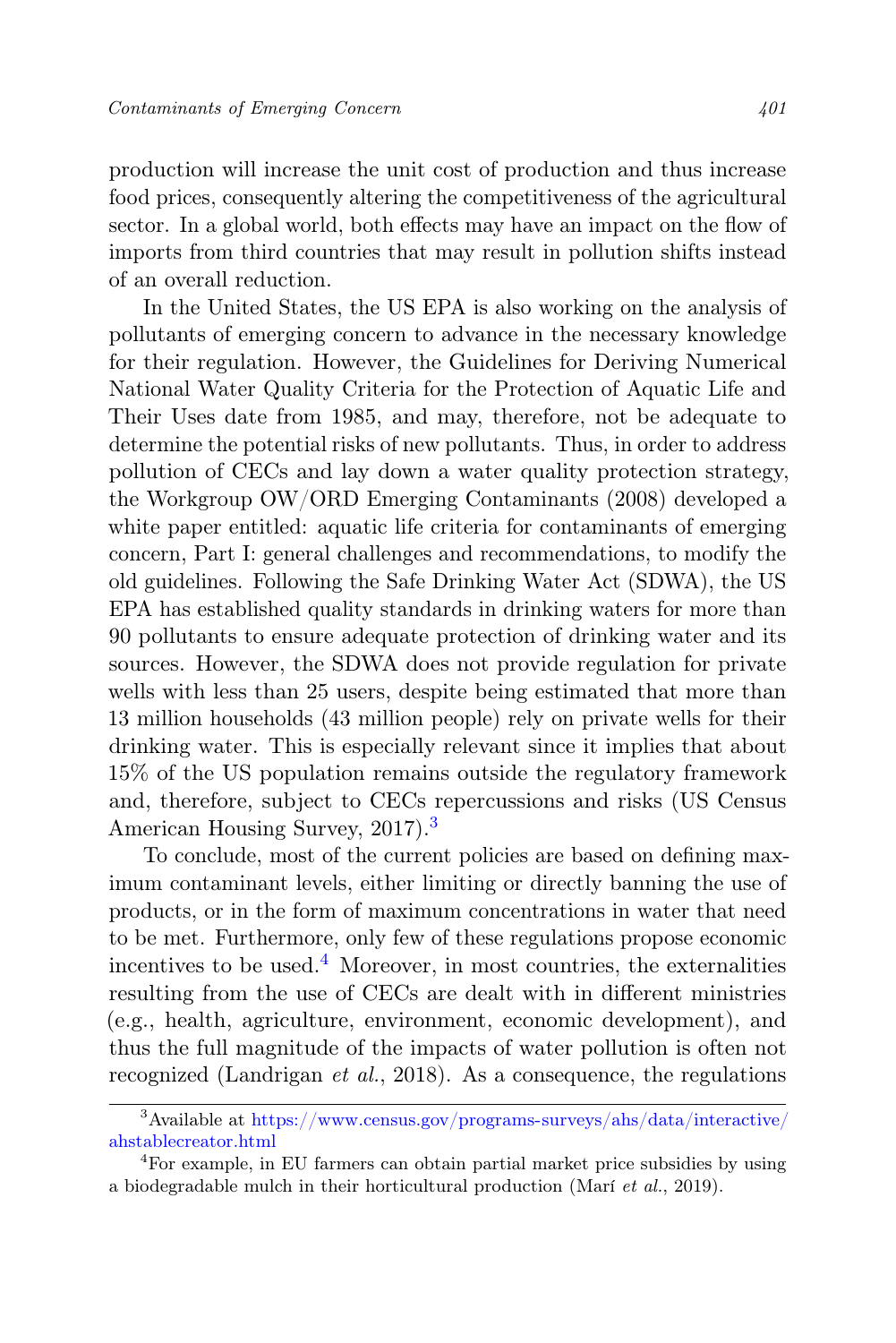of the various agencies may not be aligned, and the potential policy coordination failures could lead to an exacerbation of environmental damages (Bennear and Stavins, 2007).

#### <span id="page-15-0"></span>5 Challenges for Water Management and Policy

To date, the most studied water pollutants have been nitrates and phosphates, which have also been by far the most regulated. Thus, water quality has been mostly associated to the presence of these nutrients in water (Martín-López *et al.*, 2014). Since WWTPs have become very efficient in removing nitrogen and phosphorus from human and industrial origins, the main source of water pollution from these substances is agriculture. Consequently, water pollution control measures have traditionally focused on agricultural pollution loads, and an extensive amount of literature has been developed to propose and assess economic instruments to decrease agricultural pollution.

Nonpoint pollution from agriculture (farmlands runoff and percolation) and intensive livestock is characterized by the lack of information on the agent and location responsible for the emission. Furthermore, there are several uncertainties in the transport and fate processes of these emissions. However, the existence of worldwide regulations to control and reduce the pollution caused by nitrates and pesticides from water bodies has promoted the proliferation of instruments to deal with these externalities. From an economic point of view, two main mechanisms have been suggested to limit agricultural nonpoint pollution: the implementation of pure economic instruments such as water pricing structures, taxes/subsidies to both output and input, or the implementation of effluent permit trading (Fisher-Vanden and Olmstead, 2013; Pearce and Koundouri, 2003b; Shortle, 2017; Shortle and Horan, 2013). In several cases, economic instruments are accompanied by the implementation of water quality standards and water use restrictions (command-and-control instruments). The main advantage in the regulation and implementation of policy instruments in the case of nutrients is the existence of an adequate regulatory scheme and wellestablished upper limits on the concentration levels of these pollutants. The existence of an extensive body of literature on the impacts of these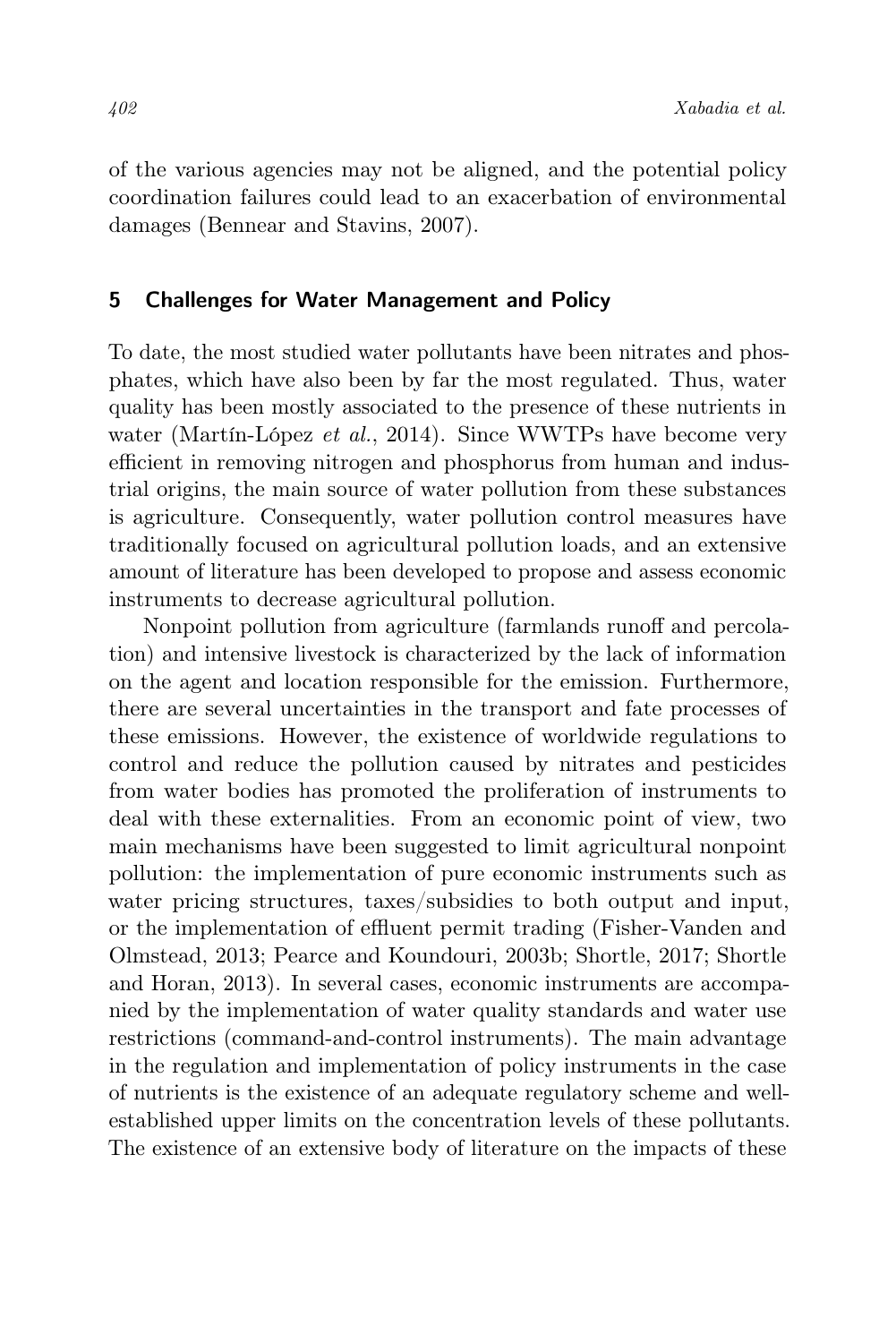substances allowed for the implementation of efficient policies (Andersen et al., 2011).

Compared to nutrients, CECs have some distinctive characteristics that pose new challenges for water economics and policy. To elucidate the greater or lesser need for action and the type of policies to be implemented, it is essential to build up economic knowledge on the use of CECs, how they enter the environment, their resulting impacts, and the feasibility and costs of their elimination. The areas revolving around these main points, on which it is necessary to focus research efforts to achieve an adequate CECs management policy, are presented below.

#### 5.1 Introduction of CECs into the Environment

First of all, it is necessary to increase the amount of data and knowledge on the key aspects that affect the occurrence of emerging contaminants in different countries and regions. Issues such as the structure of the economy, or the level of economic development will undeniably condition the appearance and expansion of CECs.

Furthermore, the current problems of CECs will be aggravated because of the expected climate change impacts that will involve higher incidences of extreme water events such as an increase in the frequency and magnitude of drought periods. Reductions in water flows will lead to an increase in the pollutant concentration and a reduction in dilution capacity that will threaten the functioning of water bodies (Bunke et al., 2019). This is an important problem for arid and semiarid regions where water scarcity is going to increase. On the other hand, the increase in the incidence of flood events will involve the mobilization of several pollutants that remain in soils but will be transported to water bodies (Schiedek et al., 2007; Whitehead et al., 2009). Furthermore, climate change impacts on food availability and crops yields, together with an increasing food demand, will trigger agricultural production. In this regard, the use of pesticides is expected to increase causing an increase in the risk of insecticide exposure (Kattwinkel et al., 2011), which will increase the proportion of streams close to farmland that do not comply with the requirements of good ecological status, for example as in those defined by the WFD.

In a context of water scarcity, water recycling, by reusing treated wastewater from municipalities and industries, has become a potential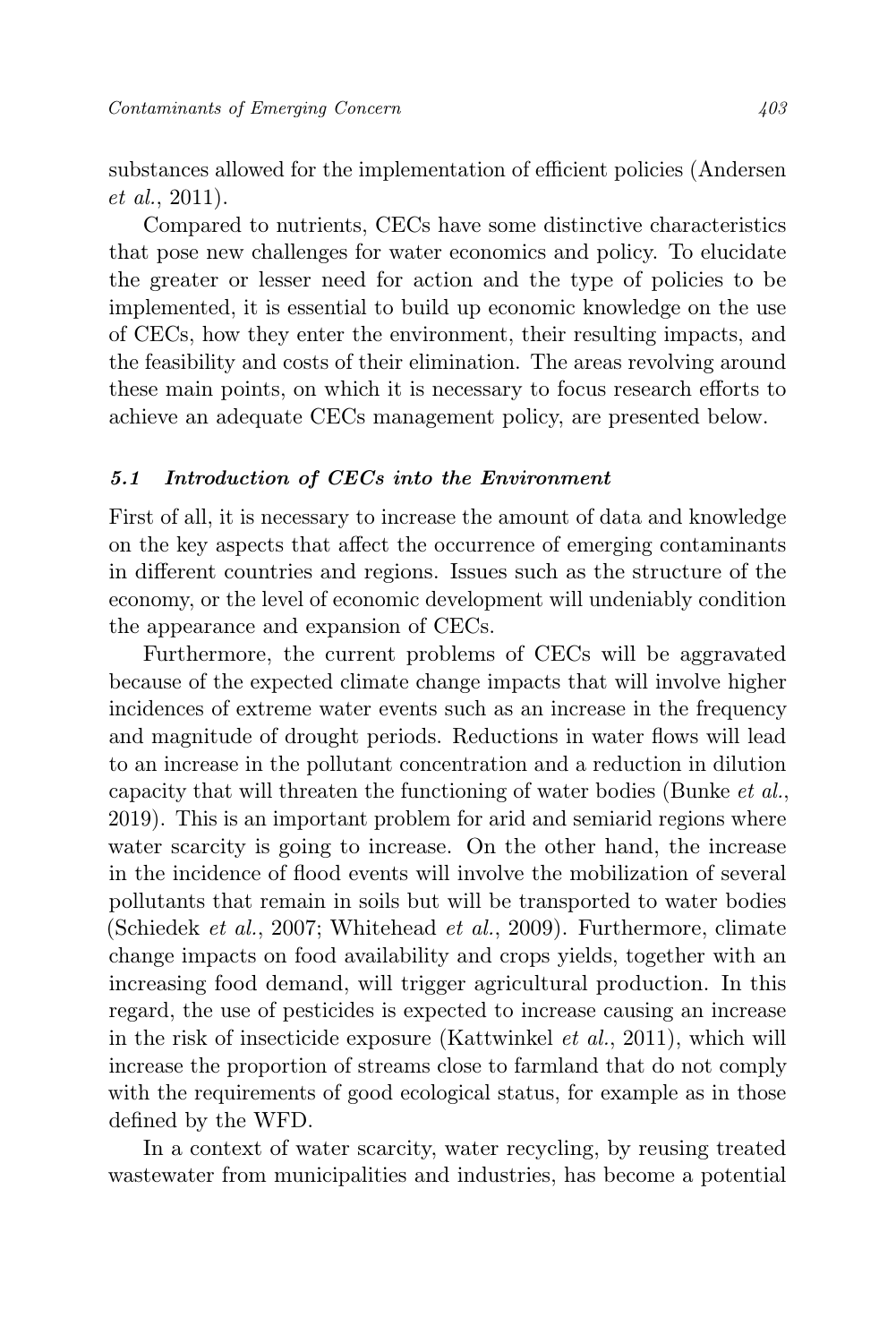solution. Currently, recycled water is in general used for nonpotable uses such as irrigated agriculture, residential, and urban uses (e.g., gardening, flushing, car washing, irrigation of public parks, streets cleaning, etc.) and industrial needs (e.g., cooling applications in power plants). Yet, this source of freshwater can also be used for the replenishment of depleted water bodies such as aquifers, reservoirs, and even some ecosystems, such as wetlands. Therefore, water policies are already including water reuse as a solution to address water scarcity (Pistocchi et al., 2017). However, the important amount of emerging contaminants that this practice can introduce into the environment is still totally ignored (Snow *et al.*, 2019). If the concentrations of emerging compounds reach critical levels, the reuse of these resources can be compromised. In order to reuse water resources, tertiary treatments are required to remove toxic and potentially harmful compounds (Voulvoulis, 2018). However, even tertiary treatments are not completely efficient in removing all possible contaminants and, furthermore, the level of treatment will largely depend on the overall quality of the water resource. The lack of information on the costs and benefits of using this resource and the difficulty in identifying the concentration and occurrence of several CECs hinders the correct processing of recycled water.

Further, many of the CECs come from consumption activities, so economic analysis can be essential to identify the most effective economic instruments according to the characteristics of the demand (Belay and Jensen, 2020). Economic development is closely linked to changes in consumption and production patterns, which eventually trigger the incorporation of new CECs into the supply chain. Moreover, population growth will exacerbate the generation of pollutants if not managed properly, for instance, those found in PCPs and medicines.<sup>[5](#page-17-0)</sup> Other factors, such as the structure of production or the size of the informal economy, might also impact CECs emissions. In particular, activities from the hidden economy are generally not easy to monitor and regulate. As a result, economies with a larger informal sector tend to have greater

<span id="page-17-0"></span> ${}^{5}$ Robertson *et al.* (2021) reported notable differences in antibiotic use in the European Region; total consumption in 2018 ranged from 8.9 defined daily doses per 1,000 inhabitants per day in Azerbaijan to 15.5 in Denmark or to 34.1 in Greece. Moreover, temporal trends diverge between the countries analyzed, illustrating the variety of surveillance efforts and actions being taken to address antimicrobial resistance.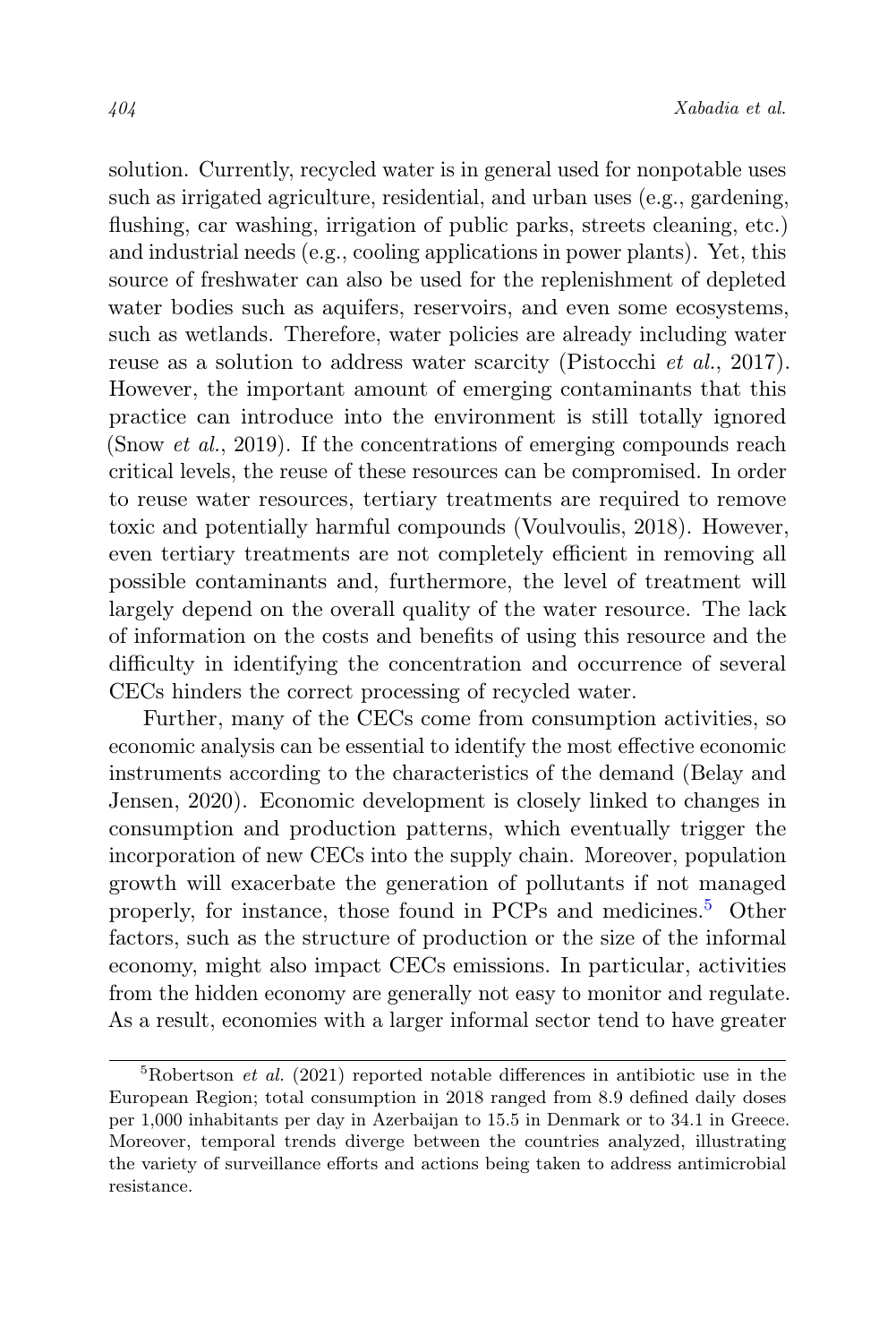emissions of water pollutants (metals and solvents from industrial work, pesticides, and fertilizers). For example, in informal mining activities, the chemicals used to wash the minerals end in wastewater and are directly dumped into rivers and other water bodies (Bali Swain *et al.*, 2020). Another illustrative example is illicit cannabis cultivation that leads to significant impacts on the environment. In the case of outdoor cultivation, it causes deforestation and extensive irrigation, with an overuse of fertilizers, pesticides, and rodenticides (Thompson et al., 2014; Warren, 2015).

In addition, many of the compounds posing significant risks result from products that are no longer manufactured. For instance, even though PBDE was banned in 2004, it still forms part of several final goods such as furniture, mattresses, and electronic devices, which are still in use (Ward et al., 2008). Besides, technological appliances and furniture contain multiplicity of other toxicants apart from PBDE (e.g., Pb, Cd, Hg, Cr, plastics, and other persistent organic pollutants). Once these products become obsolete or reach the end of their lifetime, most of them end up in landfills because of their low cost of disposal. Rainfall then provokes the leaching of these contaminants into groundwater (Seeberger *et al.*, 2016). Although the world economy produced a total of 53.6 million tons of electronic waste in 2019, only a mere 17.4% was properly collected and recycled. Moreover, e-waste is forecasted to grow to 74.7 million tons by 2030 (Forti et al., 2020). So, projections indicate that a great amount of CECs will continue to enter water bodies in the future through the disposal of these products and subsequent leachate. Current prohibitions do not prevent them from entering the environment, and regulations such as quotas or limitations on their use may not be sufficient. There is, therefore, the need to advance economic analyses of waste removal.

#### 5.2 Economic Analysis of CECs Impacts

As with the buildup of CECs, their impacts are still not well cataloged or analyzed. This issue hinders the correct implementation of policy mechanisms to reduce the concentration of several of these substances in water bodies. The Safe Drinking Water Act requires the US EPA to perform cost–benefit analyses (CBA) for establishing its water regulations and maximum concentration thresholds. The WFD also demands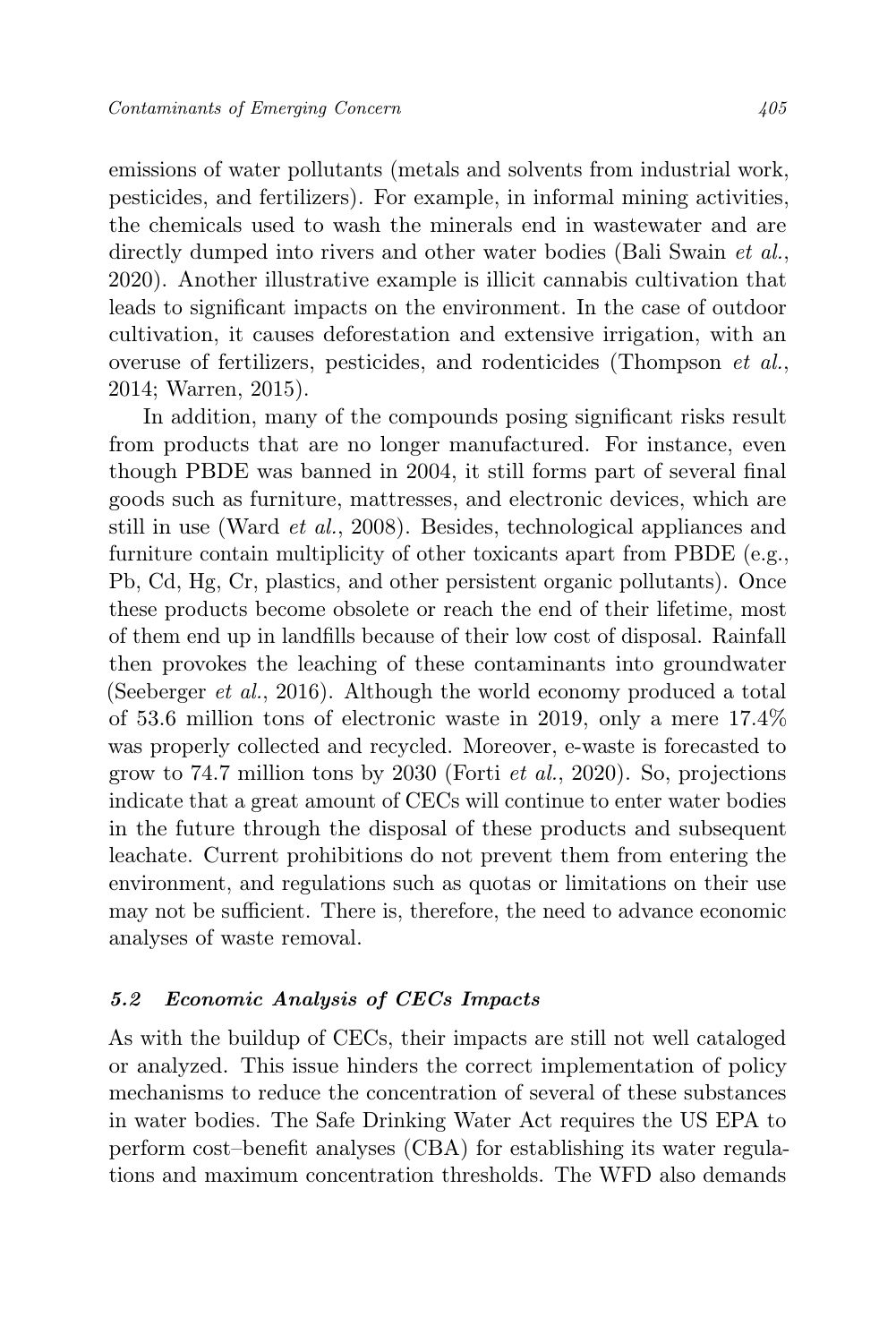cost–benefit analyses to design appropriate environmental policies. However, this is certainly no easy task. While the costs of removing CECs are not excessively complicated to calculate, their benefits are often not incorporated or correctly assessed due to the lack of a standard methodology for their monetary valuation.

Thus, proper economic assessments of the effects of these new substances such as in Lai (2017) are necessary to evaluate the suitability of different economic measures such as direct regulations or economic incentives (Hoel and Karp, 2002). Moreover, economic instruments will need to be carefully adapted to the characteristics of these new pollutants. For instance, while policies based on voluntary compliance, decentralized monitoring, and cooperation between agents could work to control pollution in certain agricultural settings, they may not be feasible for pollutants derived from human consumption of plastics, medicines, and PCPs. Scientific evidence regarding the irreversibility of the negative effects caused to aquatic organisms should be translated into more stringent marketing regulations for all these products, including toxicity analyses and especially applying the precautionary principle.

Moreover, one of the greatest challenges to CECs management is to approach it from a global perspective, rather than the common, fragmented regulatory framework. Most of the literature focuses on avoiding the impacts of a single pollutant (e.g., nitrogen or phosphorous), while tens of thousands of new chemicals that are potentially harmful to the environment are found in personal care and other quotidian products (Schwarzenbach et al., 2006) and are jointly released into the environment. Many of these substances have synergistic and additive effects, which entails that, even though the problems arising from a particular pollutant may not be significant, the combined effects of some of them can be of great magnitude (Dulio et al., 2018). For instance, pollution from CECs has been shown to interact with nutrient emissions. The antibacterial properties of antibiotics inhibit microbial activity in aquatic environments, which leads to a reduction in nitrogen removal rates and a subsequent increase in the formation of  $N_2O$ , an intermediate of the nitrate reduction process and greenhouse gas that contributes to global warming (Xu et al., 2020). Thus, more research assessing the environmental damage and risks from pollutant mixtures is of utmost importance.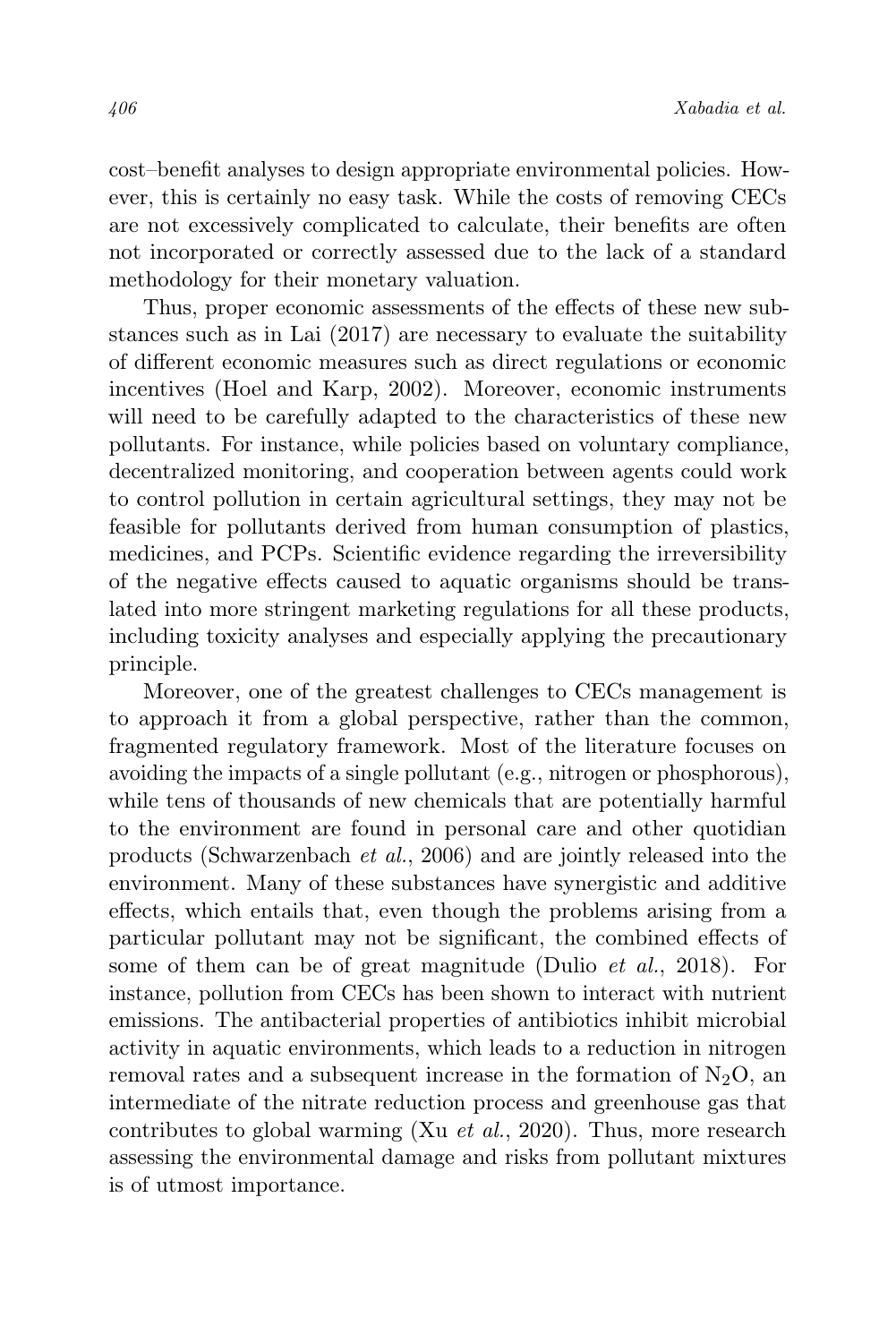## 5.3 Economic Analysis of CECs Removal

One of the main difficulties of adapting and employing existing policies resides in the biophysical nature of CECs, which is in general different from that of nutrients. As discussed in Section [2,](#page-3-0) most emerging compounds end up in water bodies as a result of the low removal efficiency of conventional WWTPs with respect to several of the emerging contaminants (Margot et al., 2013; Mohapatra and Kirpalani, 2019; Stefanakis and Becker, 2015). Conventional WWTP technologies are not designed to detect and/or remove several biological and organic substances coming from products used in everyday life, which are, in a large portion, part of the household and industry sewage. Technical research has been focused on improving the capacity of WWTPs to effectively remove the occurrence of emerging contaminants, and advances in wastewater technologies have been achieved (Margot et al., 2013; Mohapatra and Kirpalani, 2019; Petrović et al., 2003). However, to date, all existing technologies involve advantages but also several challenges, limitations and gaps that should be carefully weighed. An example is the case of biological processes, which happen to be widely used because of their low operating costs and high availability, but exhibit low-efficiency rates when it comes to removing several micropollutants. Another example is the case of tertiary treatment processes, which are superior compared to primary and secondary treatments in terms of the removal of CECs from wastewater (e.g., granular activated carbon adsorption), but involve higher operational costs and a greater impact in terms of energy use. In this sense, some studies signal the existence of a "trade-off" in the use of these technologies, since these are capable of removing CECs, but also contribute to generating significant  $CO<sub>2</sub>$  emissions because of their intense energy use (Stuart et al., 2011). A high level of cleanliness may also be inadequate since the large quantity of chemicals used for water treatment will, ultimately, lead to an increase in the amount of solid waste generated (Gross and Park, 2018). Additionally, some processes (e.g., oxidation processes) which are very efficient in the removal of several pollutants have the disadvantage of creating intermediates substances that, in some cases, are more toxic than the initial compounds (Vasilachi et al., 2021).

Based on the above, it is evident that in-depth studies are still necessary to identify the main challenges related to the development of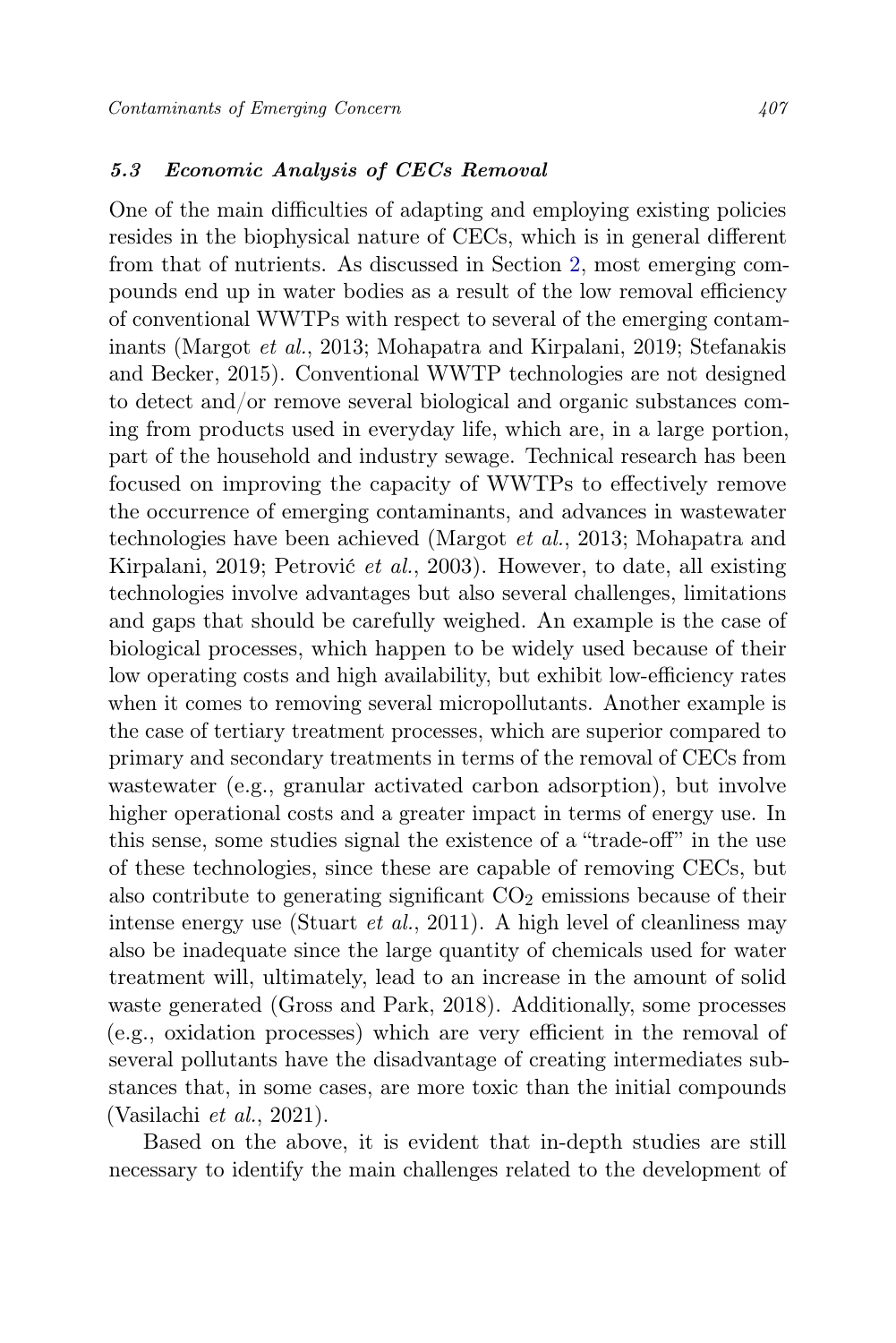more efficient removal technologies for WWTPs. Technological studies need to assess the investments required to improve current WWTPs, their efficiency in removing the most toxic and dangerous contaminants, and the possible side effects of their implementation. However, the great need for technical systems that can mitigate the occurrence of CECs is accompanied by the need for socio-economic studies evaluating the cost-effectiveness of the different treatment technologies in removing these substances from the water bodies. There are very few studies that measure the environmental benefits of CEC removal. Molinos-Senante *et al.* (2013) estimate the shadow prices for five substances (galaxolide, tonalide, sulfamethoxazole, diclofenac, and ethinylestradiol), which correspond to the environmental benefit that would be generated if these compounds were removed from wastewaters. Bellver-Domingo et al. (2018) provide monetary values of not discharging salicylic acid, methylparaben, and THCOOH into wetlands. Bellver-Domingo et al. (2017) also estimated shadow prices for the elimination of five pollutants in different ecosystems (wetlands, rivers, and the sea).

Yet, Gurian *et al.* (2004) point out the necessity of conducting CBA of attaining threshold limits for multiple CECs. Since these substances interact with each other, a treatment process aimed at removing a particular pollutant may also serve to eliminate other contaminants. Consequently, the employment of fragmented and disconnected cost– benefit studies, which take only one pollutant into account, will produce inaccurate estimates of the cost-efficiency of CEC removal and lead to erroneous economic policy decisions. Moreover, the economic studies need to deal with the existence of "trade-offs" and any negative externalities associated with the improvement of WWTPs. There is a need to balance environmental tradeoffs and evaluate the optimal mix of efficient yet energy-consuming source abatement versus environmental damage of remaining CECs.

Besides improving treatment technologies, upstream ecosystems and land-use types may also influence water quality and the subsequent costs of water treatment. Several studies have examined the efficiency of buffer strips or constructed wetlands for the removal of nitrates (Ghermandi et al., 2010). Significant results have also been found concerning the role upstream forests play as filters of Escherichia coli (a pathogen responsible for disease outbreaks) in downstream waters (Westling et al., 2020). Thus, existing information should be complemented with the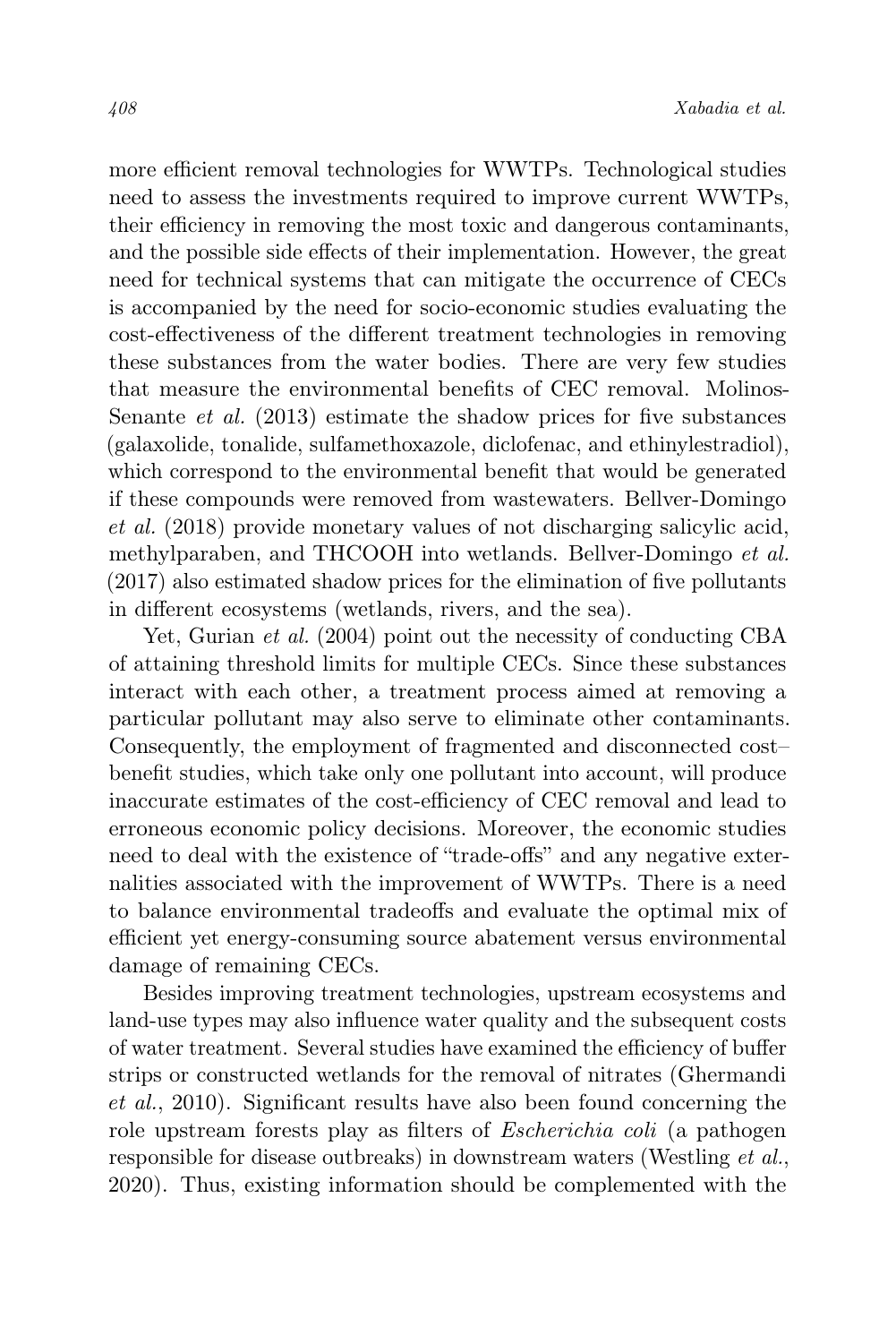assessment of the economic efficiency of the ecosystems to naturally mitigate the introduction of CECs into drinking water.

#### 5.4 Economics and Policy Design

As the emergence of new substances has multiplied research needs, the provision of information has become an economic problem. A firstbest policy for the management of CECs would require several steps: (i) an assessment of current and future exposure to CECs with and without regulation; (ii) a behavioral model capturing economic agents' reactions to the true costs of compliance; (iii) dose–response functions to estimate the link between exposure levels and environmental and health effects; and (iv) a method for assigning monetary values to changes in exposures so that benefits can be compared with compliance costs (Pearce and Koundouri, 2003a). Unfortunately, this procedure requires a large amount of research, so time constraints and limited research funding make a first-best approach likely to be unfeasible. Regulators, therefore, are often compelled to use a second-best framework for policy design (Lipsey and Lancaster, 1956). For instance, most regulatory instruments use the action instead of the outcome or result as their base of compliance. With this in mind, economics could provide information to establish the link between the compliance base (e.g., polluting action vs. outcome) and the incentive/regulatory mechanism applied to this compliance base (economic incentives vs. direct control). Taking the use of antibiotics in livestock production as an example, economic studies may help to determine whether it is more cost-effective to act against the final emissions or against the initial action (on-farm use). In order to effectively control the action, research should focus on establishing the relationship between the prevalence of resistant bacteria in an area with the intensity and timing of this action. This would provide adequate information to establish effective regulations.

In policy design, a key factor is the way in which agents respond to implemented regulations. For instance, antibiotics in veterinary medicine can be seen as a risk-decreasing input, leading to an overuse by risk-averse farmers to prevent animal diseases. When farmers estimate potential risks, their evaluations mainly rely on their ability to judge animal health status and their knowledge about appropriate practices (Raboisson *et al.*, 2020). However, a policy that increases the availability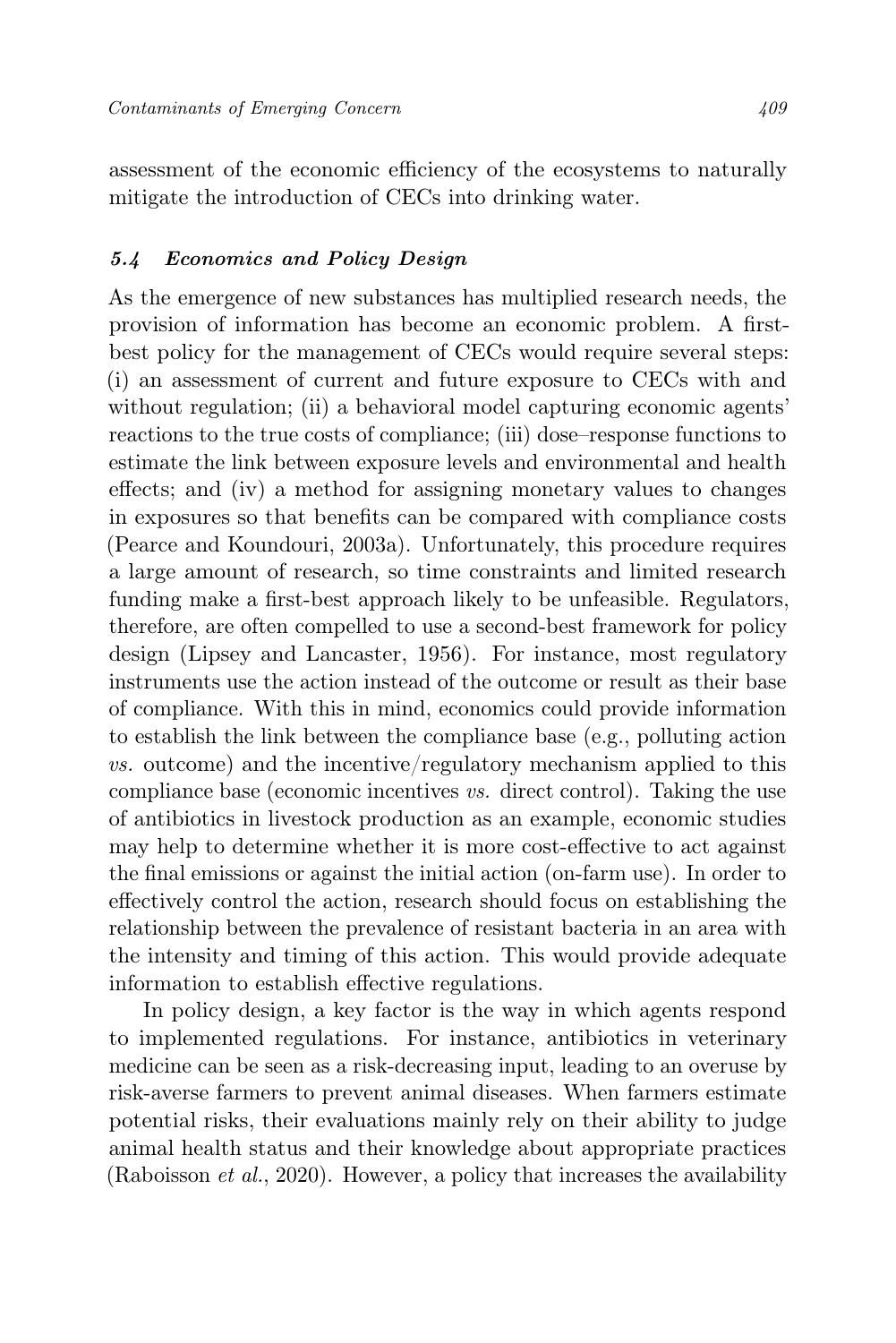of knowledge about "best practices", will not necessarily modify farmers' behavior on antibiotic application. That is, farmers cannot appropriate from the future benefits of reducing animals' antimicrobial resistance, since this is a public good. Thus, they will have low incentives to change their actions unless they are compensated for their foregone profits, or there is an increase in the willingness to pay to consume meat from animals that have received low or no antibiotic treatment (Denver et al., 2021). Therefore, there is a need to improve our understanding of the underlying drivers and barriers (e.g., market prices, costs) to adopting "best practices" with regard to animal health (Fischer *et al.*, 2019; Jones et al., 2016).

Behavioral changes occur because the implementation of CEC control measures modify the benefits that economic agents can obtain from the resources and services of ecosystems (Bennear and Stavins, 2007). As an example, the United Kingdom and Sweden reduced the use of trimethoprim and sulfonamide antibiotics to fight against antimicrobial resistance but the latter was not decreased because of antibiotic replacement processes (Roope et al., 2019). Thus, a reduction or elimination of a particular compound (e.g., antibiotic, pesticide or herbicide) could lead to its substitution by a different substance with greater environmental impacts on the same environment (aquatic ecosystem) or on other resources (air, soil, etc.). As indicated by Pardo and Martínez (2019), a ban on the use of the herbicide glyphosate in agriculture would lead to an increase in the use of other chemical herbicides that are less effective in controlling weeds and involve greater environmental impacts. In a similar way, Perry and Moschini (2020) found that the introduction of neonicotinoids has increased the toxicity risk to honeybees but has significantly lowered the risk to mammals, birds, and fish. They also found a neonicotinoid ban in US maize would likely induce farmers to change their insecticide usage patterns and replace them with more hazardous compounds such as organophosphates and other insecticides with unintended undesirable consequences. Therefore, taxing or banning a single chemical may not make sense. In this respect, Pearce and Koundouri (2003b) state the importance of assessing cross-elasticities besides own-price elasticities of pesticides, and suggest toxicity weighted taxes would capture geographic and product variation in damage better than a single tax. Likewise, eliminating the use of petrochemical plastics or agrochemicals may lead to their replacement by other factors of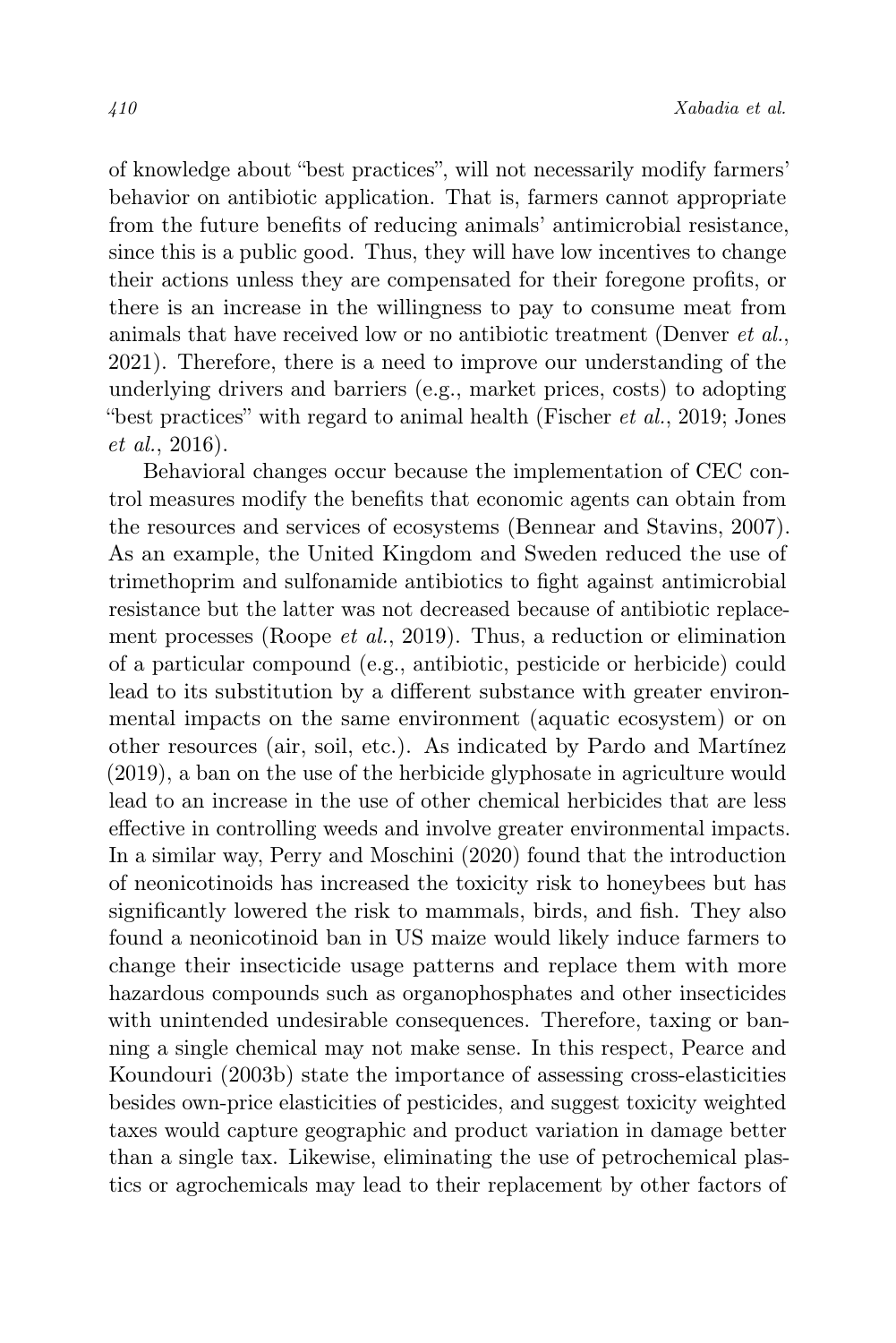production (i.e., other materials or mechanical techniques), increasing the use of other resources such as land, water or fossil fuels, which affect air pollutant emissions (Brizga et al., 2020; Pardo and Martínez, 2019). Thus, it is crucial to take into account the environmental and biological dimensions in the economic analyses so that the feasibility of regulations and the substitution effects between different products are properly assessed in order to design efficient policies.

## 6 Concluding Remarks

Despite the large impacts CECs have on both ecosystems and human health (Schwarzenbach *et al.*, 2006), they are still not thoroughly analyzed and related water regulations are fragmented and inconsistent. Some examples analyzed in the literature show that, in fact, some well-intentioned water quality regulation objectives may nevertheless be economically unfeasible with current technology, generate undesirable impacts on other resources, or even contribute to climate change. The development of policies to reduce the risks of CECs and ensure their control needs to be grounded in sound technical and economic research. Although the biological, chemical, and other related literatures are still partial and incomplete, there have been a great deal of effort made in the formation of technical knowledge on the transport and fate processes of these contaminants, as well as, on their toxicity and impacts. However, these studies mostly elude proper economic analyses, thus preventing an adequate evaluation of the implications of the results. Without this information, the management of water bodies taking into account the threats these substances pose is still far from being accomplished.

This paper has reviewed existing technological and economic studies on CECs to highlight key areas where economic science needs to focus its attention to guide the design of water policies. In summary, the previous studies suggest that the changes required for the management of CECs revolve around various fundamental aspects:

(i) The need for scientific evidence to generate protocols for measuring the presence and eco-toxicity of these contaminants and the way they are introduced into the environment. Because economic activities are fundamental drivers of the emergence of CECs, it is essential that the effects the consumption and production patterns of the economy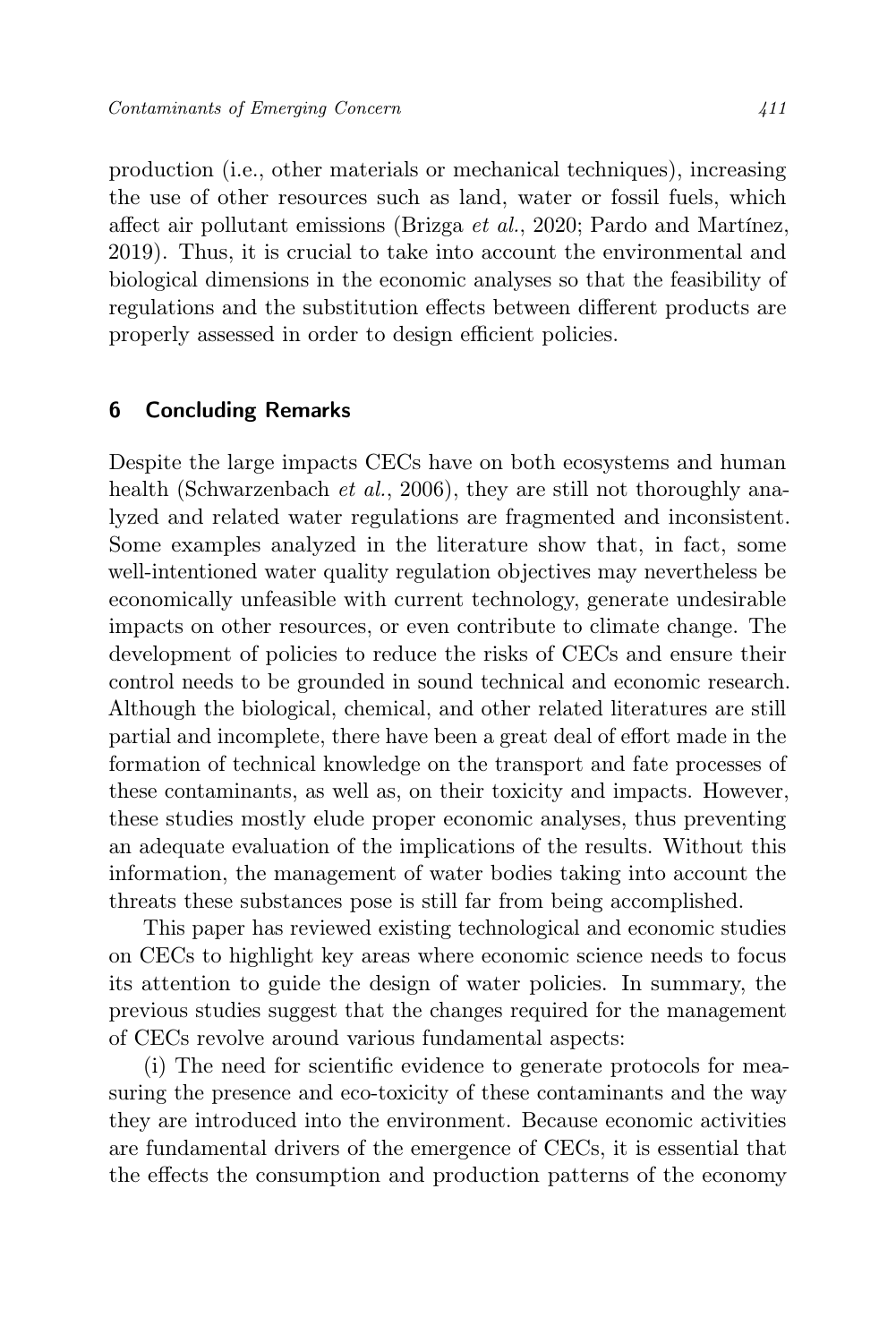can have on CECs are studied from an integrated perspective. That is, to take into account the synergies and substitution effects of these pollutants while also considering the overall life cycle assessment (i.e., including the generation of hazard compounds from waste disposal). Economic studies are crucial to identify and quantify substitution effects, synergy effects and economic feasibility of achieving emission reduction targets.

(ii) The importance WWTPs have as the main source of entry of CECs into the environment and, therefore, the need for greater monitoring and control, coupled with the development of new technologies. Diverse techniques are suggested in the literature to remove the occurrence of CECs from wastewater, and all of them differ in the inputs needed, costs, and removal rates. Thus, it is necessary to balance lower health and ecosystem impacts resulting from higher removal efficiencies with the need for additional materials and/or energy, which could unavoidably entail other environmental impacts.

(iii) Comprehensive multidisciplinary policy framework that accounts for CEC impacts through the inclusion of ecosystem services. Economic studies are also essential in this last area, so that progress can be made in the design of methods and instruments allowing for the inclusion of the economic value of the ecosystem services. Reducing all these harmful effects is a challenge in many aspects of the current water resource management, since it implies not only changes in production processes of many sectors (especially in agriculture and livestock), but also in consumption habits, and even in health and hygienic standards. Effective solutions require changes in the economic incentives underlying individual and collective economic behaviors (Shortle, 2017). In addition, the precautionary principle should be strongly included in the regulation of chemicals prior to their launch on the market by incorporating economic evaluation methods such as the quantification of avoided costs.

The amount of information required to develop a "first best" policy for an efficient management of CECs makes it a Herculean task. Therefore, in a second-best (or nth best) world, economic analyses can guide the research efforts in order to design more efficient and effective policies, for example, by clarifying the link between the basis of compliance and the regulatory mechanisms applied to it. In this respect, it is important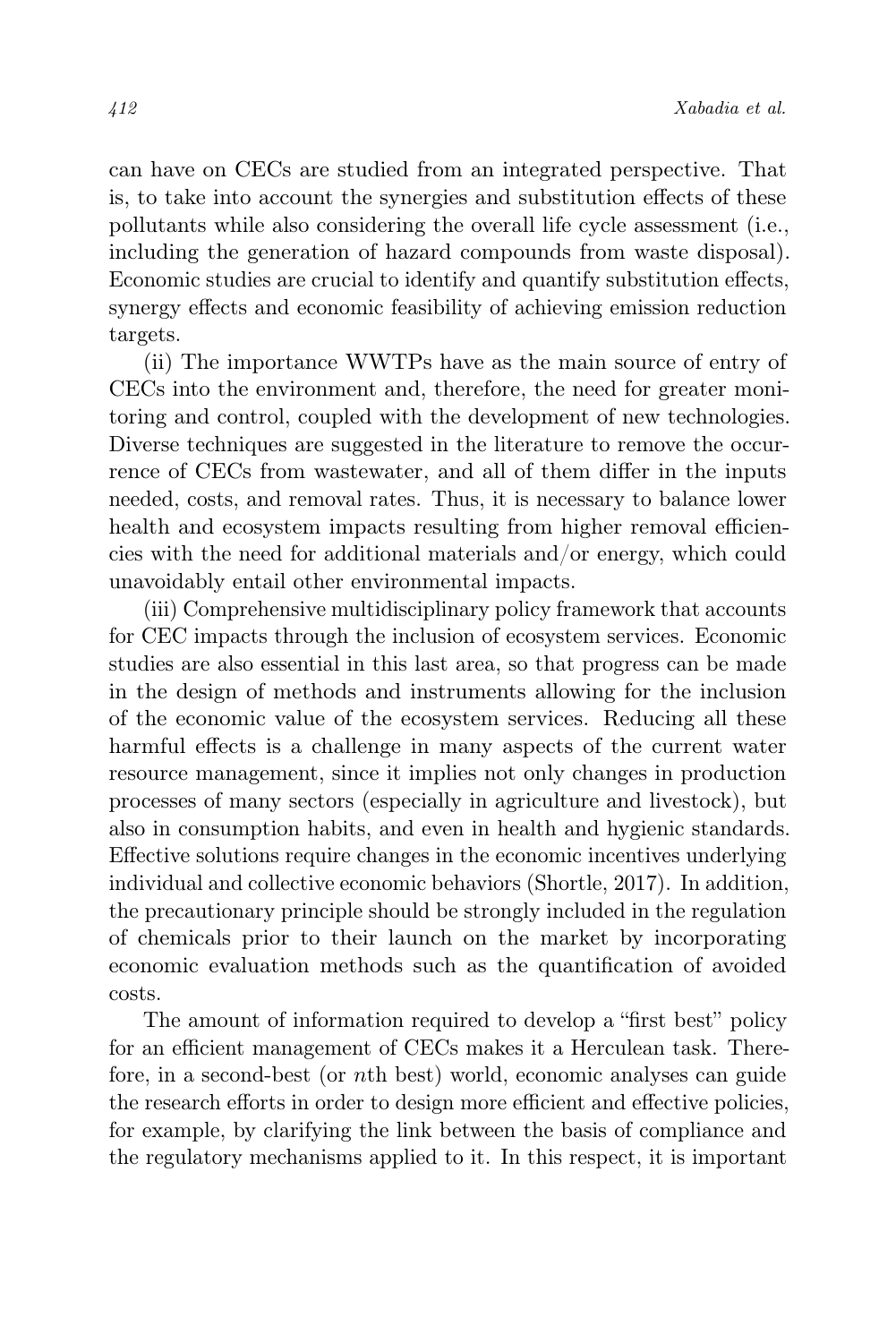the analyses include the unintended changes that regulatory policies may induce in agents' behavior.

## Funding

The work presented here is part of the ARCO project, funded by the Spanish Government, Ministerio de Economía y Competitividad grant ECO2016-75927-R (AEI/FEDER/UE), the INIA project RTA2017- 00082-00-00 funded by the Spanish Ministry of Agriculture and Fisheries, Food and Environment and the Spanish Government project PID2020- 115495RA-I0.

## Conflicts of Interest

The authors declare no conflict of interest.

## References

- Alimi, O. S., J. F. Budarz, L. M. Hernandez, and N. Tufenkji. 2018. "Microplastics and Nanoplastics in Aquatic Environments: Aggregation, Deposition, and Enhanced Contaminant Transport". Environmental Science & Technology. 52(4): 1704–24. [https://doi.org/10.](https://doi.org/10.1021/acs.est.7b05559) [1021/acs.est.7b05559.](https://doi.org/10.1021/acs.est.7b05559)
- Álvarez-Esmorís, C., M. Conde-Cid, G. Ferreira-Coelho, M. J. Fernández-Sanjurjo, A. Núñez-Delgado, E. Álvarez-Rodríguez, and M. Arias-Estévez. 2020. "Adsorption/Desorption of Sulfamethoxypyridazine and Enrofloxacin in Agricultural Soils". Science of the Total Environment. 706: 136015. [https://doi.org/10.](https://doi.org/10.1016/j.scitotenv.2019.136015) [1016/j.scitotenv.2019.136015.](https://doi.org/10.1016/j.scitotenv.2019.136015)
- Andersen, M. S., M. S. Hansen, J. Carstensen, B. Kronvang, H. E. Andersen, and H. Thodsen. 2011. "Monetary Valuation with Impact Pathway Analysis: Benefits of Reducing Nitrate Leaching in European Catchments". International Review of Environmental and Resource Economics. 5(3): 199–244. [https://doi.org/10.1561/101.00000042.](https://doi.org/10.1561/101.00000042)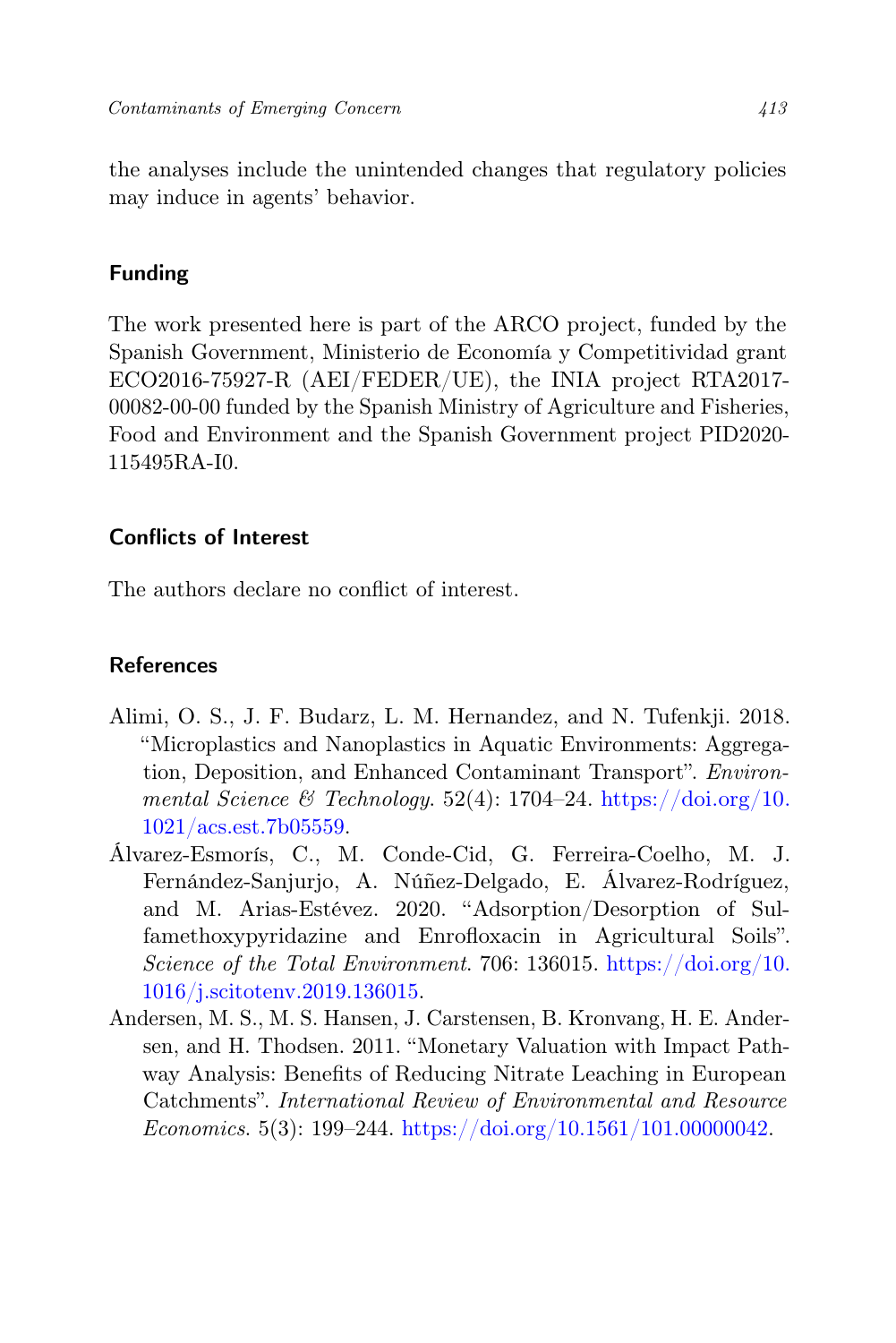- Anumol, T., S. Merel, B. O. Clarke, and S. A. Snyder. 2013. "Ultra High Performance Liquid Chromatography Tandem Mass Spectrometry for Rapid Analysis of Trace Organic Contaminants in Water". Chemistry Central Journal. 7(1): 1–14. [https://doi.org/10.1186/1752-](https://doi.org/10.1186/1752-153X-7-104) [153X-7-104.](https://doi.org/10.1186/1752-153X-7-104)
- Aristi, I., M. Casellas, A. Elosegi, S. Insa, M. Petrovic, S. Sabater, and V. Acuña. 2016. "Nutrients versus Emerging Contaminants — Or A Dynamic Match between Subsidy and Stress Effects on Stream Biofilms". Environmental Pollution. 212: 208–15. [https://doi.org/10.](https://doi.org/10.1016/j.envpol.2016.01.067) [1016/j.envpol.2016.01.067.](https://doi.org/10.1016/j.envpol.2016.01.067)
- Bali Swain, R., U. S. Kambhampati, and A. Karimu. 2020. "Regulation, Governance and the Role of the Informal Sector in Influencing Environmental Quality?" Ecological Economics. 173(September 2019): 106649. [https://doi.org/10.1016/j.ecolecon.2020.106649.](https://doi.org/10.1016/j.ecolecon.2020.106649)
- Bartrons, M. and J. Peñuelas. 2017. "Pharmaceuticals and Personal-Care Products in Plants". Trends in Plant Science. 22(3): 194–203. [https://doi.org/10.1016/j.tplants.2016.12.010.](https://doi.org/10.1016/j.tplants.2016.12.010)
- Beketov, M. A., B. J. Kefford, R. B. Schäfer, and M. Liess. 2013. "Pesticides Reduce Regional Biodiversity of Stream Invertebrates". Proceedings of the National Academy of Sciences. 110(27): 11039–43. [https://doi.org/10.1073/pnas.1305618110.](https://doi.org/10.1073/pnas.1305618110)
- Belay, D. G. and J. D. Jensen. 2020. "'The Scarlet Letters': Information Disclosure and Self-regulation: Evidence from Antibiotic use in Denmark". Journal of Environmental Economics and Management. 104: 102385. [https://doi.org/10.1016/j.jeem.2020.102385.](https://doi.org/10.1016/j.jeem.2020.102385)
- Bellver-Domingo, A., R. Fuentes, and F. Hernández-Sancho. 2017. "Shadow Prices of Emerging Pollutants in Wastewater Treatment Plants: Quantification of Environmental Externalities". Journal of Environmental Management. 203: 439-47. [https://doi.org/10.1016/](https://doi.org/10.1016/j.jenvman.2017.08.025) [j.jenvman.2017.08.025.](https://doi.org/10.1016/j.jenvman.2017.08.025)
- Bellver-Domingo, Á., R. Fuentes, F. Hernández-Sancho, E. Carmona, Y. Picó, and V. Hernández-Chover. 2018. "Monetary Valuation of Salicylic Acid, Methylparaben and THCOOH in a Mediterranean Coastal Wetland through the Shadow Prices Methodology". Science of the Total Environment. 627: 869–79. [https://doi.org/10.1016/j.](https://doi.org/10.1016/j.scitotenv.2018.01.303) [scitotenv.2018.01.303.](https://doi.org/10.1016/j.scitotenv.2018.01.303)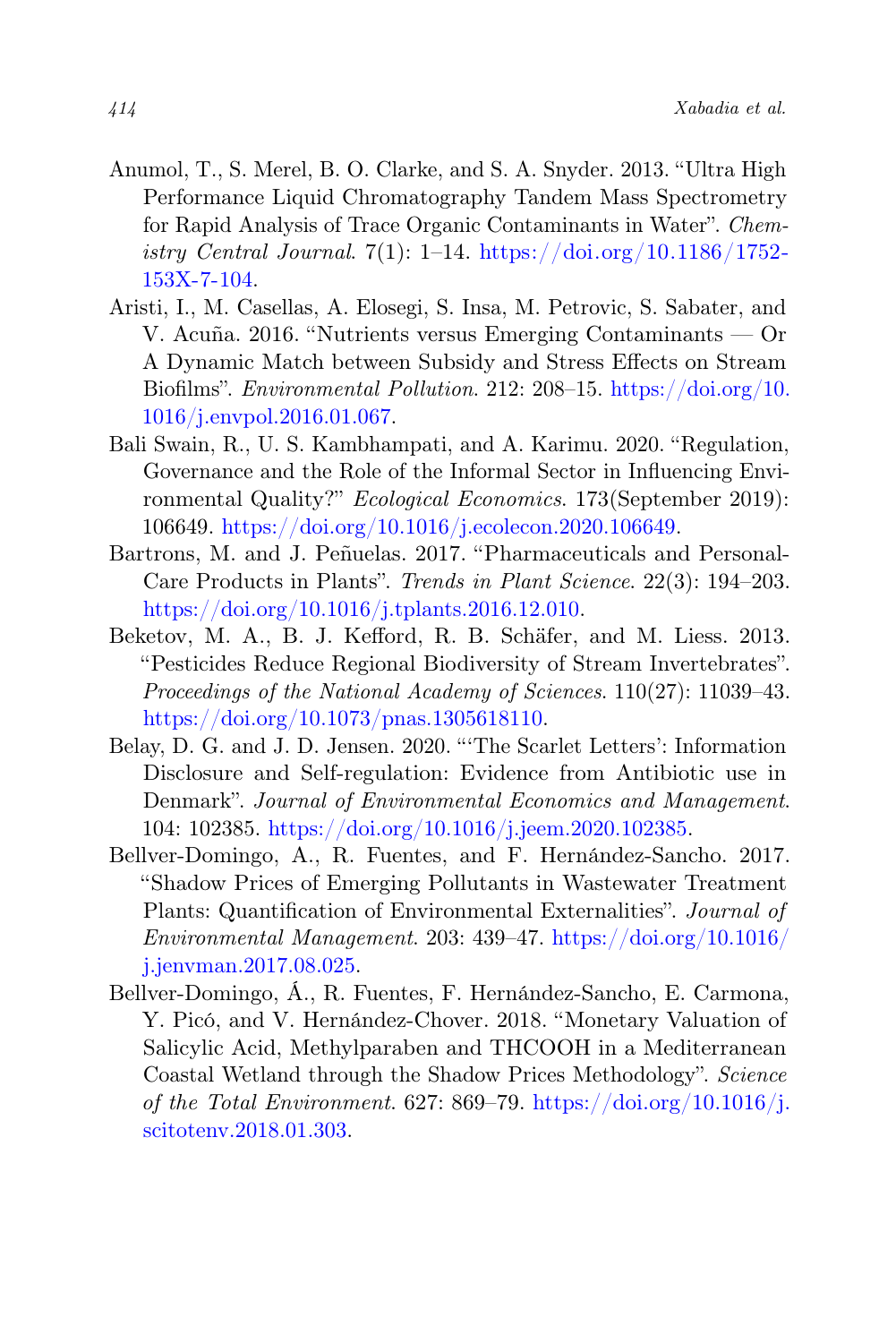- Bennear, L. S. and R. N. Stavins. 2007. "Second-best Theory and the Use of Multiple Policy Instruments". Environmental and Resource Economics. 37(1): 111–29. [https://doi.org/10.1007/s10640-007-](https://doi.org/10.1007/s10640-007-9110-y) [9110-y.](https://doi.org/10.1007/s10640-007-9110-y)
- Bläsing, M. and W. Amelung. 2018. "Plastics in Soil: Analytical Methods and Possible Sources". Science of the Total Environment. 612: 422– 35. [https://doi.org/10.1016/j.scitotenv.2017.08.086.](https://doi.org/10.1016/j.scitotenv.2017.08.086)
- Boxall, A. B. A. 2012. "New and Emerging Water Pollutants Arising From Agriculture". In: Organisation for Economic Co-Operation and Deveolpment Report.
- Bradley, P. M., L. B. Barber, D. W. Kolpin, P. B. McMahon, and F. H. Chapelle. 2008. "Potential for 4-n-Nonylphenol Biodegradation in Stream Sediments". Environmental Toxicology and Chemistry. 27(2): 260–65. [https://doi.org/https://doi.org/10.1897/07-333R.1.](https://doi.org/https://doi.org/10.1897/07-333R.1)
- Braun, J. M., K. Yolton, K. N. Dietrich, R. Hornung, X. Ye, A. M. Calafat, and B. P. Lanphear. 2009. "Prenatal Bisphenol A Exposure and Early Childhood Behavior". Environmental Health Perspectives. 117(12): 1945–52. [https://doi.org/10.1289/ehp.0900979.](https://doi.org/10.1289/ehp.0900979)
- Brizga, J., K. Hubacek, and K. Feng. 2020. "The Unintended Side Effects of Bioplastics: Carbon, Land, and Water Footprints". One Earth. 3(1): 45–53. [https://doi.org/10.1016/j.oneear.2020.06.016.](https://doi.org/10.1016/j.oneear.2020.06.016)
- Bunke, D., S. Moritz, W. Brack, D. L. Herráez, L. Posthuma, and M. Nuss. 2019. "Developments in Society and Implications for Emerging Pollutants in the Aquatic Environment". *Environmental Sciences* Europe. 31(1): 32. [https://doi.org/10.1186/s12302-019-0213-1.](https://doi.org/10.1186/s12302-019-0213-1)
- Caliman, F. A. and M. Gavrilescu. 2009. "Pharmaceuticals, Personal Care Products and Endocrine Disrupting Agents in the Environment — A Review".  $Clear - Soil$ , Air, Water. 37(4-5): 277-303. [https:](https://doi.org/10.1002/clen.200900038) [//doi.org/10.1002/clen.200900038.](https://doi.org/10.1002/clen.200900038)
- Campo, J., M. Lorenzo, F. Pérez, Y. Picó, M. Farré, and D. Barceló. 2016. "Analysis of the Presence of Perfluoroalkyl Substances in Water, Sediment and Biota of the Jucar River (E Spain). Sources, Partitioning and Relationships with Water Physical Characteristics". Environmental Research. 147: 503-12. [https://doi.org/10.1016/j.](https://doi.org/10.1016/j.envres.2016.03.010) [envres.2016.03.010.](https://doi.org/10.1016/j.envres.2016.03.010)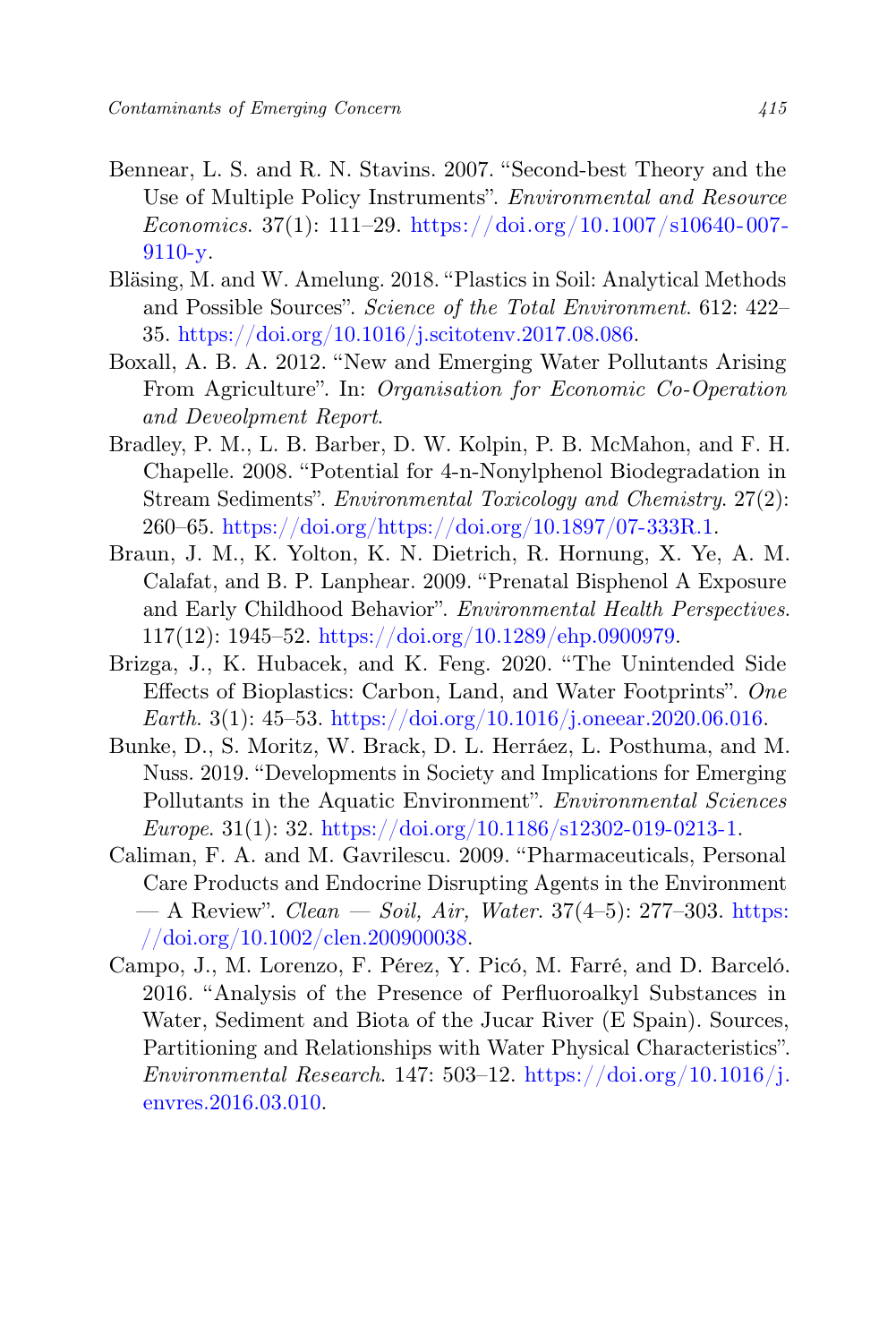- Castaño-Sánchez, A., G. C. Hose, and A. S. P. S. Reboleira. 2020. "Ecotoxicological Effects of Anthropogenic Stressors in Subterranean Organisms: A Review". Chemosphere: 244. [https://doi.org/10.1016/](https://doi.org/10.1016/j.chemosphere.2019.125422) [j.chemosphere.2019.125422.](https://doi.org/10.1016/j.chemosphere.2019.125422)
- Ccanccapa, A., A. Masiá, A. Navarro-Ortega, Y. Picó, and D. Barceló. 2016. "Pesticides in the Ebro River Basin: Occurrence and Risk Assessment". Environmental Pollution. 211: 414–24. [https://doi.org/](https://doi.org/10.1016/j.envpol.2015.12.059) [10.1016/j.envpol.2015.12.059.](https://doi.org/10.1016/j.envpol.2015.12.059)
- CEFIC. 2021. Facts and Figures Report. The European Chemical Industry, A Vital Part of the Europe's Future. [https://cefic.org/a-pillar](https://cefic.org/a-pillar-of-the-european-economy/facts-and-figures-of-the-european-chemical-industry/)[of - the - european - economy/ facts - and - figures - of - the - european](https://cefic.org/a-pillar-of-the-european-economy/facts-and-figures-of-the-european-chemical-industry/)  [chemical-industry/](https://cefic.org/a-pillar-of-the-european-economy/facts-and-figures-of-the-european-chemical-industry/) accessed 07.01.2021.
- da Costa, J. P., P. S. M. Santos, A. C. Duarte, and T. Rocha-Santos. 2016. "(Nano)plastics in the Environment — Sources, Fates and Effects". Science of The Total Environment. 566–567: 15–26. [https:](https://doi.org/10.1016/j.scitotenv.2016.05.041) [//doi.org/10.1016/j.scitotenv.2016.05.041.](https://doi.org/10.1016/j.scitotenv.2016.05.041)
- de Souza Machado, A. A., W. Kloas, C. Zarfl, S. Hempel, and M. C. Rillig. 2018. "Microplastics as an Emerging Threat to Terrestrial Ecosystems". Global Change Biology. 24(4): 1405–16. [https://doi.](https://doi.org/10.1111/gcb.14020) [org/10.1111/gcb.14020.](https://doi.org/10.1111/gcb.14020)
- Deblonde, T., C. Cossu-Leguille, and P. Hartemann. 2011. "Emerging Pollutants in Wastewater: A Review of the Literature". International Journal of Hygiene and Environmental Health. 214(6): 442–48. [https:](https://doi.org/10.1016/j.ijheh.2011.08.002)  $// doi.org/10.1016/j.ijheh.2011.08.002.$
- "Decision No 2455/2001/EC of the European Parliament and of the Council of 20 November 2001 Establishing the List of Priority Substances in the Field of Water Policy and Amending Directive 2000/60/EC". [http://data.europa.eu/eli/dec/2001/2455/oj.](http://data.europa.eu/eli/dec/2001/2455/oj)
- Denver, S., J. D. Jensen, and T. Christensen. 2021. "Consumer Preferences for Reduced Antibiotic use in Danish Pig Production". Preventive Veterinary Medicine. 189(August 2020): 105310. [https://doi.](https://doi.org/10.1016/j.prevetmed.2021.105310) [org/10.1016/j.prevetmed.2021.105310.](https://doi.org/10.1016/j.prevetmed.2021.105310)
- "Directive 2000/60/EC of the European Parliament and of the Council of 23 October 2000 Establishing a Framework for Community Action in the Field of Water Policy". [http://data.europa.eu/eli/dir/2000/](http://data.europa.eu/eli/dir/2000/60/oj) [60/oj.](http://data.europa.eu/eli/dir/2000/60/oj)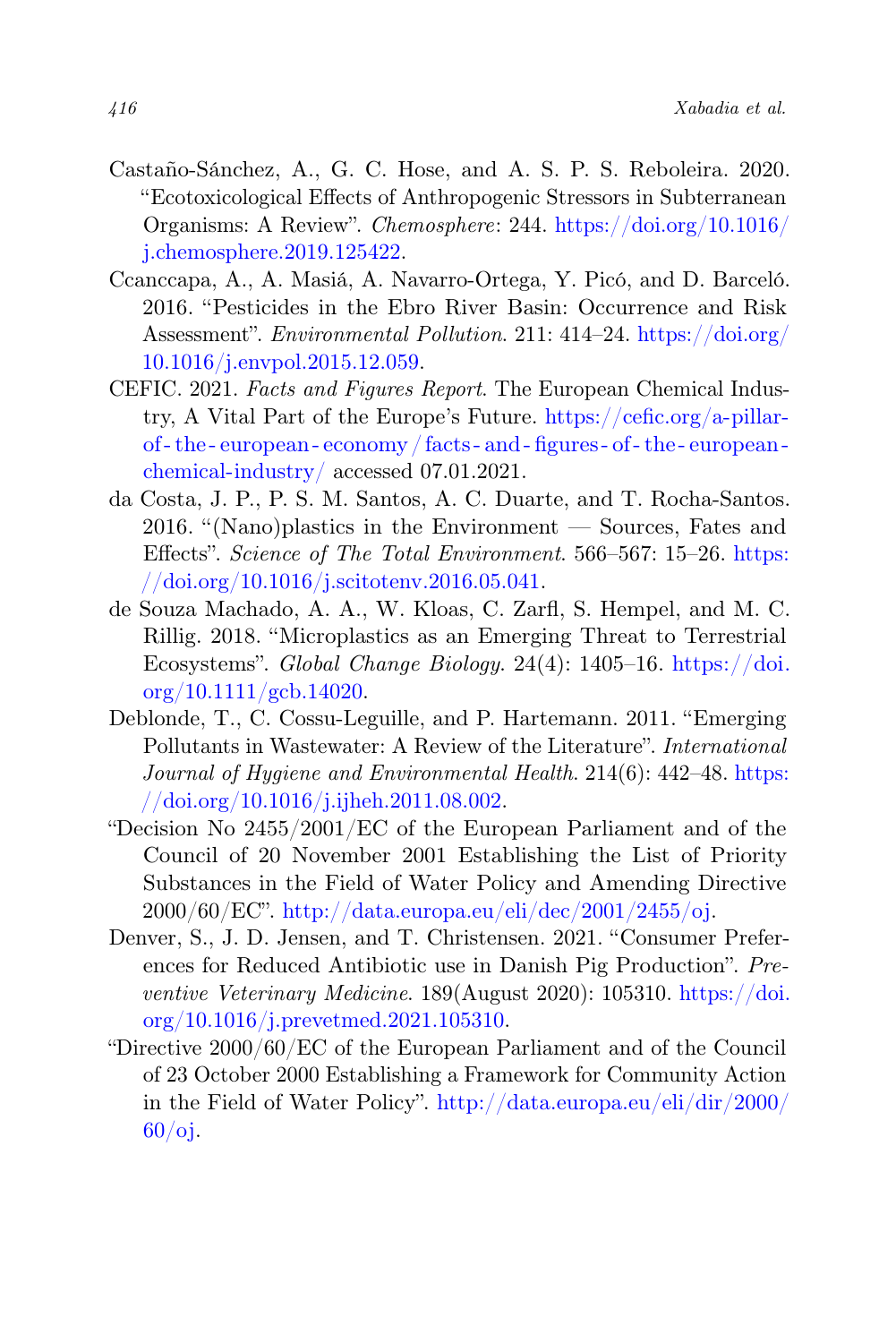- "Directive 2006/118/EC of the European Parliament and of the Council of 12 December 2006 on the Protection of Groundwater Against Pollution and Deterioration". [http://data.europa.eu/eli/dir/2006/](http://data.europa.eu/eli/dir/2006/118/oj) [118/oj.](http://data.europa.eu/eli/dir/2006/118/oj)
- "Directive 2008/105/EC of the European Parliament and of the Council of 16 December 2008 on Environmental Quality Standards in the Field of Water Policy, Amending and Subsequently Repealing Council Directives 82/176/EEC, 83/513/EEC, 84/156/EEC, 84/491/EEC". [http://data.europa.eu/eli/dir/2008/105/oj.](http://data.europa.eu/eli/dir/2008/105/oj)
- "Directive 2009/128/EC of the European Parliament and of the Council of 21 October 2009 Establishing a Framework for Community Action to Achieve the Sustainable Use of Pesticides". [http://data.europa.](http://data.europa.eu/eli/dir/2009/128/oj) [eu/eli/dir/2009/128/oj.](http://data.europa.eu/eli/dir/2009/128/oj)
- "Directive 2010/75/EU of the European Parliament and of the Council of 24 November 2010 on Industrial Emissions (Integrated Pollution Prevention and Control)". [http://data.europa.eu/eli/dir/2010/75/](http://data.europa.eu/eli/dir/2010/75/oj) [oj.](http://data.europa.eu/eli/dir/2010/75/oj)
- "Directive 2013/39/EU of the European Parliament and of the Council of 12 August 2013 amending Directives 2000/60/EC and 2008/105/EC as Regards Priority Substances in the Field of Water Policy". [http:](http://data.europa.eu/eli/dir/2013/39/oj)  $// data. europa.eu/eli/dir/2013/39/oj.$
- Drewes, J. E., T. Heberer, T. Rauch, and K. Reddersen. 2003. "Fate of Pharmaceuticals During Ground Water Recharge". Groundwater Monitoring & Remediation. 23(3):  $64-72$ . [https://doi.org/https:](https://doi.org/https://doi.org/10.1111/j.1745-6592.2003.tb00684.x)  $// doi.org/10.1111/j.1745-6592.2003.tb00684.x.$
- Dulio, V., B. van Bavel, E. Brorström-Lundén, J. Harmsen, J. Hollender, M. Schlabach, J. Slobodnik, K. Thomas, and J. Koschorreck. 2018. "Emerging Pollutants in the EU: 10 years of NORMAN in Support of Environmental Policies and Regulations". Environmental Sciences Europe. 30(5). [https://doi.org/10.1186/s12302-018-0135-3.](https://doi.org/10.1186/s12302-018-0135-3)
- Ebele, A. J., M. A.-E. Abdallah, and S. Harrad. 2017. "Pharmaceuticals and Personal Care Products (PPCPs) in the Freshwater Aquatic Environment". *Emerging Contaminants.*  $3(1)$ :  $1-16$ . [https://doi.org/](https://doi.org/10.1016/j.emcon.2016.12.004) [10.1016/j.emcon.2016.12.004.](https://doi.org/10.1016/j.emcon.2016.12.004)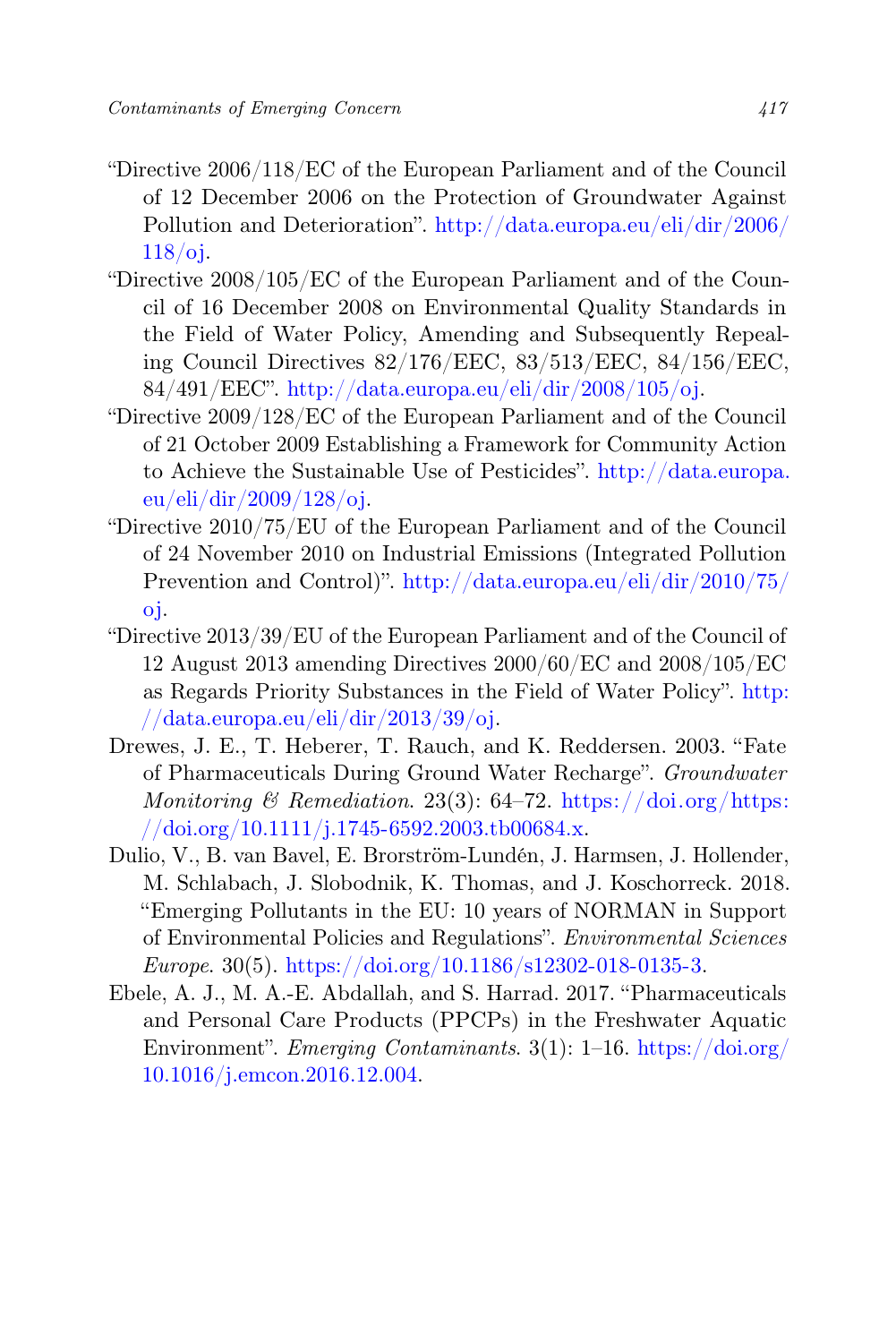- Ebele, A. J., T. Oluseyi, D. S. Drage, S. Harrad, and M. A.-E. Abdallah. 2020. "Occurrence, Seasonal Variation and Human Exposure to Pharmaceuticals and Personal Care Products in Surface Water, Groundwater and Drinking Water in Lagos State, Nigeria". Emerging Contaminants. 6: 124–32. [https://doi.org/10.1016/j.emcon.2020.02.](https://doi.org/10.1016/j.emcon.2020.02.004) [004.](https://doi.org/10.1016/j.emcon.2020.02.004)
- European Commission (EC). 2012. "Communication from the Commission to the Council — The Combination Effects of Chemicals. Chemical Mixtures". COM (2012) 252 Final, 10.
- Farré, M., S. Pérez, K. Gajda-Schrantz, V. Osorio, L. Kantiani, A. Ginebreda, and D. Barceló. 2010. "First Determination of C60 and C70 Fullerenes and N-methylfulleropyrrolidine C60 on the Suspended Material of Wastewater Effluents by Liquid Chromatography Hybrid Quadrupole Linear Ion Trap Tandem Mass Spectrometry". Journal of Hydrology. 383(1–2): 44–51. [https://doi.org/10.1016/j.jhydrol.](https://doi.org/10.1016/j.jhydrol.2009.08.016) [2009.08.016.](https://doi.org/10.1016/j.jhydrol.2009.08.016)
- Fischer, K., K. Sjöström, A. Stiernström, and U. Emanuelson. 2019. "Dairy Farmers' Perspectives on Antibiotic Use: A Qualitative Study". Journal of Dairy Science.  $102(3)$ : 2724–37. [https://doi.](https://doi.org/10.3168/jds.2018-15015) [org/10.3168/jds.2018-15015.](https://doi.org/10.3168/jds.2018-15015)
- Fisher-Vanden, K. and S. Olmstead. 2013. "Moving Pollution Trading from Air to Water: Potential, Problems, and Prognosis". Journal of Economic Perspectives.  $27(1)$ :  $147-72$ . [https://doi.org/10.1257/jep.](https://doi.org/10.1257/jep.27.1.147) [27.1.147.](https://doi.org/10.1257/jep.27.1.147)
- Fonseca, E., F. Hernández, M. Ibáñez, A. Rico, E. Pitarch, and L. Bijlsma. 2020. "Occurrence and Ecological Risks of Pharmaceuticals in a Mediterranean River in Eastern Spain". Environment International. 144(April): 106004. [https://doi.org/10.1016/j.envint.2020.](https://doi.org/10.1016/j.envint.2020.106004) [106004.](https://doi.org/10.1016/j.envint.2020.106004)
- Forti, V., C. P. Baldé, R. Kuehr, and G. Bel. 2020. The Global E-waste Monitor 2020. (Issue July). [http://ewastemonitor.info/.](http://ewastemonitor.info/)
- Frade, V. M. F., M. Dias, A. C. S. C. Teixeira, and M. S. A. Palma. 2014. "Environmental Contamination by Fluoroquinolones". Brazilian Journal of Pharmaceutical Sciences.  $50(1)$ :  $41-54$ . [https://doi.](https://doi.org/10.1590/s1984-82502011000100004) [org/10.1590/s1984-82502011000100004.](https://doi.org/10.1590/s1984-82502011000100004)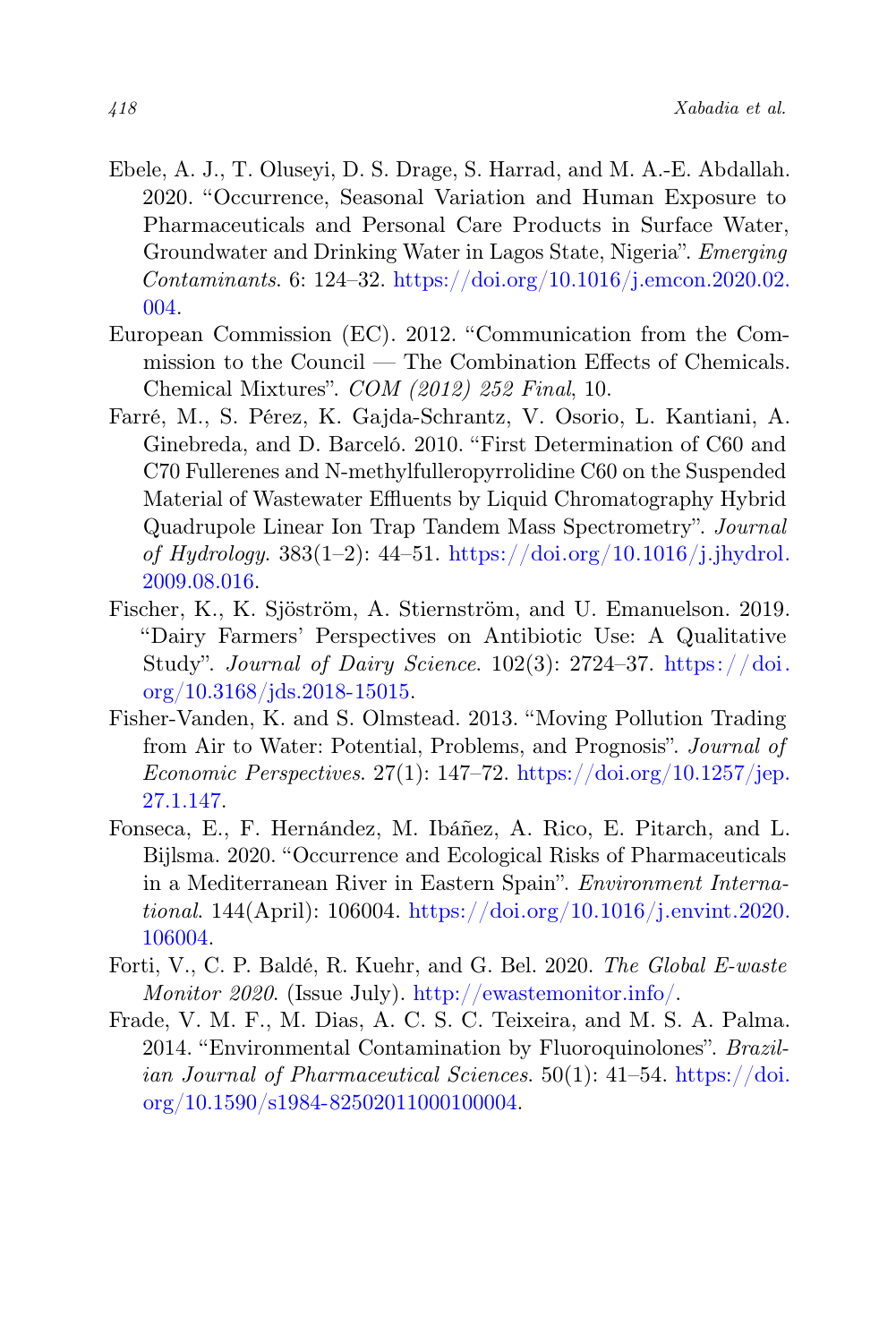- Francisco, L. F. V., B. do Amaral Crispim, J. C. V. Spósito, J. C. J. Solórzano, N. H. Maran, F. Kummrow, V. A. do Nascimento, C. C. Montagner, K. M. P. De Oliveira, and A. Barufatti. 2019. "Metals and Emerging Contaminants in Groundwater and Human Health Risk Assessment". Environmental Science and Pollution Research.  $26(24): 24581 - 594.$  [https://doi.org/10.1007/s11356-019-05662-5.](https://doi.org/10.1007/s11356-019-05662-5)
- Gavrilescu, M., K. Demnerová, J. Aamand, S. Agathos, and F. Fava. 2015. "Emerging Pollutants in the Environment: Present and Future Challenges in Biomonitoring, Ecological Risks and Bioremediation".  $New Biotechnology. 32(1): 147–56. [New Biotechnology. 32\(1\): 147–56. \[New Biotechnology. 32\\(1\\): 147–56. <a href="https://doi.org/10.1016/j.nbt.1016/j.nbt.1016/j.nbt.1016/j.nbt.1016/j.nbt.1016/j.nbt.1016/j.nbt.1016/j.nbt.1016/j.nbt.1016/j.nbt.1016/j.nbt.1016/j.nbt.1016/j.nbt.1016/j.nbt.1016/j.nbt.1016/j.nbt.1016/j.nbt.1016/j.nbt.1016/j.nbt.1016/j.nbt.1016/j.nbt.1016/j.nbt.1016/j.nbt.1016/j.n</math>\]\(https://doi.org/10.1016/j.nbt.1016/j.nbt.1016/j.nbt.1016/j.nbt.1016/j.nbt.1016/j.nbt.1016/j.nbt.1016/j.nbt.1016/j.nbt.1016/j.nbt.1016/j.nbt.1016/j.nbt.1016/j.nbt.1016/j.nbt.1016/j.nbt.1016/j.nbt.1016/j.nbt.1016/j.nbt.1016/j.nbt.1016/j.nbt.1016/j.nbt.1016/j.nbt.1016/j.nbt.1016/j.n</math><math display=\)](https://doi.org/10.1016/j.nbt.1016/j.nbt.1016/j.nbt.1016/j.nbt.1016/j.nbt.1016/j.nbt.1016/j.nbt.1016/j.nbt.1016/j.nbt.1016/j.nbt.1016/j.nbt.1016/j.nbt.1016/j.nbt.1016/j.nbt.1016/j.nbt.1016/j.nbt.1016/j.nbt.1016/j.nbt.1016/j.nbt.1016/j.nbt.1016/j.nbt.1016/j.nbt.1016/j.nbt.1016/j.n</math><math display=)$ [2014.01.001.](https://doi.org/10.1016/j.nbt.2014.01.001)
- Geissen, V., H. Mol, E. Klumpp, G. Umlauf, M. Nadal, M. van der Ploeg, S. E. A. T. M. van de Zee, and C. J. Ritsema. 2015. "Emerging Pollutants in the Environment: A Challenge for Water Resource Management". International Soil and Water Conservation Research.  $3(1): 57–65. <a href="https://doi.org/10.1016/j.iswer.2015.03.002.1016/j.iswer.2015.03.002.1016/j.iswer.2015.03.002.1016/j.iswer.2015.03.002.1016/j.iswer.2015.03.002.1016/j.iswer.2015.03.002.1016/j.ismer.2015.03.002.1016/j.ismer.2015.03.002.1016/j.ismer.2015.03.002.1016/j.ismer.2015.03.0</math>$
- Geissen, V., F. Q. Ramos, P. de J Bastidas-Bastidas, G. Díaz-González, R. Bello-Mendoza, E. Huerta-Lwanga, and L. E. Ruiz-Suárez. 2010. "Soil and Water Pollution in a Banana Production Region in Tropical Mexico". Bulletin of Environmental Contamination and Toxicology. 85(4): 407-13. [https://doi.org/10.1007/s00128-010-0077-y.](https://doi.org/10.1007/s00128-010-0077-y)
- Ghermandi, A., J. C. J. M. van den Bergh, L. M. Brander, H. L. F. de Groot, and P. A. L. D. Nunes. 2010. "Values of Natural and Humanmade Wetlands: A Meta-analysis". Water Resources Research. 46(12). [https://doi.org/10.1029/2010WR009071.](https://doi.org/10.1029/2010WR009071)
- Göbel, A., C. S. McArdell, A. Joss, H. Siegrist, and W. Giger. 2007. "Fate of Sulfonamides, Macrolides, and Trimethoprim in Different Wastewater Treatment Technologies". Science of the Total Environment. 372(2–3): 361–71. [https://doi.org/10.1016/j.scitotenv.2006.07.039.](https://doi.org/10.1016/j.scitotenv.2006.07.039)
- Goetz, R. U. and A. Xabadia. 2015. "Externalities and Water Quality". In: Handbook of Water Economics and Institutions. Ed. by K. Burnett, R. Howitt, J. Roumasset, and C. Wada. Routledge. 111–33.
- Gogoi, A., P. Mazumder, V. K. Tyagi, G. G. T. Chaminda, A. K. An, and M. Kumar. 2018. "Occurrence and Fate of Emerging Contaminants in Water Environment: A Review". Groundwater for Sustainable Development.  $6(December): 169–80. [https://doi.org/10.1016/j.gsd.}](https://doi.org/10.1016/j.gsd.)$  $6(December): 169–80. [https://doi.org/10.1016/j.gsd.}](https://doi.org/10.1016/j.gsd.)$  $6(December): 169–80. [https://doi.org/10.1016/j.gsd.}](https://doi.org/10.1016/j.gsd.)$ [2017.12.009.](https://doi.org/10.1016/j.gsd.2017.12.009)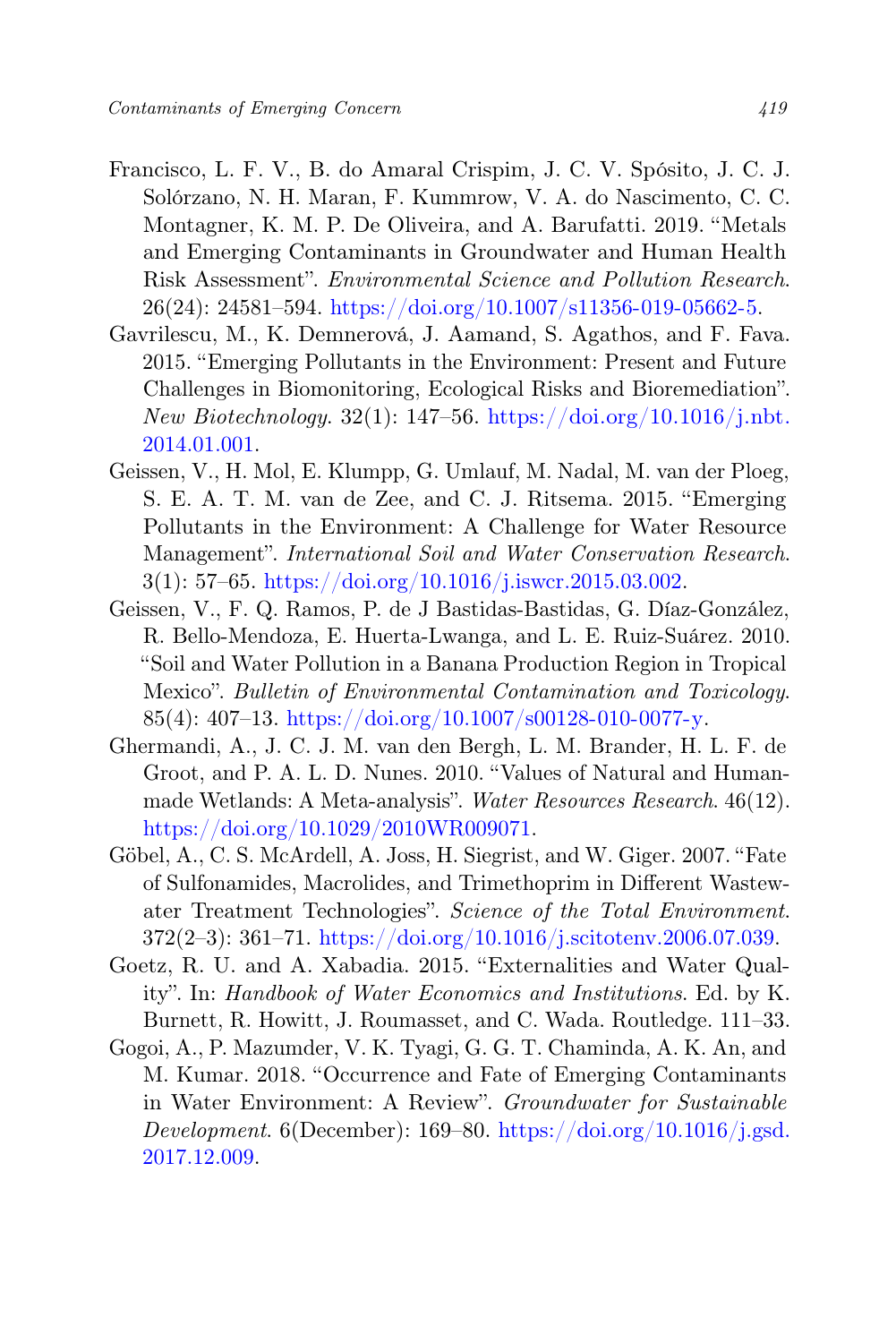- González García, M., C. Fernández-López, F. Pedrero-Salcedo, and J. J. Alarcón. 2018. "Absorption of Carbamazepine and Diclofenac in Hydroponically Cultivated Lettuces and Human Health Risk Assessment". Agricultural Water Management. 206: 42–7. [https:](https://doi.org/10.1016/j.agwat.2018.04.018) [//doi.org/10.1016/j.agwat.2018.04.018.](https://doi.org/10.1016/j.agwat.2018.04.018)
- Gonzalez Ronquillo, M. and J. C. Angeles Hernandez. 2017. "Antibiotic and Synthetic Growth Promoters in Animal Diets: Review of Impact and Analytical Methods". Food Control. 72: 255–67. [https://doi.org/](https://doi.org/10.1016/j.foodcont.2016.03.001) [10.1016/j.foodcont.2016.03.001.](https://doi.org/10.1016/j.foodcont.2016.03.001)
- Grandjean, P. and P. J. Landrigan. 2006. "Developmental Neurotoxicity of Industrial Chemicals". The Lancet. 368(9553): 2167–78. [https:](https://doi.org/10.1016/S0140-6736(06)69665-7)  $// doi.org/10.1016/S0140-6736(06)69665-7.$
- Grandjean, P. and P. J. Landrigan. 2014. "Neurobehavioural Effects of Developmental Toxicity". The Lancet Neurology. 13(3): 330–38. [https://doi.org/10.1016/S1474-4422\(13\)70278-3.](https://doi.org/10.1016/S1474-4422(13)70278-3)
- Griebler, C., F. Malard, and T. Lefébure. 2014. "Current Developments in Groundwater Ecology — From Biodiversity to Ecosystem Function and Services". Current Opinion in Biotechnology. 27: 159–67. [https:](https://doi.org/10.1016/j.copbio.2014.01.018) [//doi.org/10.1016/j.copbio.2014.01.018.](https://doi.org/10.1016/j.copbio.2014.01.018)
- Gross, A. and E. Park. 2018. "Water and Wastewater Treatment Worldwide: The Industry and the Market for Equipment and Chemicals". Business Economics. 53(1):  $37-47$ . [https://doi.org/10.1057/s11369-](https://doi.org/10.1057/s11369-018-0069-1) [018-0069-1.](https://doi.org/10.1057/s11369-018-0069-1)
- Gurian, P. L., M. J. Small, J. R. Lockwood, and M. J. Schervish. 2004. "Benefit-Cost Implications of Multicontaminant Drinking Waters Tandards". Journal — American Water Works Association.  $96(3)$ : 70–83. [https://doi.org/10.1002/j.1551-8833.2004.tb10575.x.](https://doi.org/10.1002/j.1551-8833.2004.tb10575.x)
- Gwenzi, W., L. Mangori, C. Danha, N. Chaukura, N. Dunjana, and E. Sanganyado. 2018. "Sources, Behaviour, and Environmental and Human Health Risks of High-technology Rare Earth Elements as Emerging Contaminants". Science of the Total Environment. 636: 299–313. [https://doi.org/10.1016/j.scitotenv.2018.04.235.](https://doi.org/10.1016/j.scitotenv.2018.04.235)
- Hoel, M. and L. Karp. 2002. "Taxes Versus Quotas for a Stock Pollutant". Resource and Energy Economics. 24(4): 367–84. [https://doi.org/10.](https://doi.org/10.1016/S0928-7655(02)00014-3) [1016/S0928-7655\(02\)00014-3.](https://doi.org/10.1016/S0928-7655(02)00014-3)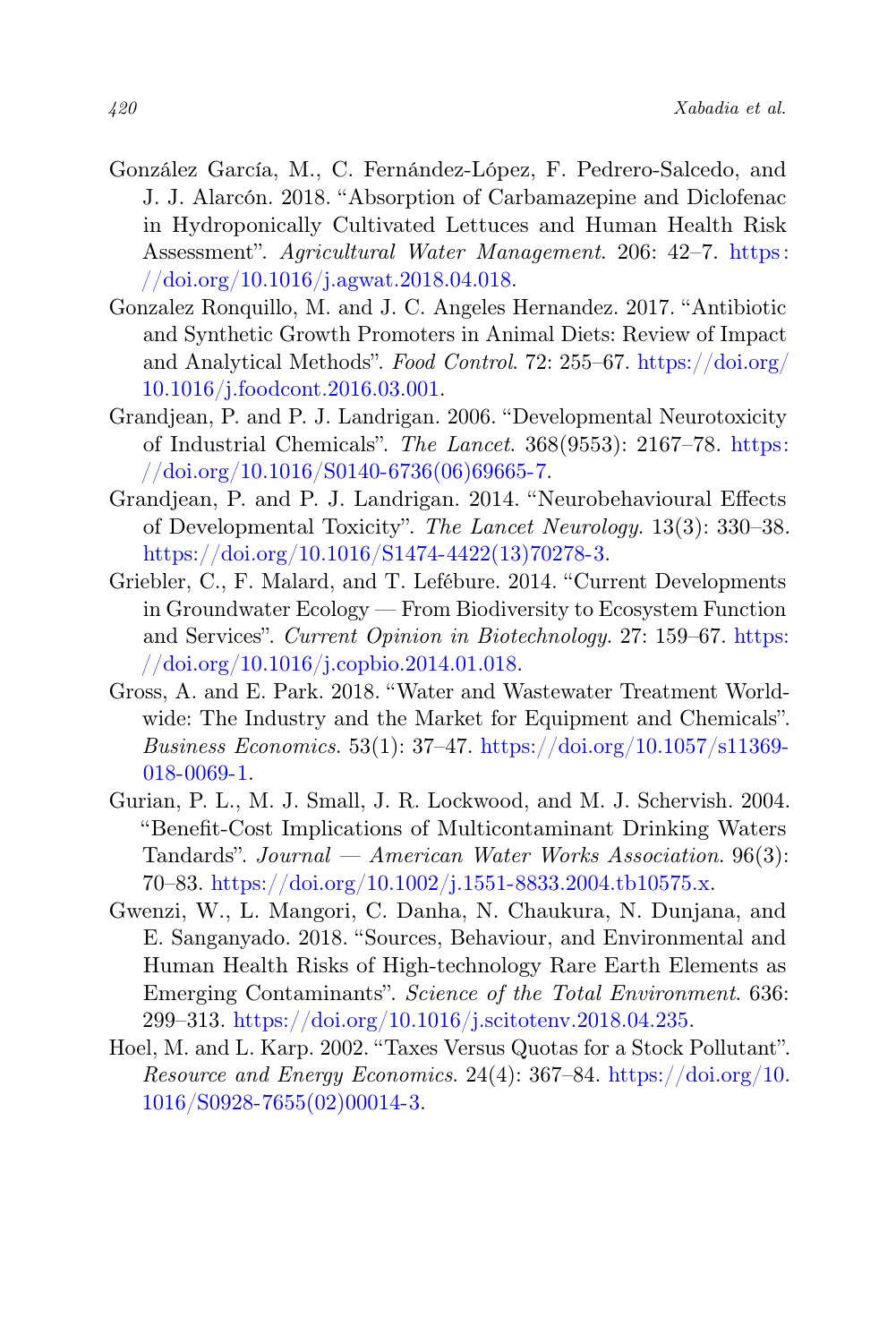- Hurley, R. R. and L. Nizzetto. 2018. "Fate and Occurrence of Micro(nano)plastics in Soils: Knowledge Gaps and Possible Risks". Current Opinion in Environmental Science  $\mathcal{B}$  Health. 1: 6–11. [https://doi.org/10.1016/j.coesh.2017.10.006.](https://doi.org/10.1016/j.coesh.2017.10.006)
- Iho, A., M. Ribaudo, and K. Hyytiäinen. 2015. "Water Protection in the Baltic Sea and the Chesapeake Bay: Institutions, Policies and Efficiency". Marine Pollution Bulletin. 93(1-2): 81-93. [https:](https://doi.org/10.1016/j.marpolbul.2015.02.011)  $// doi.org/10.1016/j.marpolbul.2015.02.011.$
- Johnson, A. C., M. D. Jürgens, N. Nakada, S. Hanamoto, A. C. Singer, and H. Tanaka. 2017. "Linking Changes in Antibiotic Effluent Concentrations to Flow, Removal and Consumption in Four Different UK Sewage Treatment Plants Over Four Years". Environmental Pollution. 220: 919–26. [https://doi.org/10.1016/j.envpol.2016.10.077.](https://doi.org/10.1016/j.envpol.2016.10.077)
- Jones, P. J., J. Sok, R. B. Tranter, I. Blanco-Penedo, N. Fall, C. Fourichon, H. Hogeveen, M. C. Krieger, and A. Sundrum. 2016. "Assessing, and Understanding, European Organic Dairy Farmers' Intentions to Improve Herd Health". Preventive Veterinary Medicine. 133: 84–96. [https://doi.org/10.1016/j.prevetmed.2016.08.005.](https://doi.org/10.1016/j.prevetmed.2016.08.005)
- Kattwinkel, M., J.-V. Kühne, K. Foit, and M. Liess. 2011. "Climate Change, Agricultural Insecticide Exposure, and Risk for Freshwater Communities". Ecological Applications. 21(6): 2068–81. [https://doi.](https://doi.org/10.1890/10-1993.1) [org/10.1890/10-1993.1.](https://doi.org/10.1890/10-1993.1)
- Kost, G. J. 2021. "Geospatial Spread of Antimicrobial Resistance, Bacterial and Fungal Threats to Coronavirus Infectious Disease 2019 (COVID-19) Survival, and Point-of-Care Solutions". Archives of Pathology & Laboratory Medicine. 145(2): 145–67. [https://doi.org/](https://doi.org/10.5858/arpa.2020-0284-RA) [10.5858/arpa.2020-0284-RA.](https://doi.org/10.5858/arpa.2020-0284-RA)
- Koundouri, P., C. Roseta-Palma, and N. Englezos. 2017. "Out of Sight, Not Out of Mind: Developments in Economic Models of Groundwater Management". International Review of Environmental and Resource Economics. 11(1): 55–96. [https://doi.org/10.1561/101.00000091.](https://doi.org/10.1561/101.00000091)
- Kroon, F. J., K. L. E. Berry, D. L. Brinkman, R. Kookana, F. D. L. Leusch, S. D. Melvin, P. A. Neale, A. P. Negri, M. Puotinen, J. J. Tsang, J. P. van de Merwe, and M. Williams. 2020. "Sources, Presence and Potential Effects of Contaminants of Emerging Concern in the Marine Environments of the Great Barrier Reef and Torres Strait, Australia". Science of the Total Environment. 719: 135140. [https:](https://doi.org/10.1016/j.scitotenv.2019.135140) [//doi.org/10.1016/j.scitotenv.2019.135140.](https://doi.org/10.1016/j.scitotenv.2019.135140)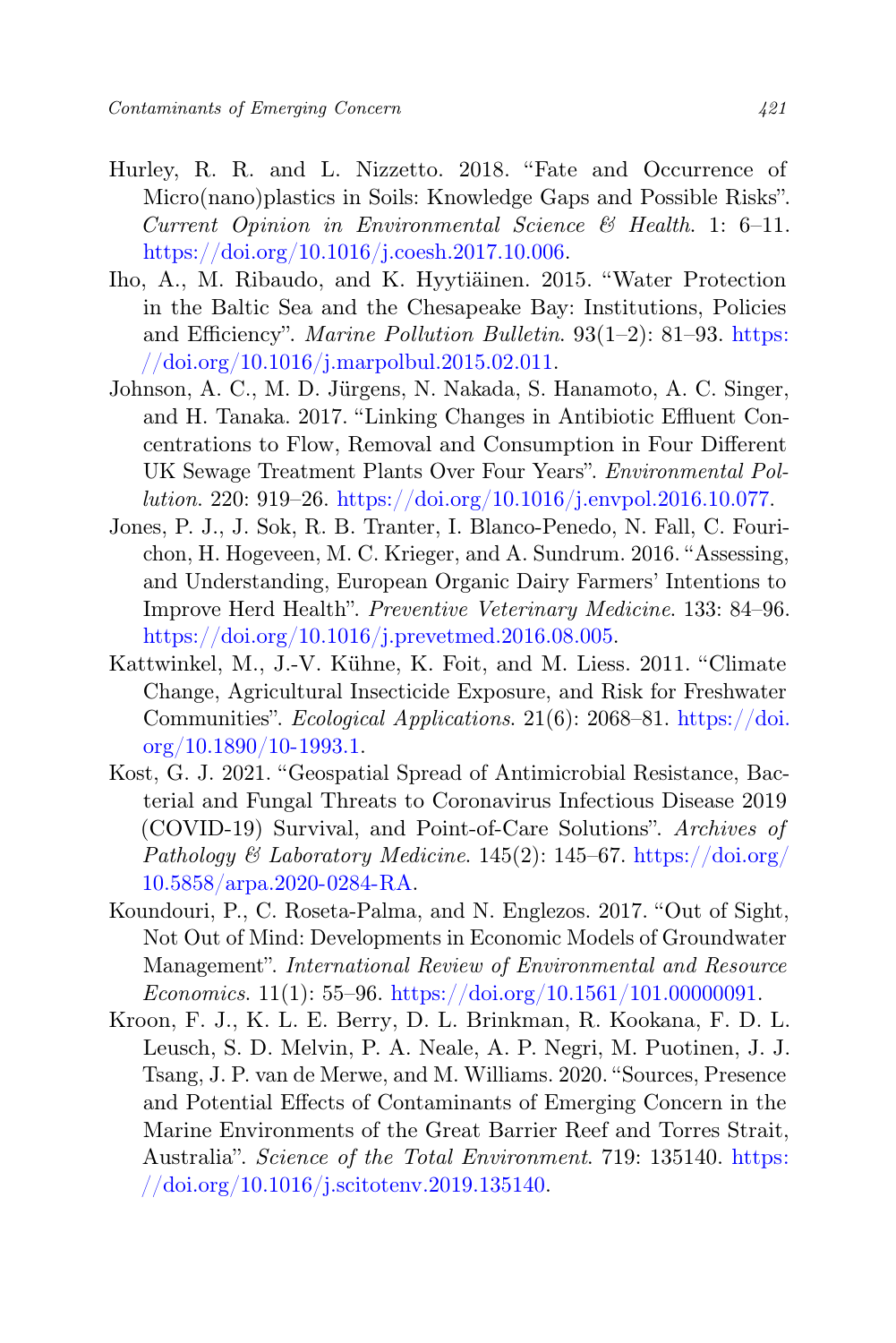- Lai, W. 2017. "Pesticide Use and Health Outcomes: Evidence from Agricultural Water Pollution in China". Journal of Environmental Economics and Management. 86: 93–120. [https://doi.org/10.1016/j.](https://doi.org/10.1016/j.jeem.2017.05.006) [jeem.2017.05.006.](https://doi.org/10.1016/j.jeem.2017.05.006)
- Landrigan, P. J., R. Fuller, N. J. R. Acosta, O. Adeyi, R. Arnold, N. (Nil) Basu, A. B. Baldé, R. Bertollini, S. Bose-O'Reilly, J. I. Boufford, P. N. Breysse, T. Chiles, C. Mahidol, A. M. Coll-Seck, M. L. Cropper, J. Fobil, V. Fuster, M. Greenstone, A. Haines, et al. 2018. "The Lancet Commission on Pollution and Health". The Lancet. 391(10119): 462– 512. [https://doi.org/10.1016/S0140-6736\(17\)32345-0.](https://doi.org/10.1016/S0140-6736(17)32345-0)
- Lankoski, J., E. Lichtenberg, and M. Ollikainen. 2008. "Point/Nonpoint Effluent Trading with Spatial Heterogeneity". American Journal of Agricultural Economics.  $90(4)$ : 1044–58. [https://doi.org/10.1111/j.](https://doi.org/10.1111/j.1467-8276.2008.01172.x) [1467-8276.2008.01172.x.](https://doi.org/10.1111/j.1467-8276.2008.01172.x)
- Lapworth, D. J., N. Baran, M. E. Stuart, and R. S. Ward. 2012. "Emerging Organic Contaminants in Groundwater: A Review of Sources, Fate and Occurrence". Environmental Pollution. 163: 287–303. [https:](https://doi.org/10.1016/j.envpol.2011.12.034) [//doi.org/10.1016/j.envpol.2011.12.034.](https://doi.org/10.1016/j.envpol.2011.12.034)
- Lei, M., L. Zhang, J. Lei, L. Zong, J. Li, Z. Wu, and Z. Wang. 2015. "Overview of Emerging Contaminants and Associated Human Health Effects". BioMed Research International. 2015: 404796. [https://doi.](https://doi.org/10.1155/2015/404796) [org/10.1155/2015/404796.](https://doi.org/10.1155/2015/404796)
- Lekagul, A., V. Tangcharoensathien, and S. Yeung. 2019. "Patterns of Antibiotic Use in Global Pig Production: A Systematic Review". Veterinary and Animal Science. 7(March): 100058. [https://doi.org/](https://doi.org/10.1016/j.vas.2019.100058) [10.1016/j.vas.2019.100058.](https://doi.org/10.1016/j.vas.2019.100058)
- Lipsey, R. G. and K. Lancaster. 1956. "The General Theory of Second Best". The Review of Economic Studies. 24(1): 11. [https://doi.org/](https://doi.org/10.2307/2296233) [10.2307/2296233.](https://doi.org/10.2307/2296233)
- Liu, W. J., R. Zou, Y. Hu, M. Zhao, C. Quan, S. Tan, K. Luo, J. Yuan, H. Zheng, J. Liu, M. Liu, Y. Bi, J. Yan, B. Zhu, B. D. Wang, G. Wu, L. Liu, K.-Y. Yuen, G. F. Gao, and Y. Liu. 2018. "Clinical, Immunological and Bacteriological Characteristics of H7N9 Patients Nosocomially Co-infected by Acinetobacter Baumannii: A Case Control Study". BMC Infectious Diseases. 18(1): 664. [https:](https://doi.org/10.1186/s12879-018-3447-4) [//doi.org/10.1186/s12879-018-3447-4.](https://doi.org/10.1186/s12879-018-3447-4)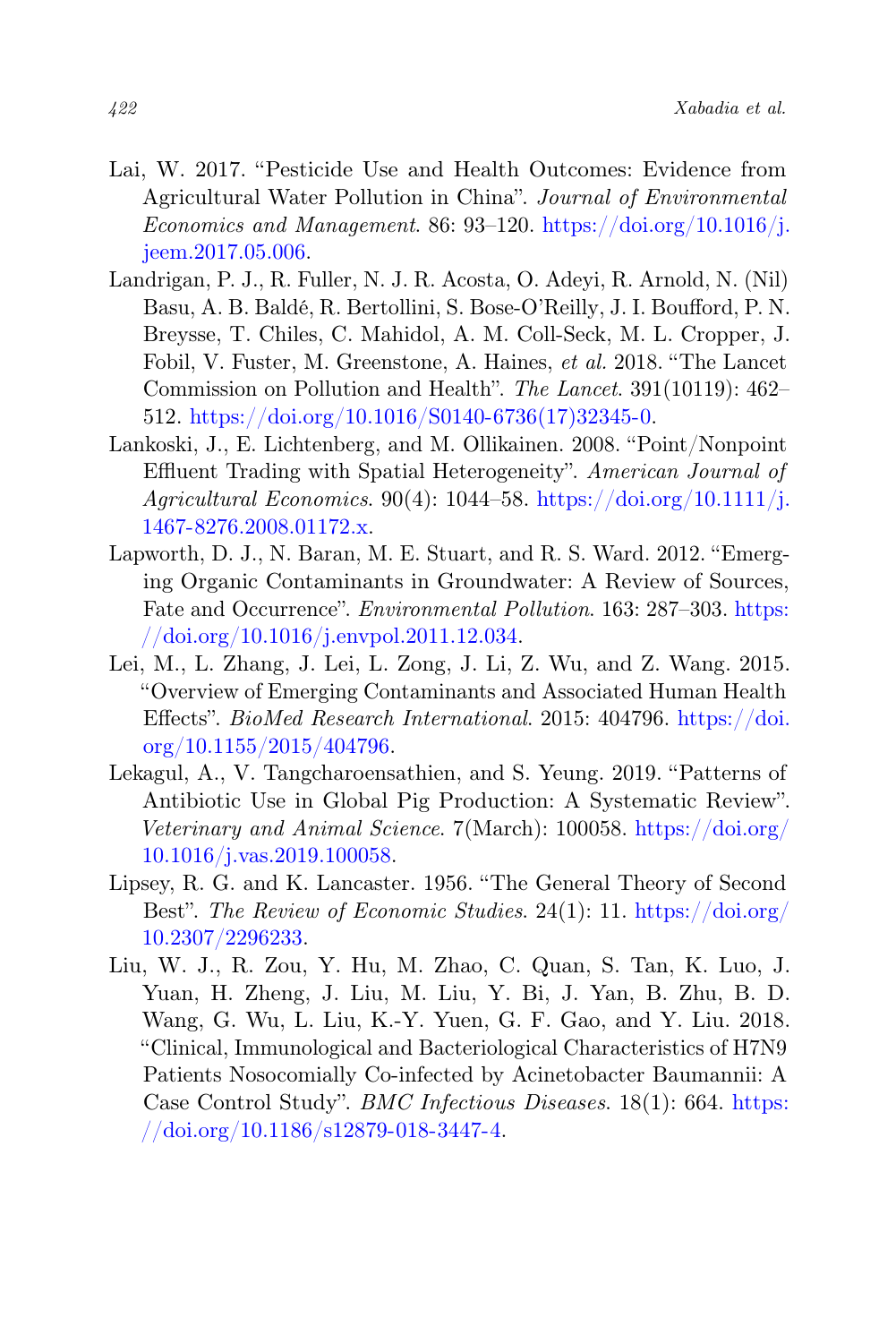- Luo, Y., W. Guo, H. H. Ngo, L. D. Nghiem, F. I. Hai, J. Zhang, S. Liang, and X. C. Wang. 2014. "A Review on the Occurrence of Micropollutants in the Aquatic Environment and their Fate and Removal During Wastewater Treatment". Science of the Total Environment. 473–474: 619–41. [https://doi.org/10.1016/j.scitotenv.2013.12.065.](https://doi.org/10.1016/j.scitotenv.2013.12.065)
- Margot, J., C. Kienle, A. Magnet, M. Weil, L. Rossi, L. F. de Alencastro, C. Abegglen, D. Thonney, N. Chèvre, M. Schärer, and D. A. Barry. 2013. "Treatment of Micropollutants in Municipal Wastewater: Ozone or Powdered Activated Carbon?" Science of the Total  $Environment, 461-462: 480-98. <https://doi.org/10.1016/i.scitotenv>.$ [2013.05.034.](https://doi.org/10.1016/j.scitotenv.2013.05.034)
- Marí, A. I., G. Pardo, A. Cirujeda, and Y. Martínez. 2019. "Economic Evaluation of Biodegradable Plastic Films and Paper Mulches used in Open-air Grown Pepper (Capsicum annum l.) Crop". Agronomy. 9(1). [https://doi.org/10.3390/agronomy9010036.](https://doi.org/10.3390/agronomy9010036)
- Martín-López, B., E. Gómez-Baggethun, M. García-Llorente, and C. Montes. 2014. "Trade-offs Aross Value-domains in Ecosystem Services Assessment". Ecological Indicators. 37: 220–28. [https://doi.](https://doi.org/10.1016/j.ecolind.2013.03.003) [org/10.1016/j.ecolind.2013.03.003.](https://doi.org/10.1016/j.ecolind.2013.03.003)
- Miles, C., L. DeVetter, S. Ghimire, and D. G. Hayes. 2017. "Suitability of Biodegradable Plastic Mulches for Organic and Sustainable Agricultural Production Systems". *HortScience*. 52(1): 10–15. [https:](https://doi.org/10.21273/HORTSCI11249-16) [//doi.org/10.21273/HORTSCI11249-16.](https://doi.org/10.21273/HORTSCI11249-16)
- Miranda, C., V. Silva, R. Capita, C. Alonso-Calleja, G. Igrejas, and P. Poeta. 2020. "Implications of Antibiotics Use During the COVID-19 Pandemic: Present and Future". Journal of Antimicrobial Chemotherapy. 75(12): 3413–16. [https://doi.org/10.1093/jac/dkaa350.](https://doi.org/10.1093/jac/dkaa350)
- Mohapatra, D. P. and D. M. Kirpalani. 2019. "Advancement in Treatment of Wastewater: Fate of Emerging Contaminants". Canadian Journal of Chemical Engineering.  $97(10)$ :  $2621-31$ . [https://doi.org/](https://doi.org/10.1002/cjce.23533) [10.1002/cjce.23533.](https://doi.org/10.1002/cjce.23533)
- Molinos-Senante, M., R. Reif, M. Garrido-Baserba, F. Hernández-Sancho, F. Omil, M. Poch, and R. Sala-Garrido. 2013. "Economic Valuation of Environmental Benefits of Removing Pharmaceutical and Personal Care Products from WWTP Effluents by Ozonation". Science of The Total Environment. 461–462: 409–15. [https:](https://doi.org/10.1016/j.scitotenv.2013.05.009) [//doi.org/10.1016/j.scitotenv.2013.05.009.](https://doi.org/10.1016/j.scitotenv.2013.05.009)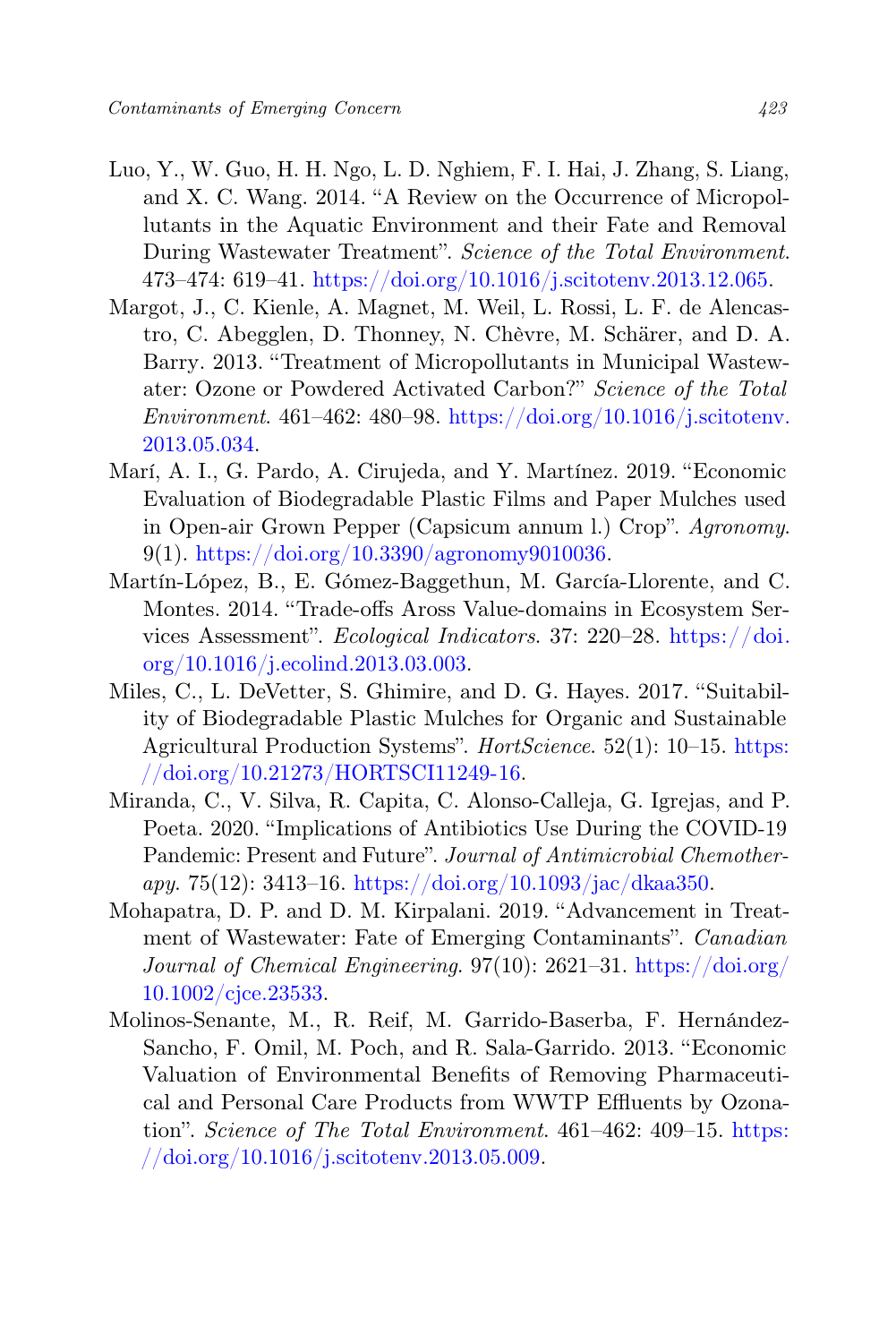- Mund, M. D., U. H. Khan, U. Tahir, B.-E. Mustafa, and A. Fayyaz. 2017. "Antimicrobial Drug Residues in Poultry Products and Implications on Public Health: A Review". International Journal of Food Properties.  $20(7)$ : 1433-46. [https://doi.org/10.1080/10942912.2016.](https://doi.org/10.1080/10942912.2016.1212874) [1212874.](https://doi.org/10.1080/10942912.2016.1212874)
- Noguera-Oviedo, K. and D. S. Aga. 2016. "Lessons Learned from More Than Two Decades of Research on Emerging Contaminants in the Environment". Journal of Hazardous Materials. 316: 242–51. [https:](https://doi.org/10.1016/j.jhazmat.2016.04.058) [//doi.org/10.1016/j.jhazmat.2016.04.058.](https://doi.org/10.1016/j.jhazmat.2016.04.058)
- Pal, A., K. Y. H. Gin, A. Y. C. Lin, and M. Reinhard. 2010. "Impacts of Emerging Organic Contaminants on Freshwater Resources: Review of Recent Occurrences, Sources, Fate and Effects". Science of the Total Environment.  $408(24)$ :  $6062-69$ . [https://doi.org/10.1016/j.](https://doi.org/10.1016/j.scitotenv.2010.09.026) [scitotenv.2010.09.026.](https://doi.org/10.1016/j.scitotenv.2010.09.026)
- Pardo, G. and Y. Martínez. 2019. "Conservation Agriculture in Trouble? Estimating the Economic Impact of an Eventual Glyphosate Prohibition in Spain". Planta Daninha: 37. [https://doi.org/10.1590/s0100-](https://doi.org/10.1590/s0100-83582019370100138) [83582019370100138.](https://doi.org/10.1590/s0100-83582019370100138)
- Payá Pérez, A. and N. R. Eugenio. 2018. Status of Local Soil Contamination in Europe — Revision of the Indicator "Progress in the Management Contaminated Sites in Europe". EUR 29124 EN, Publications Office of the European Union, Luxembourg. [https:](https://doi.org/10.2760/093804)  $//$ doi.org/10.2760/093804.
- Pearce, D. and P. Koundouri. 2003a. "Chemicals and Health". In: The Social Cost of Chemicals: The Cost and Benefits of Future Chemicals Policy in the European Union. A Report for WWF-UK.
- Pearce, D. and P. Koundouri. 2003b. "Diffusion Pollution and the Role of Agriculture". In: Water Sustainability and Regulation: The Next Periodic Review and Beyond. Ed. by D. Helm. OXERA Press. 125– 53.
- Peña-Guzmán, C., S. Ulloa-Sánchez, K. Mora, R. Helena-Bustos, E. Lopez-Barrera, J. Alvarez, and M. Rodriguez-Pinzón. 2019. "Emerging Pollutants in the Urban Water Cycle in Latin America: A Review of the Current Literature". Journal of Environmental Management. 237(December 2018): 408–23. [https://doi.org/10.1016/j.jenvman.](https://doi.org/10.1016/j.jenvman.2019.02.100) [2019.02.100.](https://doi.org/10.1016/j.jenvman.2019.02.100)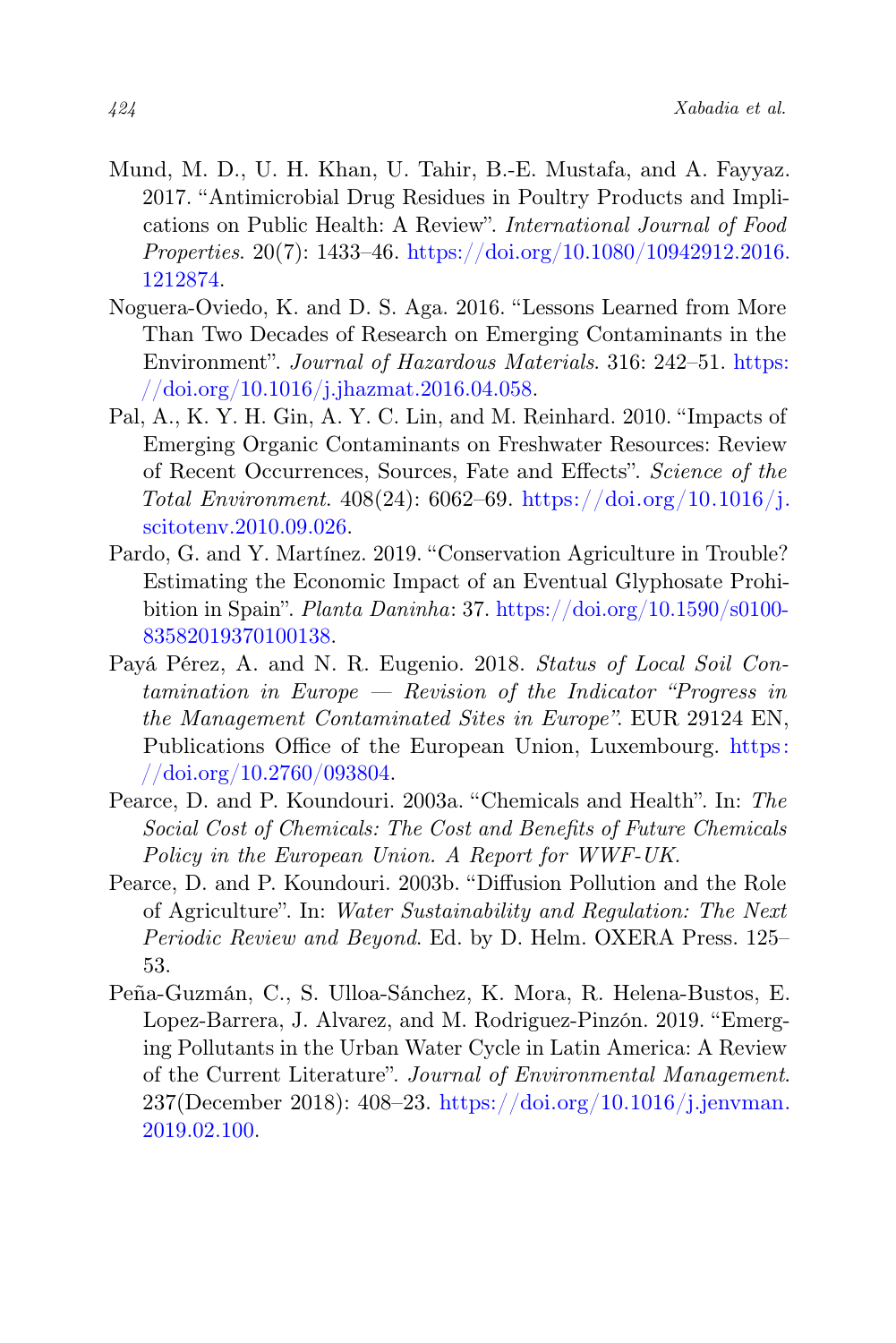- Perry, E. D. and G. C. Moschini. 2020. "Neonicotinoids in U.S. Maize: Insecticide Substitution Effects and Environmental Risk". Journal of Environmental Economics and Management. 102: 102320. [https:](https://doi.org/10.1016/j.jeem.2020.102320) [//doi.org/10.1016/j.jeem.2020.102320.](https://doi.org/10.1016/j.jeem.2020.102320)
- Petrie, B., R. Barden, and B. Kasprzyk-Hordern. 2015. "A Review on Emerging Contaminants in Wastewaters and the Environment: Current Knowledge, Understudied Areas and Recommendations for Future Monitoring". Water Research. 72: 3–27. [https://doi.org/10.](https://doi.org/10.1016/j.watres.2014.08.053) [1016/j.watres.2014.08.053.](https://doi.org/10.1016/j.watres.2014.08.053)
- Petrović, M., S. Gonzalez, and D. Barceló. 2003. "Analysis and Removal of Emerging Contaminants in Wastewater and Drinking Water".  $TrAC = Trends$  in Analytical Chemistry. 22(10): 685–96. [https:](https://doi.org/10.1016/S0165-9936(03)01105-1)  $// doi.org/10.1016/S0165-9936(03)01105-1.$
- Pistocchi, A., A. Aloe, C. Dorati, L. Alcalde Sanz, F. Bouraoui, B. Gawlik, B. Grizzetti, M. Pastori, and O. Vigiak. 2017. The potential of water reuse for agricultural irrigation in the EU. A Hydro-Economic Analysis, EUR 28980 EN, Publications Office of the European Union, Luxembourg, 2018. ISBN 978-92-79-77210-8, doi:10.2760/263713, JRC109870.
- Raboisson, D., A. Ferchiou, P. Sans, G. Lhermie, and M. Dervillé. 2020. "The Economics of Antimicrobial Resistance in Veterinary Medicine: Optimizing Societal Benefits through Mesoeconomic Approaches from Public and Private Perspectives". One Health. 10: 100145. [https://doi.org/10.1016/j.onehlt.2020.100145.](https://doi.org/10.1016/j.onehlt.2020.100145)
- Rawson, T. M., L. S. P. Moore, N. Zhu, N. Ranganathan, K. Skolimowska, M. Gilchrist, G. Satta, G. Cooke, and A. Holmes. 2020. "Bacterial and Fungal Coinfection in Individuals With Coronavirus: A Rapid Review To Support COVID-19 Antimicrobial Prescribing". Clinical Infectious Diseases. 71(9): 2459–68. [https://doi.org/10.1093/cid/ciaa530.](https://doi.org/10.1093/cid/ciaa530)
- Re, V. 2019. "Shedding Light on the Invisible: Addressing the Potential for Groundwater Contamination by Plastic Microfibers". Hydrogeology Journal. 27(7): 2719–27. [https://doi.org/10.1007/s10040-019-](https://doi.org/10.1007/s10040-019-01998-x) [01998-x.](https://doi.org/10.1007/s10040-019-01998-x)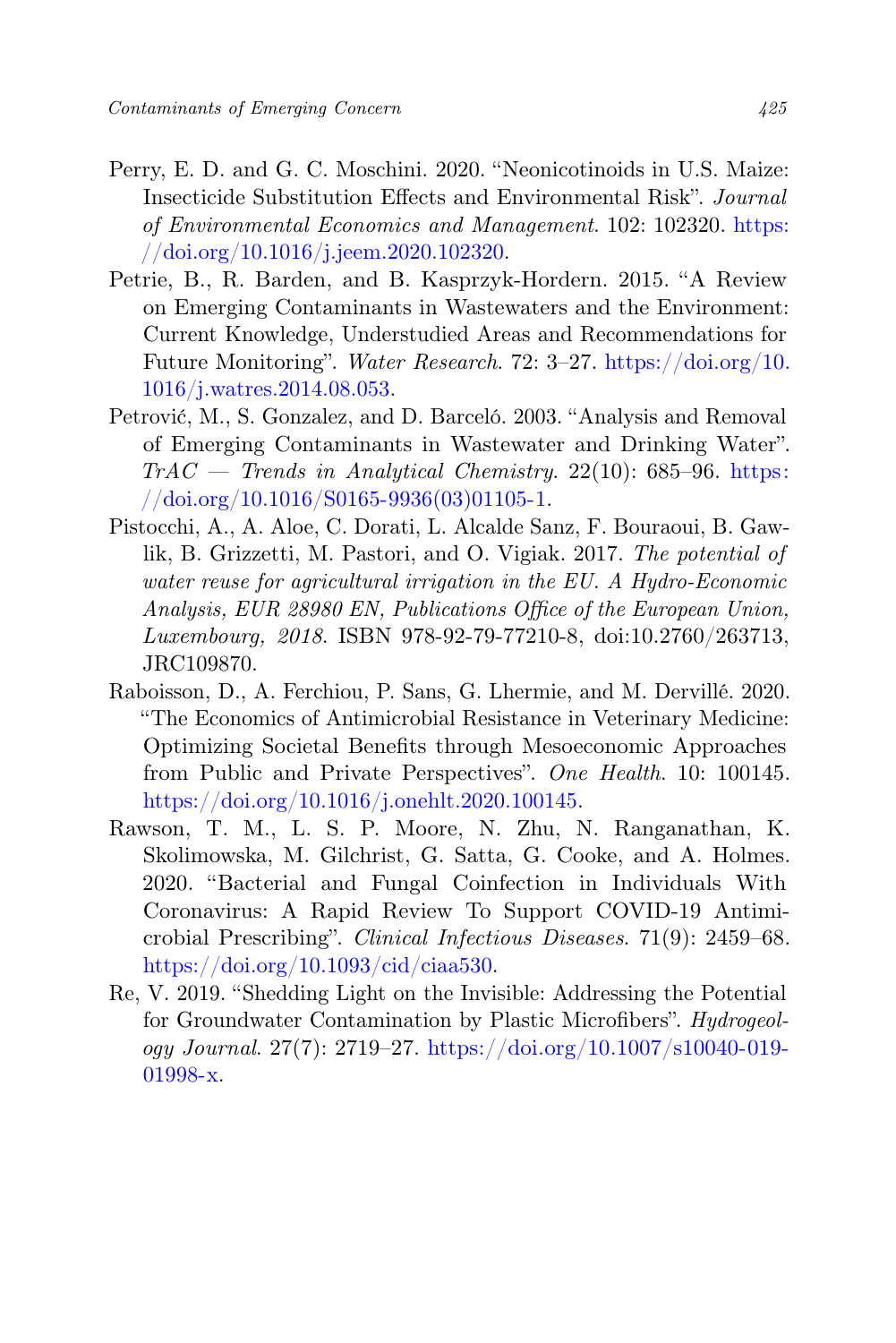- "Regulation (EC) No 166/2006 of the European Parliament and of the Council of 18 January 2006 concerning the establishment of a European Pollutant Release and Transfer Register and amending Council Directives 91/689/EEC and 96/61/EC". [http://data.europa.](http://data.europa.eu/eli/reg/2006/166/oj) [eu/eli/reg/2006/166/oj.](http://data.europa.eu/eli/reg/2006/166/oj)
- "Regulation (EC) No 1907/2006 of the European Parliament and of the Council of 18 December 2006 concerning the Registration, Evaluation, Authorisation and Restriction of Chemicals (REACH), Establishing a European Chemicals Agency, Amending Directive 1999/4". [http://data.europa.eu/eli/reg/2006/1907/2014-04-10.](http://data.europa.eu/eli/reg/2006/1907/2014-04-10)
- "Regulation (EU) 2019/4 of the European Parliament and of the Council of 11 December 2018 on the Manufacture, Placing on the Market and Use of Medicated Feed, Amending Regulation (EC) No 183/2005 of the European Parliament and of the Council and Repealing". [http://data.europa.eu/eli/reg/2019/4/oj.](http://data.europa.eu/eli/reg/2019/4/oj)
- "Regulation (EU) 2019/6 of the European Parliament and of the Council of 11 December 2018 on Veterinary Medicinal Products and Repealing Directive 2001/82/EC". [http://data.europa.eu/eli/reg/2019/6/](http://data.europa.eu/eli/reg/2019/6/oj) [oj.](http://data.europa.eu/eli/reg/2019/6/oj)
- Remoundou, K. and P. Koundouri. 2009. "Environmental Effects on Public Health: An Economic Perspective". International Journal of Environmental Research and Public Health. 6(8): 2160–78. [https:](https://doi.org/10.3390/ijerph6082160) [//doi.org/10.3390/ijerph6082160.](https://doi.org/10.3390/ijerph6082160)
- Robertson, J., V. Vlahović-Palčevski, K. Iwamoto, L. D. Högberg, B. Godman, D. L. Monnet, S. Garner, and K. Weist. 2021. "Variations in the Consumption of Antimicrobial Medicines in the European Region, 2014–2018: Findings and Implications from ESAC-Net and WHO Europe". Frontiers in Pharmacology. 12(June): 1–14. [https:](https://doi.org/10.3389/fphar.2021.639207) [//doi.org/10.3389/fphar.2021.639207.](https://doi.org/10.3389/fphar.2021.639207)
- Rodriguez-Mozaz, S., I. Vaz-Moreira, S. Varela Della Giustina, M. Llorca, D. Barceló, S. Schubert, T. U. Berendonk, I. Michael-Kordatou, D. Fatta-Kassinos, J. L. Martinez, C. Elpers, I. Henriques, T. Jaeger, T. Schwartz, E. Paulshus, K. O'Sullivan, K. M. M. Pärnänen, M. Virta, T. T. Do, et al. 2020. "Antibiotic Residues in Final Effluents of European Wastewater Treatment Plants and their Impact on the Aquatic Environment". Environment International. 140(March): 105733. [https://doi.org/10.1016/j.envint.2020.105733.](https://doi.org/10.1016/j.envint.2020.105733)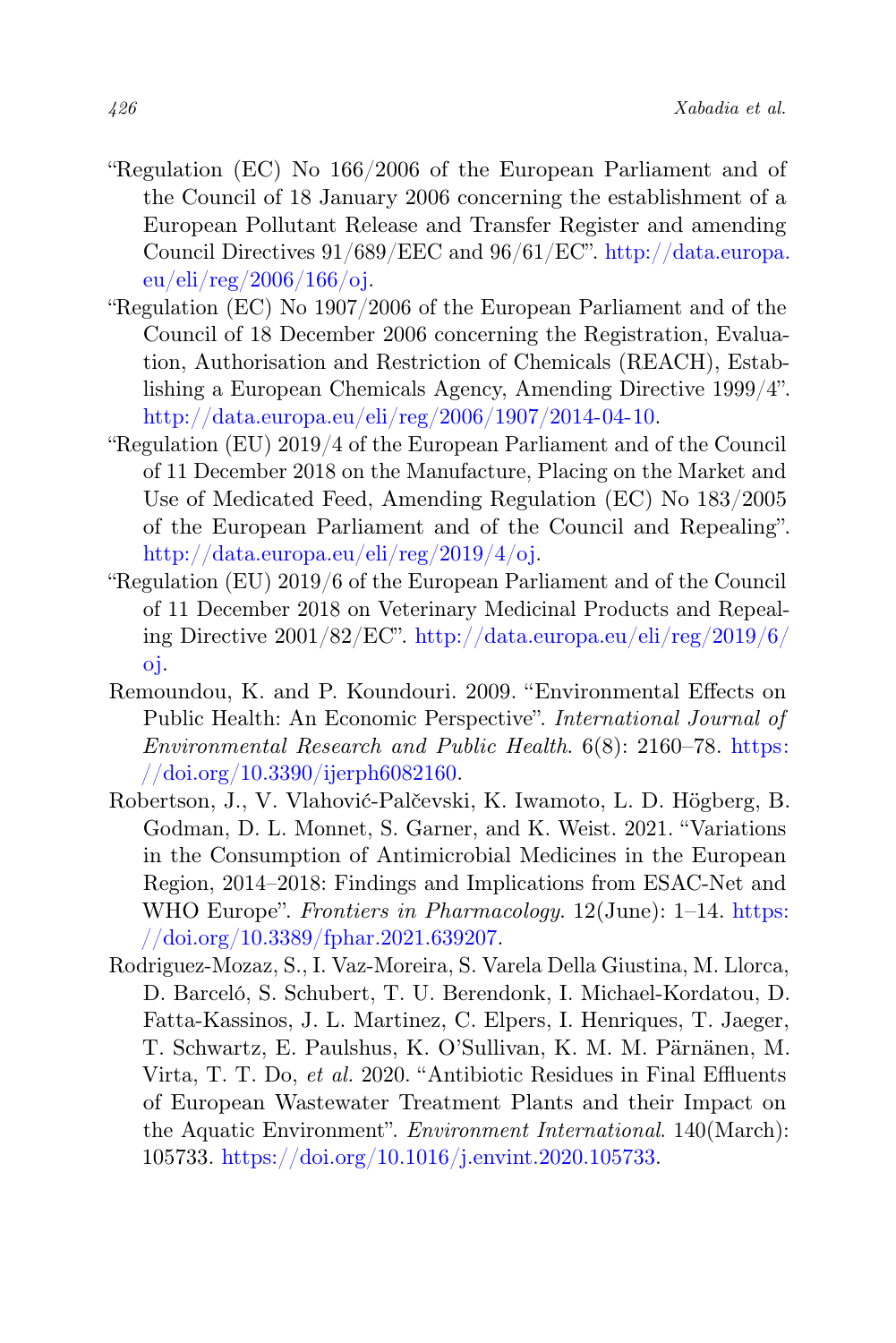- Roope, L. S. J., R. D. Smith, K. B. Pouwels, J. Buchanan, L. Abel, P. Eibich, C. C. Butler, P. S. Tan, A. S. Walker, J. V. Robotham, and S. Wordsworth. 2019. "The Challenge of Antimicrobial Resistance: What Economics Can Contribute". Science. 364(6435): eaau4679. [https://doi.org/10.1126/science.aau4679.](https://doi.org/10.1126/science.aau4679)
- Sathishkumar, P., R. A. A. Meena, T. Palanisami, V. Ashokkumar, T. Palvannan, and F. L. Gu. 2020. "Occurrence, Interactive Effects and Ecological Risk of Diclofenac in Environmental Compartments and Biota — A Review". Science of the Total Environment.  $698$ : 134057. [https://doi.org/10.1016/j.scitotenv.2019.134057.](https://doi.org/10.1016/j.scitotenv.2019.134057)
- Sauvé, S. and M. Desrosiers. 2014. "A Review of What is an Emerging Contaminant". Chemistry Central Journal. 8(1): 1–7. [https://doi.](https://doi.org/10.1186/1752-153X-8-15) [org/10.1186/1752-153X-8-15.](https://doi.org/10.1186/1752-153X-8-15)
- Scheidleder, A. 2012. Groundwater Threshold Values: In-Depth Assessment of the Differences in Groundwater Threshold Values Established by Member States. AustriaUmweltbundesamt (Environment Agency Austria): Vienna, Austria, 57. [https://doi.org/10.13140/2.1.2305.](https://doi.org/10.13140/2.1.2305.6164) [6164.](https://doi.org/10.13140/2.1.2305.6164)
- Schiedek, D., B. Sundelin, J. W. Readman, and R. W. Macdonald. 2007. "Interactions between Climate Change and Contaminants". Marine Pollution Bulletin. 54(12): 1845–56. https://doi.org/10.1016/j. [marpolbul.2007.09.020.](https://doi.org/10.1016/j.marpolbul.2007.09.020)
- Schwarzenbach, R. P., B. I. Escher, K. Fenner, T. B. Hofstetter, C. A. Johnson, U. von Gunten, and B. Wehrli. 2006. "The Challenge of Micropollutants in Aquatic Systems". Science. 313(5790): 1072–77. [https://doi.org/10.1126/science.1127291.](https://doi.org/10.1126/science.1127291)
- Seeberger, J., R. Grandhi, S. S. Kim, W. A. Mase, T. Reponen, S. Ho, and A. Chen. 2016. "Special Report: E-Waste Management in the United States and Public Health Implications". Journal of Environmental Health. 79(3): 8–16.
- Sexton, S. S., Z. Lei, and D. Zilberman. 2007. "The Economics of Pesticides and Pest Control". International Review of Environmental and Resource Economics.  $1(3)$ : 271–326. [https://doi.org/10.1561/](https://doi.org/10.1561/101.00000007) [101.00000007.](https://doi.org/10.1561/101.00000007)
- Shortle, J. 2017. "Policy Nook: 'Economic Incentives for Water Quality Protection". Water Economics and Policy. 03(02): 1771004. [https:](https://doi.org/10.1142/S2382624X17710047) [//doi.org/10.1142/S2382624X17710047.](https://doi.org/10.1142/S2382624X17710047)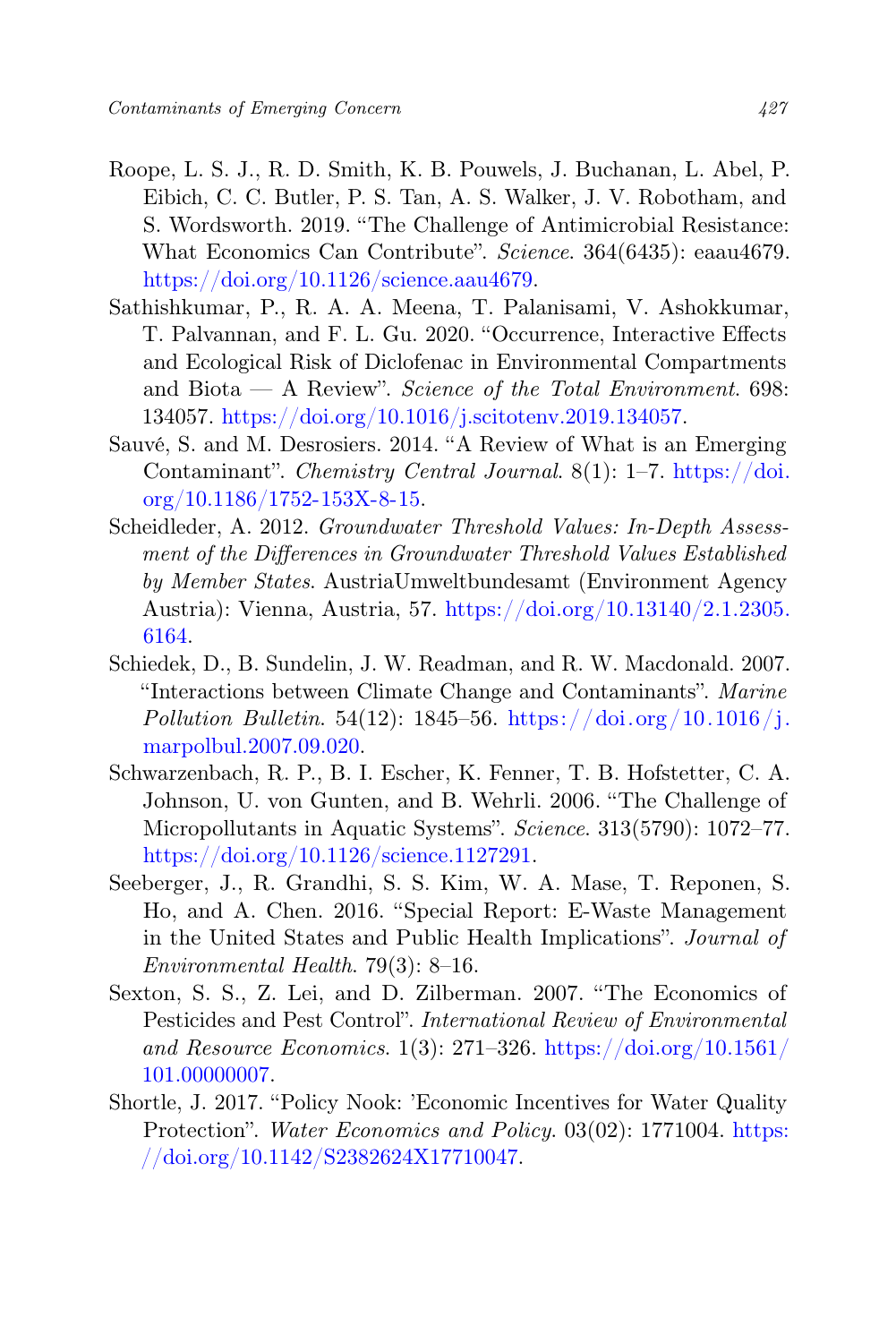- Shortle, J. and R. D. Horan. 2013. "Policy Instruments for Water Quality Protection". Annual Review of Resource Economics. 5(1): 111-38. [https://doi.org/10.1146/annurev-resource-091912-151903.](https://doi.org/10.1146/annurev-resource-091912-151903)
- Shortle, J. and R. D. Horan. 2017. "Nutrient Pollution: A Wicked Challenge for Economic Instruments". Water Economics and Policy. 03(02): 1650033. [https://doi.org/10.1142/s2382624x16500338.](https://doi.org/10.1142/s2382624x16500338)
- Sinclair, C. J. and A. B. A. Boxall. 2003. "Assessing the Ecotoxicity of Pesticide Transformation Products". Environmental Science and Technology. 37(20): 4617–25. [https://doi.org/10.1021/es030038m.](https://doi.org/10.1021/es030038m)
- Snow, D. D., D. A. Cassada, S. Biswas, A. Malakar, M. D'Alessio, L. J. Carter, R. D. Johnson, and J. B. Sallach. 2019. "Detection, Occurrence, and Fate of Emerging Contaminants in Agricultural Environments". Water Environment Research. 91(10): 1103–13. [https:](https://doi.org/10.1002/wer.1204)  $//$ doi.org/10.1002/wer.1204.
- Stefanakis, A. I. and J. A. Becker. 2015. "A Review of Emerging Contaminants in Water: Classification, Sources, and Potential Risks". In: Impact of Water Pollution on Human Health and Environmental Sustainability. Ed. by by E. McKeown and G. Bugyi. [https:](https://doi.org/10.4018/978-1-4666-9559-7.ch003) [//doi.org/10.4018/978-1-4666-9559-7.ch003.](https://doi.org/10.4018/978-1-4666-9559-7.ch003) IGI Global. 55–80.
- Stuart, M. E., K. Manamsa, J. C. Talbot, and E. J. Crane. 2011. "Emerging Contaminants in Groundwater". British Geological Survey, Open Report  $OR/11/013$ : 1-111.
- Stuart, M., D. Lapworth, E. Crane, and A. Hart. 2012. "Review of Risk from Potential Emerging Contaminants in UK Groundwater". Science of The Total Environment. 416:  $1-21$ . [https://doi.org/10.](https://doi.org/10.1016/j.scitotenv.2011.11.072) [1016/j.scitotenv.2011.11.072.](https://doi.org/10.1016/j.scitotenv.2011.11.072)
- Thompson, C., R. Sweitzer, M. Gabriel, K. Purcell, R. Barrett, and R. Poppenga. 2014. "Impacts of Rodenticide and Insecticide Toxicants from Marijuana Cultivation Sites on Fisher Survival Rates in the Sierra National Forest, California". Conservation Letters. 7(2): 91– 102. [https://doi.org/10.1111/conl.12038.](https://doi.org/10.1111/conl.12038)
- Topp, E., J. G. Hendel, D. R. Lapen, and R. Chapman. 2008. "Fate of the Nonsteroidal Anti-inflammatory Drug Naproxen in Agricultural Soil Receiving Liquid Municipal Biosolids". Environmental Toxicology and Chemistry. 27(10): 2005. [https://doi.org/10.1897/07-644.1.](https://doi.org/10.1897/07-644.1)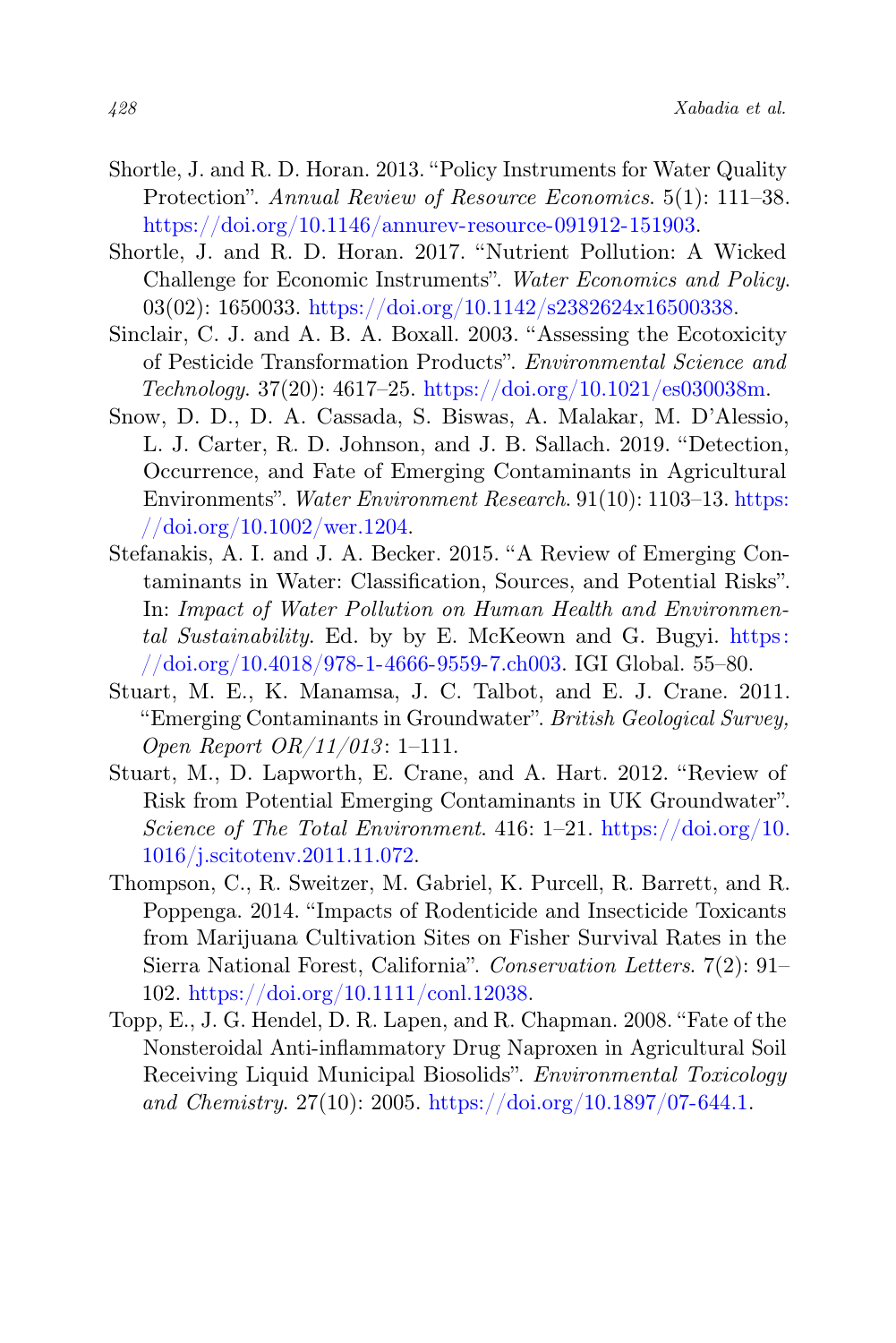- Torres-Padrón, M. E., S. Montesdeoca-Esponda, S. Santana-Viera, R. Guedes-Alonso, J. A. Herrera-Melián, Z. Sosa-Ferrera, and J. J. Santana-Rodríguez. 2020. "An Update of the Occurrence of Organic Contaminants of Emerging Concern in the Canary Islands (Spain)". Water. 12(9): 2548. [https://doi.org/10.3390/w12092548.](https://doi.org/10.3390/w12092548)
- Vasilachi, I., D. Asiminicesei, D. Fertu, and M. Gavrilescu. 2021. "Occurrence and Fate of Emerging Pollutants in Water Environment and Options for Their Removal". Water. 13(2): 181. [https://doi.org/10.](https://doi.org/10.3390/w13020181) [3390/w13020181.](https://doi.org/10.3390/w13020181)
- Voulvoulis, N. 2018. "Water Reuse from a Circular Economy Perspective and Potential Risks from an Unregulated Approach". Current Opinion in Environmental Science and Health. 2: 32–45. [https :](https://doi.org/10.1016/j.coesh.2018.01.005) [//doi.org/10.1016/j.coesh.2018.01.005.](https://doi.org/10.1016/j.coesh.2018.01.005)
- Ward, J., S. P. Mohapatra, and A. Mitchell. 2008. "An Overview of Policies for Managing Polybrominated Diphenyl Ethers (PBDEs) in the Great Lakes Basin". Environment International. 34(8): 1148–56. [https://doi.org/10.1016/j.envint.2008.05.003.](https://doi.org/10.1016/j.envint.2008.05.003)
- Warren, G. S. 2015. "Regulating Pot to Save the Polar Bear: Energy and Climate Impacts of the Marijuana Industry". Columbia Journal of Environmental Law. 40: 385-432. [https://doi.org/10.7916/cjel.](https://doi.org/10.7916/cjel.v40i3.3541) [v40i3.3541.](https://doi.org/10.7916/cjel.v40i3.3541)
- Westling, N., P. M. Stromberg, and R. B. Swain. 2020. "Can Upstream Ecosystems Ensure Safe Drinking Water — Insights from Sweden". Ecological Economics. 169(November 2019): 106552. [https://doi.](https://doi.org/10.1016/j.ecolecon.2019.106552) [org/10.1016/j.ecolecon.2019.106552.](https://doi.org/10.1016/j.ecolecon.2019.106552)
- Whitehead, P. G., R. L. Wilby, R. W. Battarbee, M. Kernan, and A. J. Wade. 2009. "A Review of the Potential Impacts of Climate Change on Surface Water Quality". Hydrological Sciences Journal. 54(1): 101–23. [https://doi.org/10.1623/hysj.54.1.101.](https://doi.org/10.1623/hysj.54.1.101)
- Workgroup on Emerging Contaminants, U. S. E. P. A. 2008. White paper. Aquatic life criteria for contaminants of emerging concern. Part I: General challenges and recommendations.
- Wu, X., X. Lyu, Z. Li, B. Gao, X. Zeng, J. Wu, and Y. Sun. 2020. "Transport of Polystyrene Nanoplastics in Natural Soils: Effect of Soil Properties, Ionic Strength and Cation Type". Science of the Total Environment. 707: 136065. [https://doi.org/10.1016/j.scitotenv.](https://doi.org/10.1016/j.scitotenv.2019.136065) [2019.136065.](https://doi.org/10.1016/j.scitotenv.2019.136065)